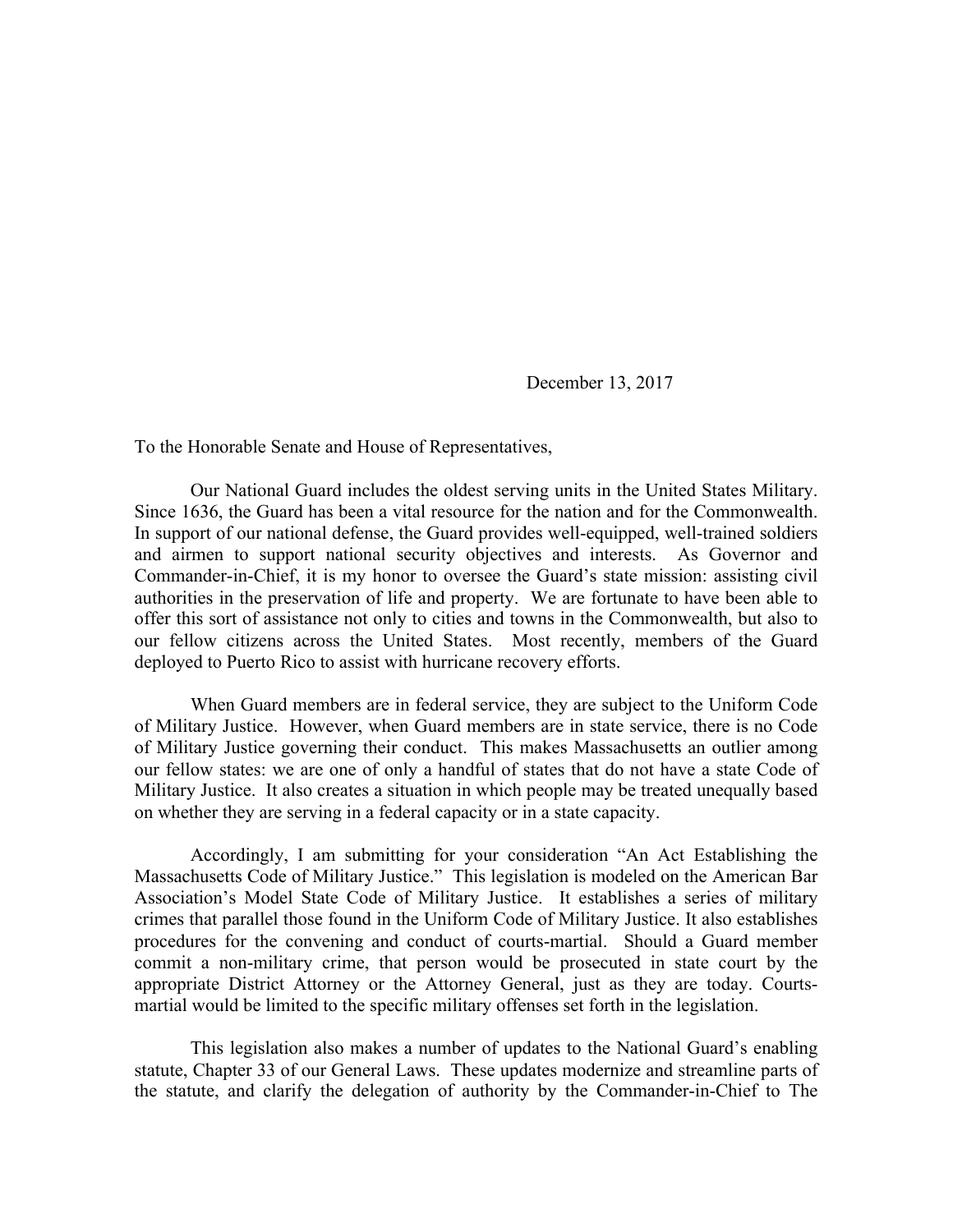Adjutant General. They include an increase to the minimum daily pay for soldiers and airmen performing state active duty from \$100 per day to \$200 per day. This would make the statewide minimum pay in Massachusetts the highest in the nation, ensuring appropriate compensation for members of the Guard, particularly benefiting those of junior rank.

I urge your prompt enactment of this legislation to ensure that we provide an appropriate framework for military justice. Updating our laws will ensure the Nation's oldest militia will continue to fulfill its missions and that the brave men and women of our Guard continue to lead the way while upholding the highest of standards.

Respectfully submitted,

Charles D. Baker Governor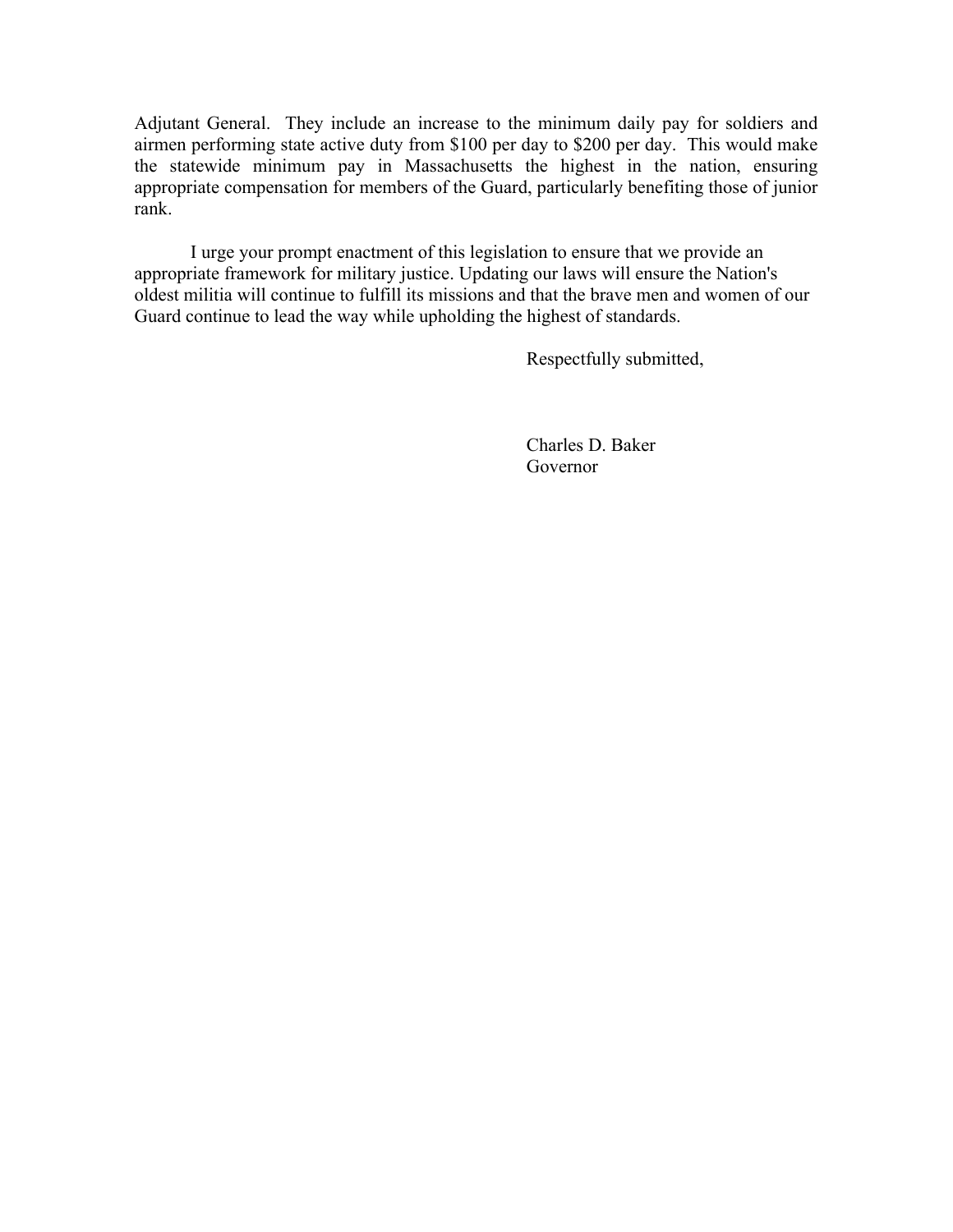

*The Commonwealth of* 

*Massachusetts*

IN THE YEAR TWO THOUSAND AND SEVENTEEN

# AN ACT ESTABLISHING THE MASSACHUSETTS CODE OF MILITARY JUSTICE

*Be it enacted by the Senate and House of Representatives in General Court assembled, and by the authority of the same, as follows:*

SECTION 1. Section 18 of chapter 6, as appearing in the 2016 Official Edition, is hereby amended by striking out, in line 3, the figure "2" and inserting in place thereof the following figure:- 3.

SECTION 2. Said section 18 of said chapter 6, as so appearing, is hereby further amended by striking out, in lines 5 and 6, the words and the army national guard facilities management officer.

SECTION 3. Said section 18 of said chapter 6, as so appearing, is hereby further amended by striking out the second sentence and inserting in place thereof the following sentence:- Neither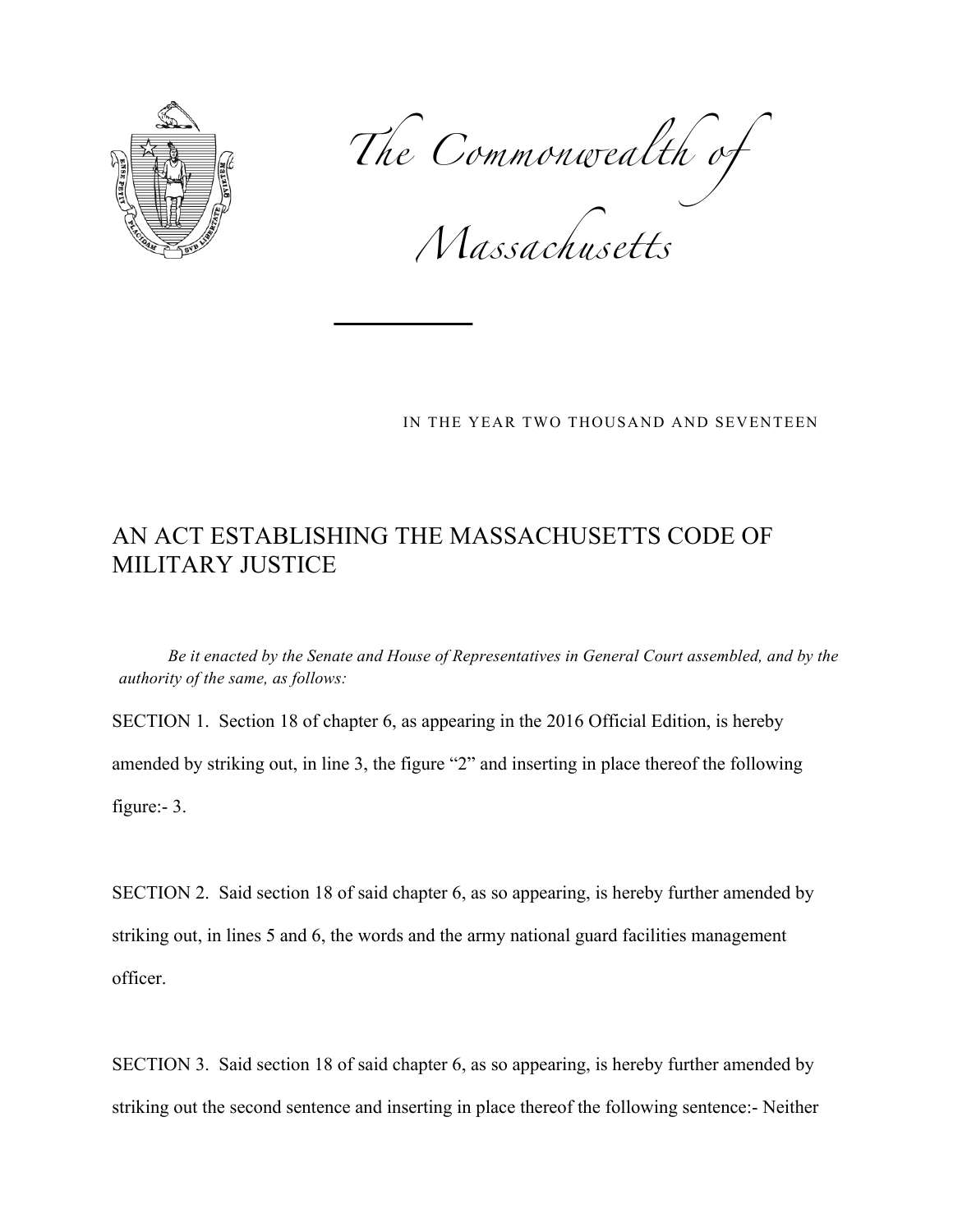the adjutant general nor the state quartermaster shall receive any additional compensation on account of their membership in the armory commission.

SECTION 4. Section 1 of chapter 33 of the General Laws, as so appearing, is hereby amended by striking out, in lines 15 to 16, the words "or the air equivalents of those ranks" and inserting in place thereof the following words:- in the army national guard or staff sergeant through command chief master sergeant in the air national guard.

SECTION 5. Section 2 of said chapter 33, as so appearing, is hereby amended by striking out, in line 4, the figure "45" and inserting in place thereof the following figure:- 65.

SECTION 6. Said chapter 33, as so appearing, is hereby further amended by inserting after section 6 the following section:-

Section 6A. The commander-in-chief may delegate his or her authority under this chapter to the adjutant general, unless otherwise prohibited by law.

SECTION 7. Section 10 of said chapter 33, as so appearing, is hereby amended by inserting after the word "active," in line 2, the following word:- drilling.

SECTION 8. Said section 13A of said chapter 33, as so appearing, is hereby further amended by inserting after the word "insurance," in line 25, the following words:- , and except for the limitation of a cumulative five years of state military service, which shall instead be extended to eight years of state military service.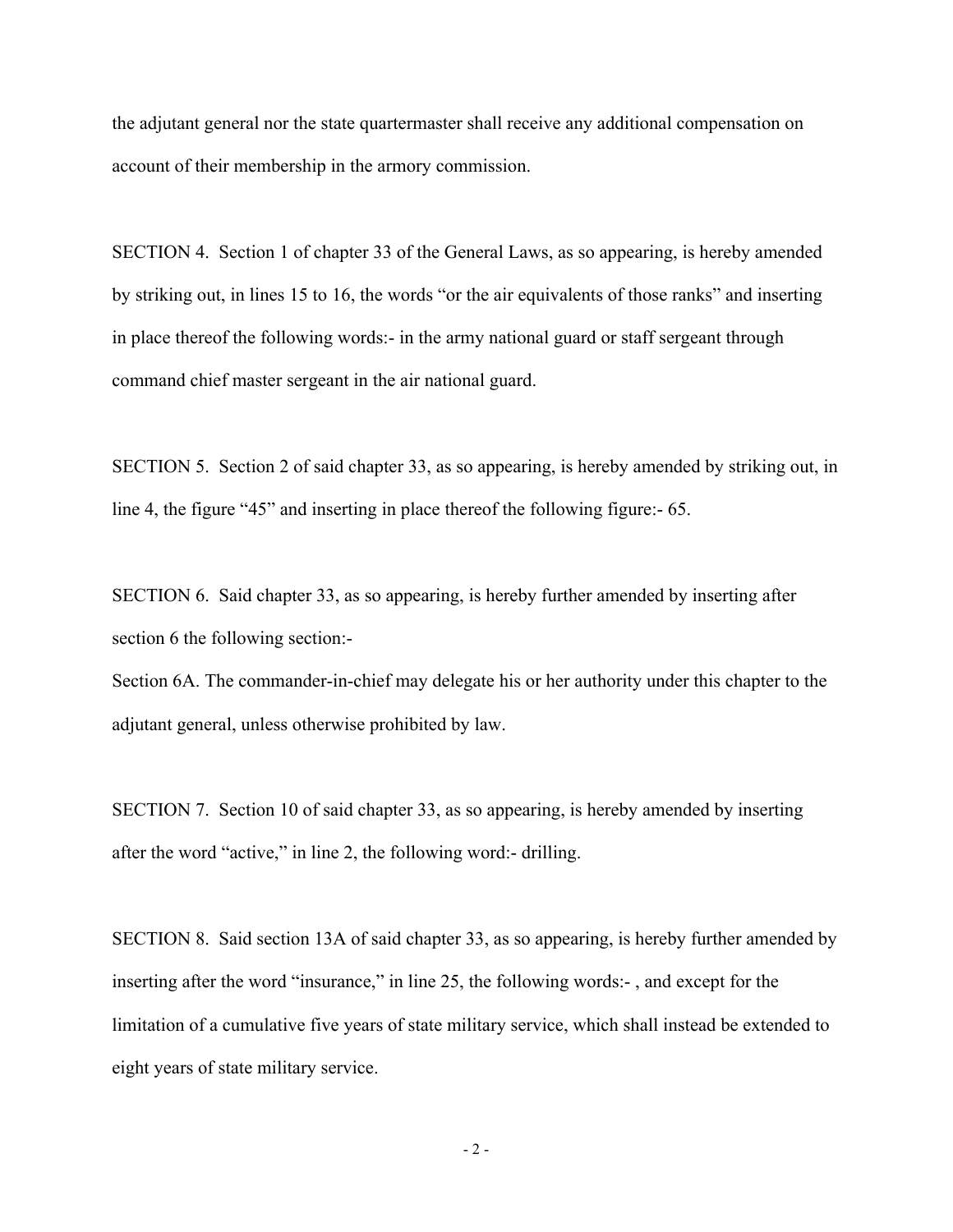SECTION 9. Section 15 of said chapter 33, as so appearing, is hereby amended by inserting after the words "be the," in line 2, the following word:- military.

SECTION 10. Said section 15 of said chapter 33, as so appearing, is hereby further amended by striking out, in line 70, the words "armed forces" and inserting in place thereof the following words:- organized militia.

SECTION 11. Said section 15 of said chapter 33, as so appearing, is hereby further amended by inserting after the words "commander-in-chief," in line 138, the following words:- Unless otherwise ordered by the commander-in-chief, the chief of the state staff shall serve as acting, the adjutant general, during absence or disability of the adjutant general.

SECTION 12. Section 19A of said chapter 33, as so appearing, is hereby amended by striking out, in line 2, the words and the war records commission.

SECTION 13. Section 21 of said chapter 33, as so appearing, is hereby amended by striking out, in lines 2 to 3, the words "a legal, medical, dental or veterinary commissioned officer" and inserting in place thereof the following words:- the state judge advocate or the state surgeon.

SECTION 14. Said section 21 of said chapter 33, as so appearing, is hereby further amended by inserting after the first sentence, the following sentence:- No person shall be eligible for appointment, or be appointed, as any other legal, medical, dental or veterinary commissioned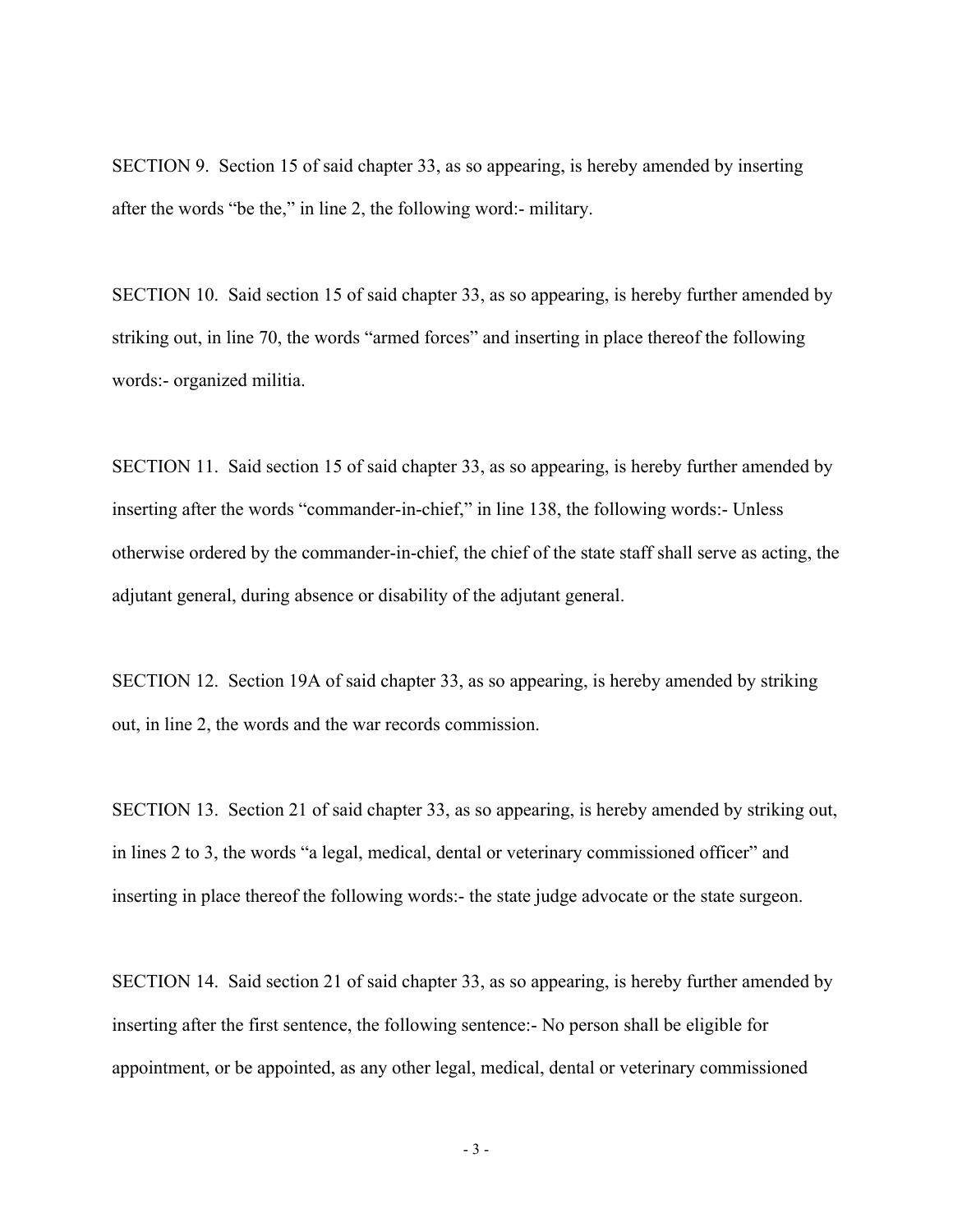officer unless duly qualified in accordance with such person's military service component requirements.

SECTION 15. Section 22 of said chapter 33, as so appearing, is hereby amended by striking out subsection (a).

SECTION 16. Section 23 of said chapter 33, as so appearing, is hereby amended by striking out subsections (a) and (b).

SECTION 17. Said section 23 of said chapter 33, as so appearing, is hereby further amended by striking out, in line 8, the word other.

SECTION 18. Section 25 of said chapter 33, as so appearing, is hereby amended by inserting after the word "his," in line 5, the following words:- or her.

SECTION 19. Section 26 of said chapter 33 is hereby repealed.

SECTION 20. Section 31 of said chapter 33, as so appearing, is hereby amended by striking out, in line 1, the word "military" and inserting in place thereof the following word:- armed.

SECTION 21. Said section 31 of said chapter 33, as so appearing, is hereby further amended by striking out, in line 6, the words "armed forces" and inserting in place thereof the following words:- army or air national guard.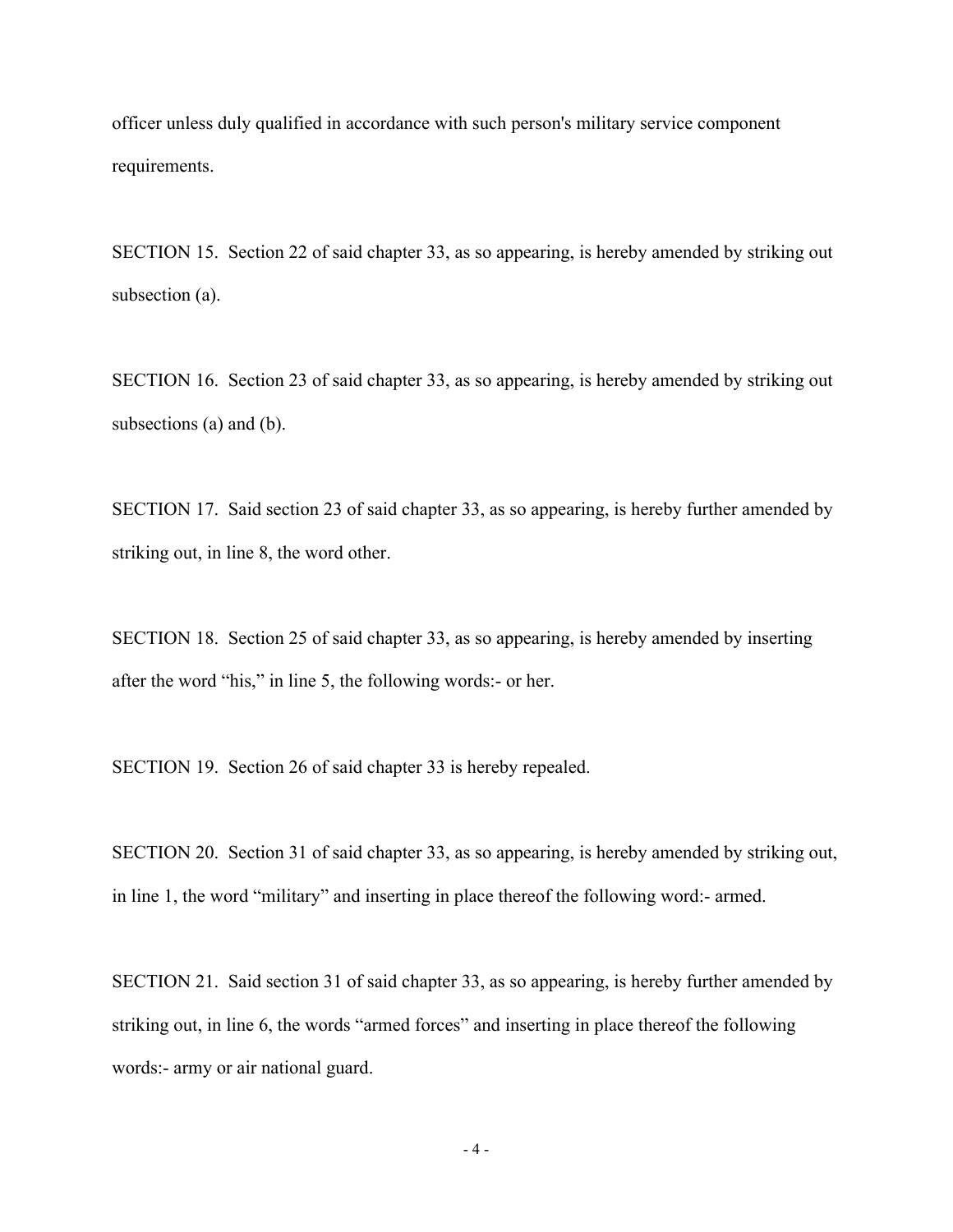SECTION 22. Said section 31 of said chapter 33, as so appearing, is hereby further amended by striking out, in line 8, the words "armed forces of the commonwealth or" and inserting in place thereof the following words:- army or air national guard of the commonwealth or the uniformed services of.

SECTION 23. Said section 31 of said chapter 33, as so appearing, is hereby further amended by striking out, in line 10, the words "armed forces of the commonwealth or the state staff, may" and inserting in place thereof the following words:- army or air national guard of the commonwealth or the state staff, shall.

SECTION 24. Said section 31 of said chapter 33, as so appearing, is hereby further amended by striking out, in line 17, the words "Service members" and inserting in place thereof the following words:- Members of the armed forces of the commonwealth.

SECTION 25. Said section 31 of said chapter 33, as so appearing, is hereby further amended by striking out, in lines 19 to 20, the words with their former grade on the retired list, or any lower grade.

SECTION 26. Section 32 of said chapter 33, as so appearing, is hereby amended by striking out, in lines 1 to 2, 3, and 5, each time it appears, the words "service member" and inserting in place thereof, in each instance, the following words:- member of the military forces of the commonwealth.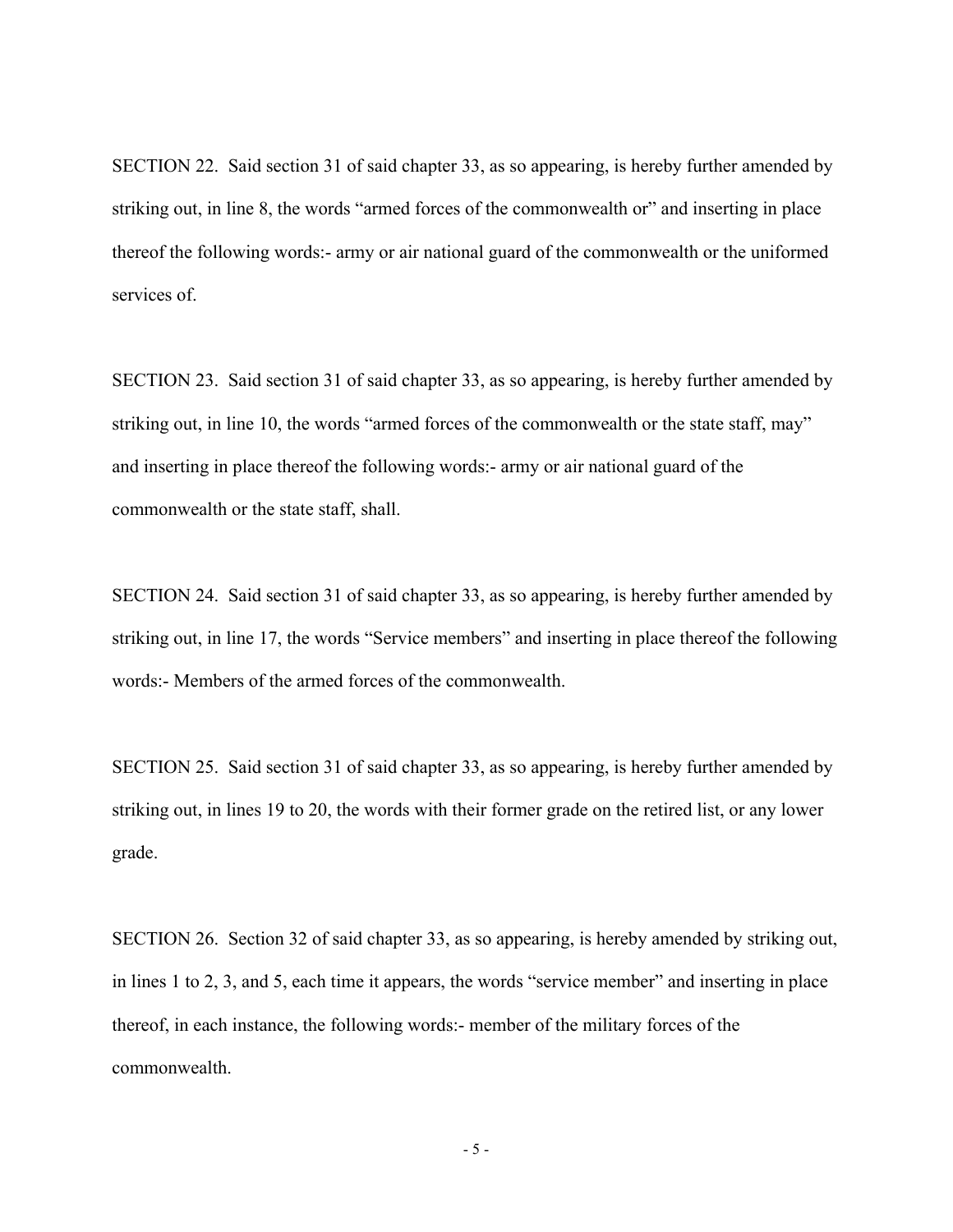SECTION 27. Section 33 of said chapter 33, as so appearing, is hereby amended by striking out, in line 1, the words "shall be commissioned" and inserting in place thereof the following words: and non-commissioned officers shall be placed.

SECTION 28. Section 37 of said chapter 33 is hereby repealed.

SECTION 29. Section 41 of said chapter 33, as so appearing, is hereby amended by inserting after the words "officers and," in line 18, the following words:- , when ordered to perform law enforcement duties,.

SECTION 30. Section 43 of said chapter 33, as so appearing, is hereby amended by striking out, in lines 2 to 3, the words "civil officers or persons issuing the same" and inserting in place thereof the following words:- commander-in-chief or his or her designated representative.

SECTION 31. Section 45 of said chapter 33 is hereby repealed.

SECTION 32. Section 46 of said chapter 33, as so appearing, is hereby amended by striking out, in line 1, the words "The troops" and inserting in place thereof the following words:- Armed forces of the commonwealth.

SECTION 33. Section 47 of said chapter 33, as so appearing, is hereby amended by striking out, in line 3, the word "out" and inserting in place thereof the following words:- to duty.

- 6 -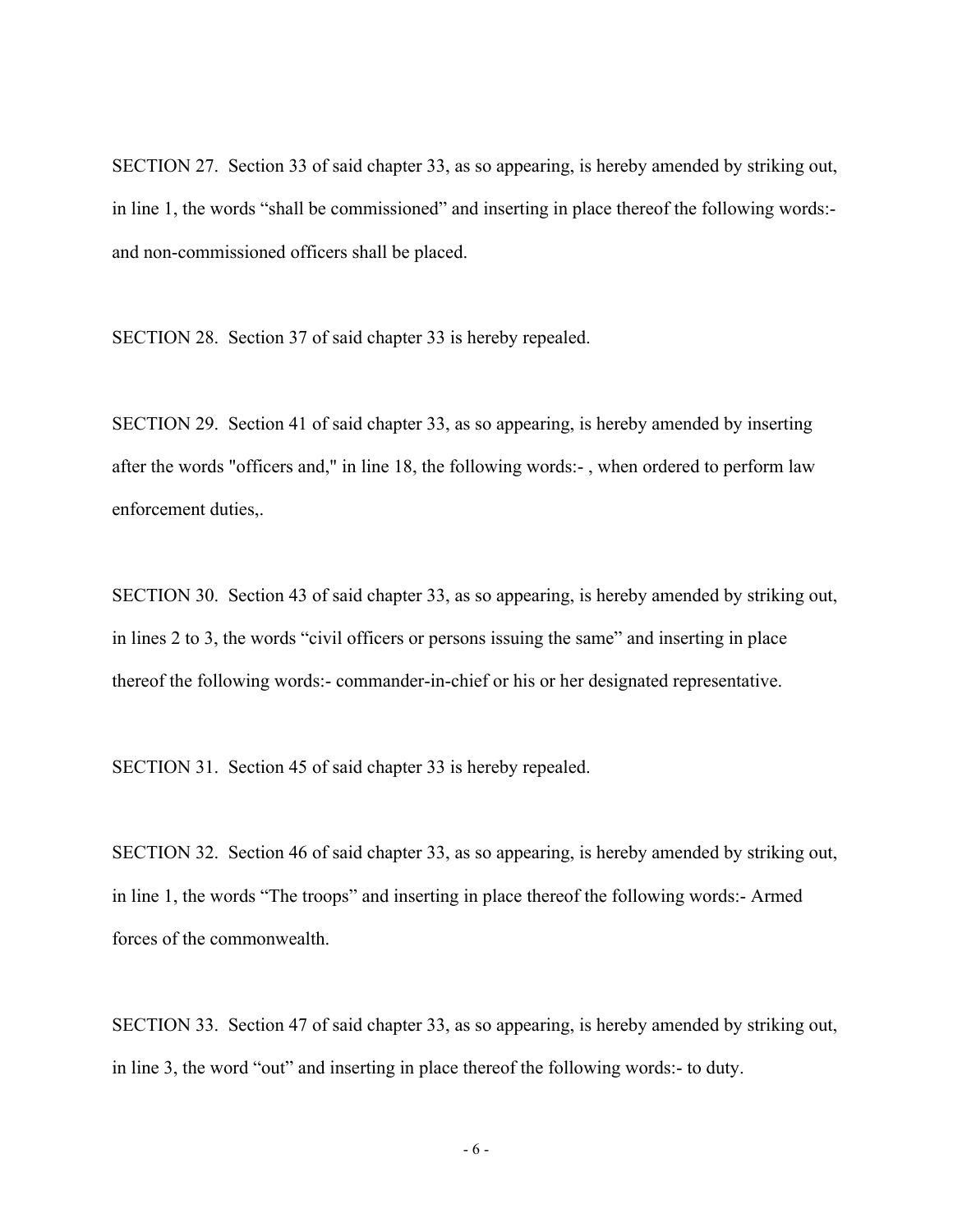SECTION 34. Said section 47 of said chapter 33, as so appearing, is hereby further amended by striking out the second and third sentences.

SECTION 35. Section 48 of said chapter 33, as so appearing, is hereby amended by striking out, in line 1, the word "governor" and inserting in place thereof the following words:- commanderin-chief.

SECTION 36. Section 49 of said chapter 33, as so appearing, is hereby amended by striking out, in lines 3 to 4, the words at the request of such sheriff, mayor, city manager or selectmen under section forty-one.

SECTION 37. Said section 49 of said chapter 33, as so appearing, is hereby further amended by inserting after the word "general," in line 4, the following words:- or designated representative.

SECTION 38. Section 50 of said chapter 33, as so appearing, is hereby amended by striking out, in line 11, the word "military" and inserting in place thereof the following word:- armed.

SECTION 39. Section 51 of said chapter 33, as so appearing, is hereby amended by striking out, in line 2, the word "armed" and inserting in place thereof the following word:- military.

SECTION 40. Section 54 of said chapter 33, as so appearing, is hereby amended by striking out, in line 3, the word "shall" and inserting in place thereof the following word:- may.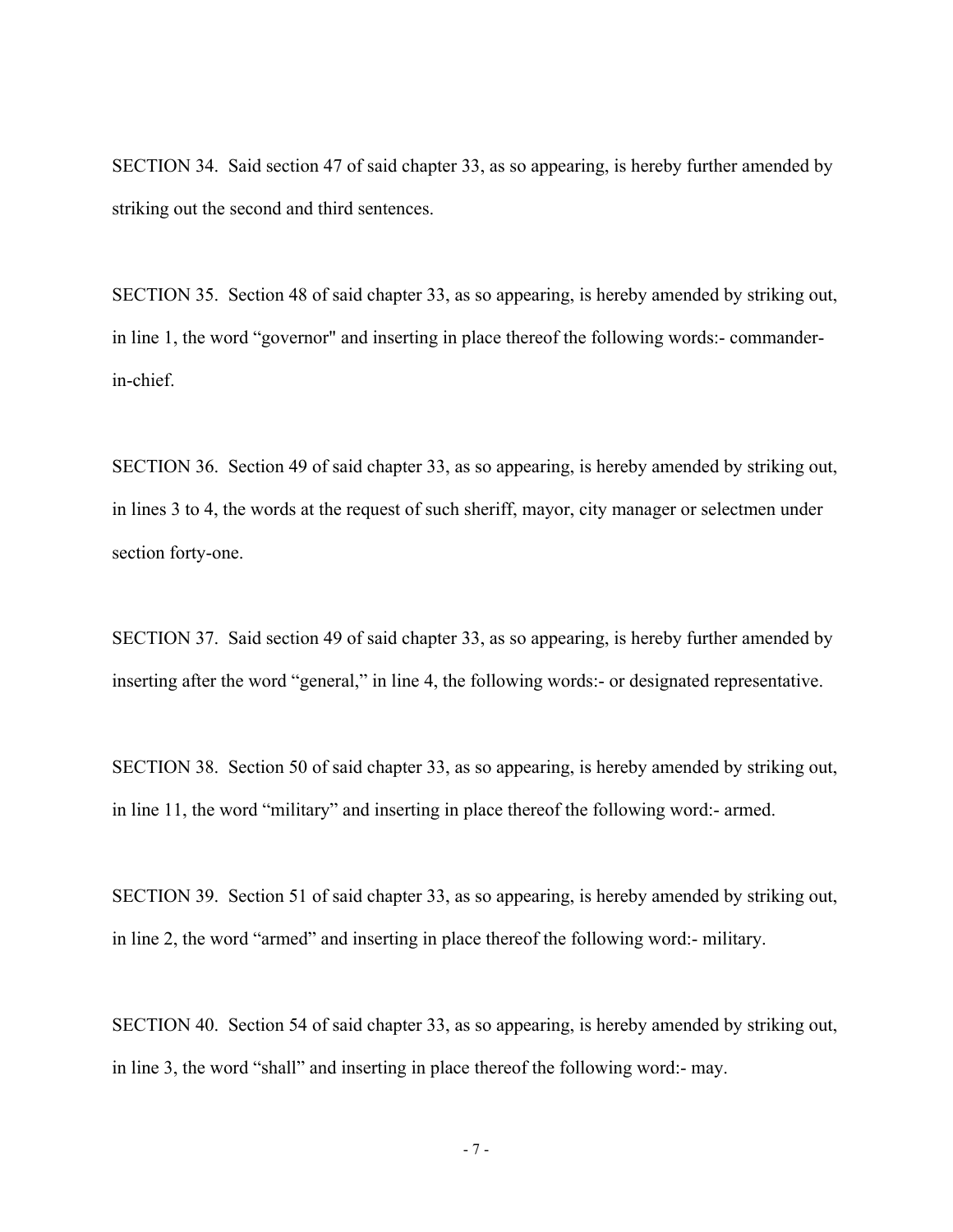SECTION 41. Section 56 of said chapter 33, as so appearing, is hereby amended by striking out the fourth sentence.

SECTION 42. Section 57 of said chapter 33 is hereby repealed.

SECTION 43. Section 60 of said chapter 33, as so appearing, is hereby amended by inserting after the word "each," in line 2, the following words:- prescribed training.

SECTION 44. Said section 60 of said chapter 33, as so appearing, is hereby further amended by striking out, in line 3, the words "commander-in-chief" and inserting in place thereof the following words:- duly authorized orders.

SECTION 45. Section 61 of said chapter 33, as so appearing, is hereby amended by striking out subsection (a) and inserting in place thereof the following subsection:-

(a) In addition to the duty required by sections 38, 40, 41 or 60, every unit of the armed forces of the commonwealth, except the state defense force, inactive national guard, or similar organizations composed as permitted by law, shall assemble for training at least 48 times in each year, and more often if so directed by the unit or organization commander. Organization drills and parades may be held in place of unit drills, and transportation to and from the place of such drills and parades shall be furnished for the units composing the organization if authorized by the adjutant general.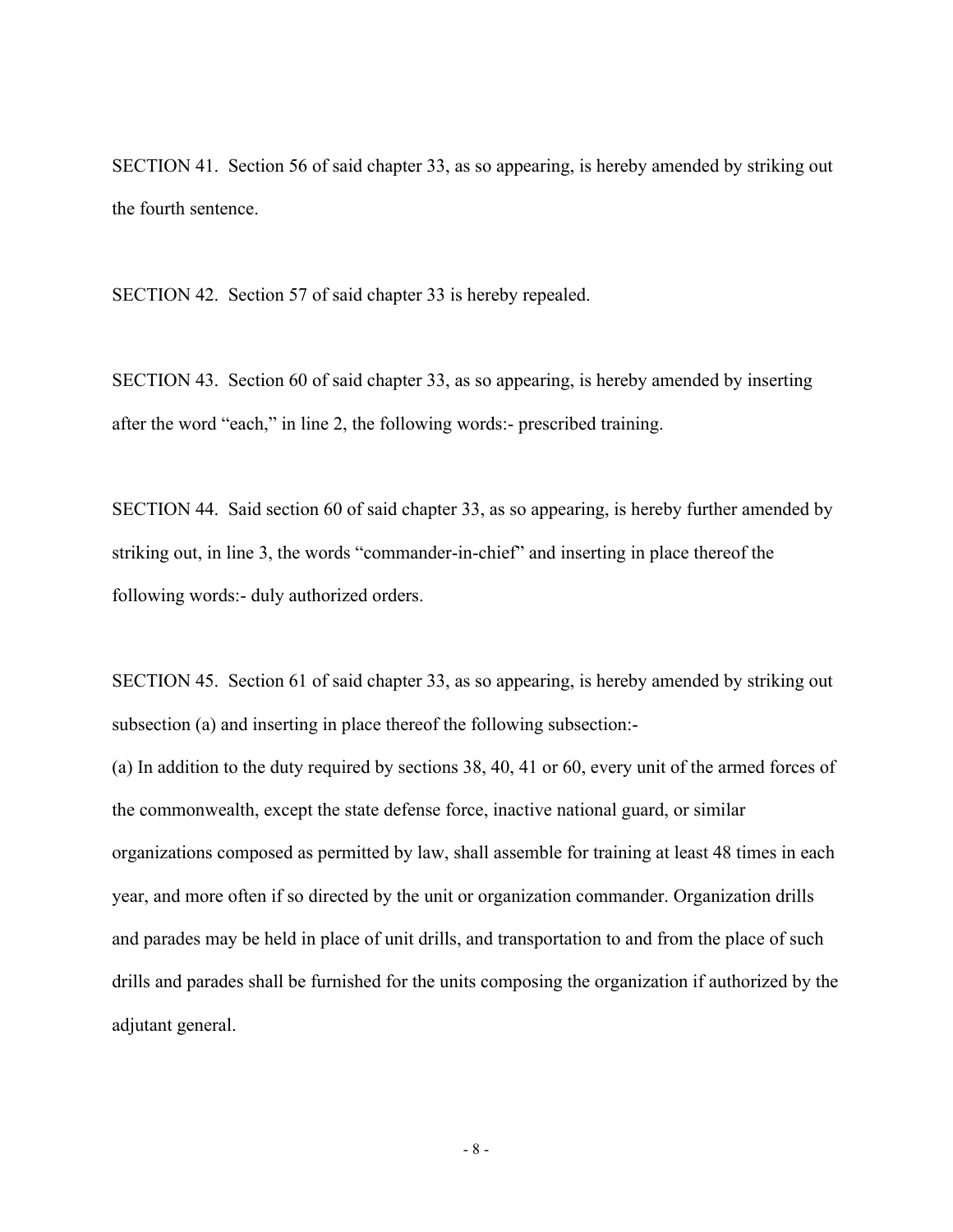SECTION 46. Section 64 of said chapter 33, as so appearing, is hereby amended by inserting after the word "from," in line 1, the following words:- public ways and.

SECTION 47. Section 65 of said chapter 33, as so appearing, is hereby amended by striking out, in line 10, the words "arrested" and inserting in place thereof the following word:- detained.

SECTION 48. Section 67 of said chapter 33, as so appearing, is hereby amended by striking out, in lines 2 to 3, the words "shall be awarded a" and inserting in place thereof the following words:- , except the inactive national guard, shall be awarded a service.

SECTION 49. Said section 67 of said chapter 33, as so appearing, is hereby further amended by inserting after the first sentence the following sentence:- All other members of the organized militia may be awarded a service medal for completion of 3 years of honorable service and for each additional 3 years of like service a clasp to be affixed to the ribbon pendant thereof.

SECTION 50. Said section 67 of said chapter 33, as so appearing, is hereby further amended by striking out, in lines 7 and 60, each time it appears, the word "clasp" and inserting in place thereof, in each instance the following word:- device.

SECTION 51. Said section 67 of said chapter 33, as so appearing, is hereby further amended by striking out, in lines 14, 22, 30, 34, 39, 43, 47, and 51 to 52, each time they appear, the words "armed forces" and inserting in place thereof, in each instance, the following words:- organized militia.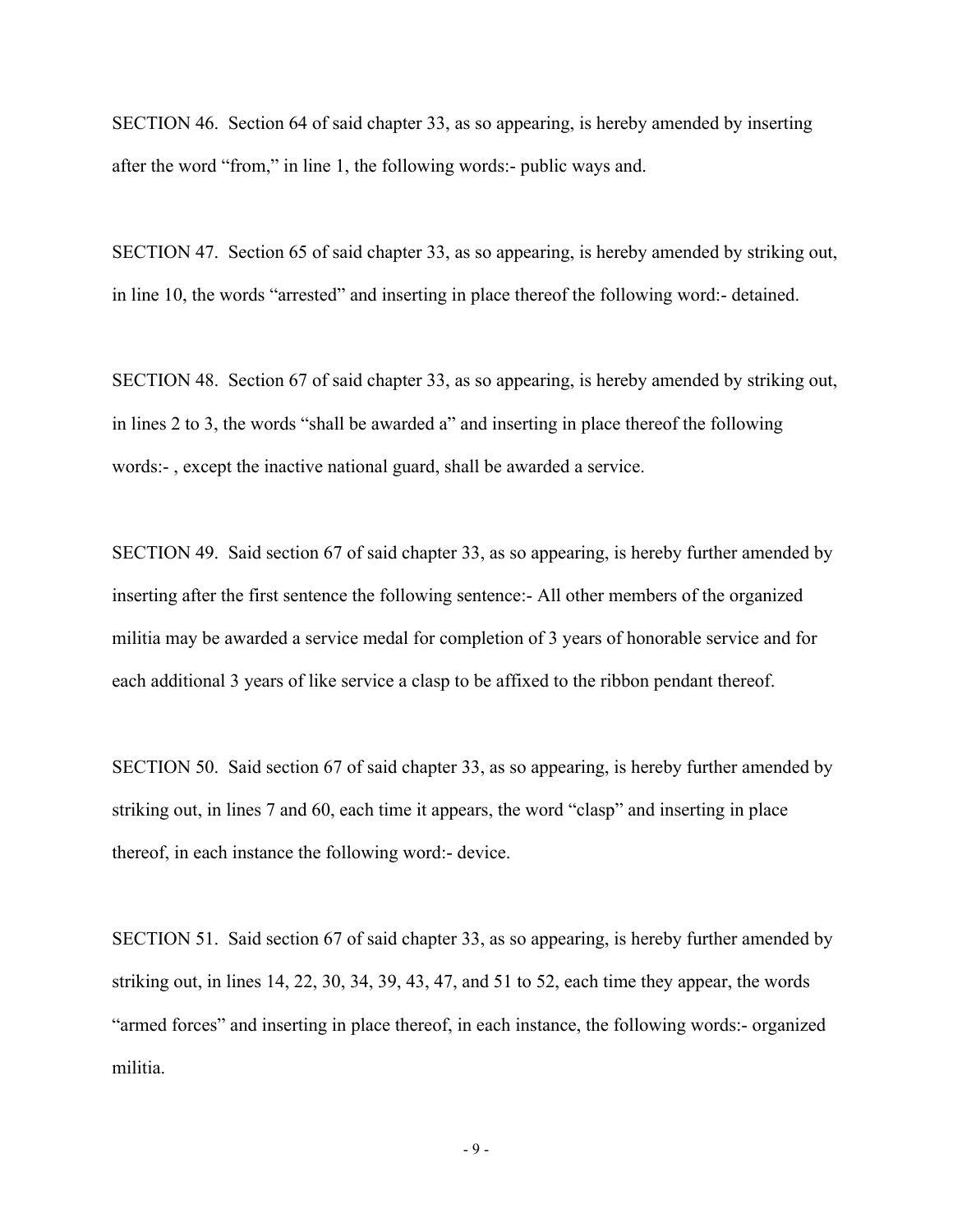SECTION 52. Said section 67 of said chapter 33, as so appearing, is hereby further amended by striking out, in lines 18, 26, 37, and 45, each time they appear, the words "The adjutant general" and inserting in place thereof, in each instance, the following words:- A general officer.

SECTION 53. Section 67A of said chapter 33, as so appearing, in hereby amended by striking out, in line 7, the words "commander-in-chief" and inserting in place thereof the following words:- adjutant general

SECTION 54. Said chapter 33, as so appearing, is hereby amended by striking out section 68 and inserting in place thereof the following section:-

Section 68. Suitable recognition may be awarded for military, athletic or other competitions or outstanding military service in the armed forces of the commonwealth, under such regulations as the commander-in-chief shall determine.

SECTION 55. Sections 69 to 80, inclusive, and section 82 of said chapter 33 are hereby repealed.

SECTION 56. Section 83 of said chapter 33, as so appearing, is hereby amended by striking out, in line 15, the figure "\$100" and inserting in place thereof the following figure:- \$200.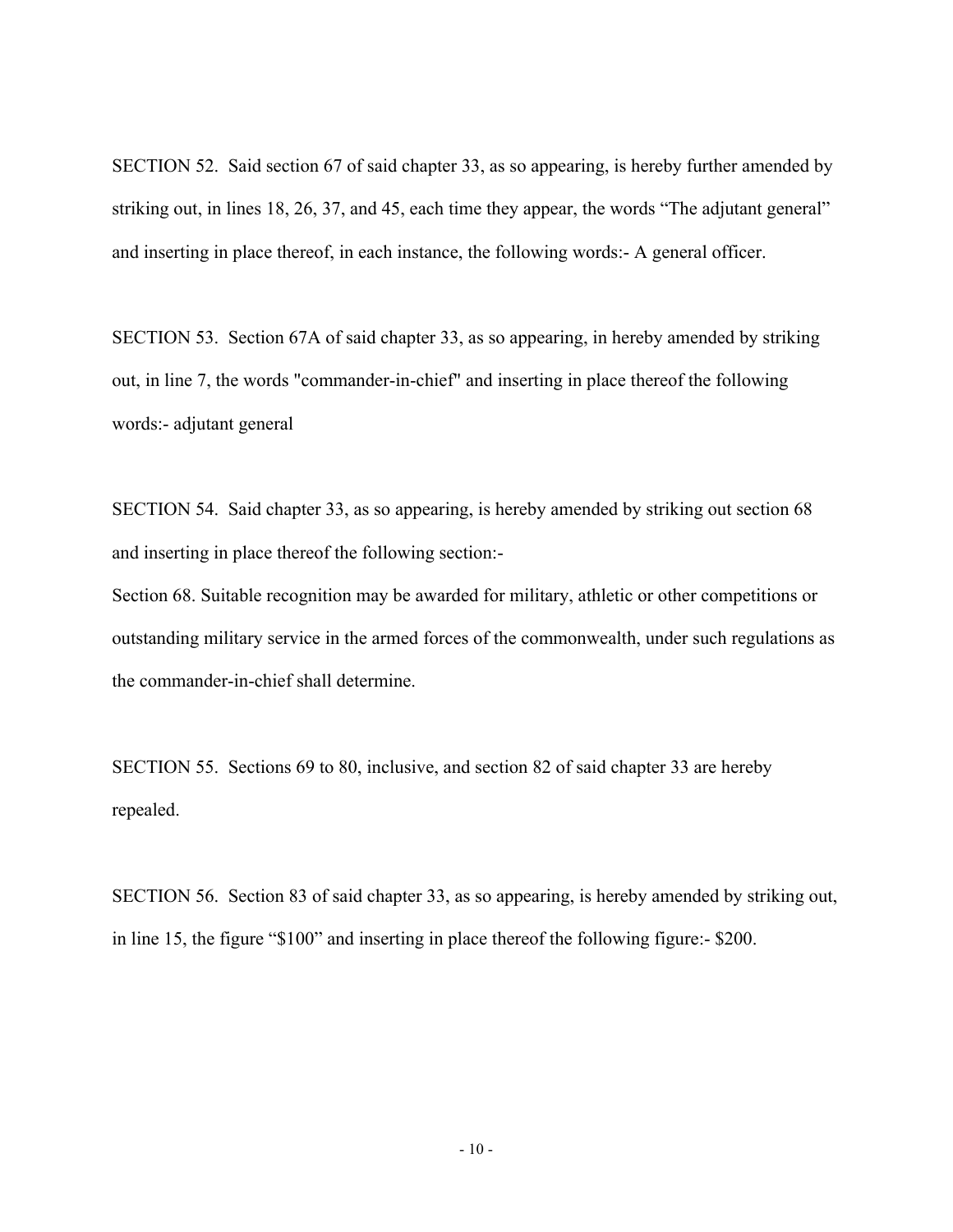SECTION 57. Section 84 of said chapter 33, as so appearing, is hereby further amended by striking out, in line 8, the words "rail or commercial airline" and inserting in place thereof the following words:- modes of commercial travel.

SECTION 58. Said chapter 33, as so appearing, is hereby further amended by striking out section 88 and inserting in place thereof the following section:-

Section 88. An officer or enlisted person of the organized militia, while performing any duty lawfully ordered under this chapter, without willful neglect on the part of the person, receives injury, is disabled or contracts a sickness or disease which incapacitates the person from pursuing the person's usual business or occupation shall, during the period of incapacity, receive compensation to be fixed by a board appointed under section 90 to inquire into the claim and actual and necessary expenses for medical services and care, medicines and hospitalization or replacement or repair of eyeglasses, dentures or prosthetic devices worn or carried, and amounts related to lost wages. If the death of a member of the Massachusetts organized militia results from injury, sickness or disease received while in the line of duty pursuant to orders under titles 10 and 32 of the United States Code or this chapter and the injury, sickness or disease resulting in the death was not the result of the decedent's willful neglect, a single payment of \$100,000 shall be paid to the surviving spouse. If there is no surviving spouse, the amount shall be paid to the children of the decedent in equal shares. If there is no surviving spouse and no children, the surviving parents of the decedent, if the parent were dependent on the decedent for support at the time of the decedent's death, shall each receive \$50,000. If only 1 parent was dependent on the decedent for support at the time of the decedent's death, the parent shall receive \$100,000. The standard for dependency shall be determined in accordance with clause (3) of section 1 and

- 11 -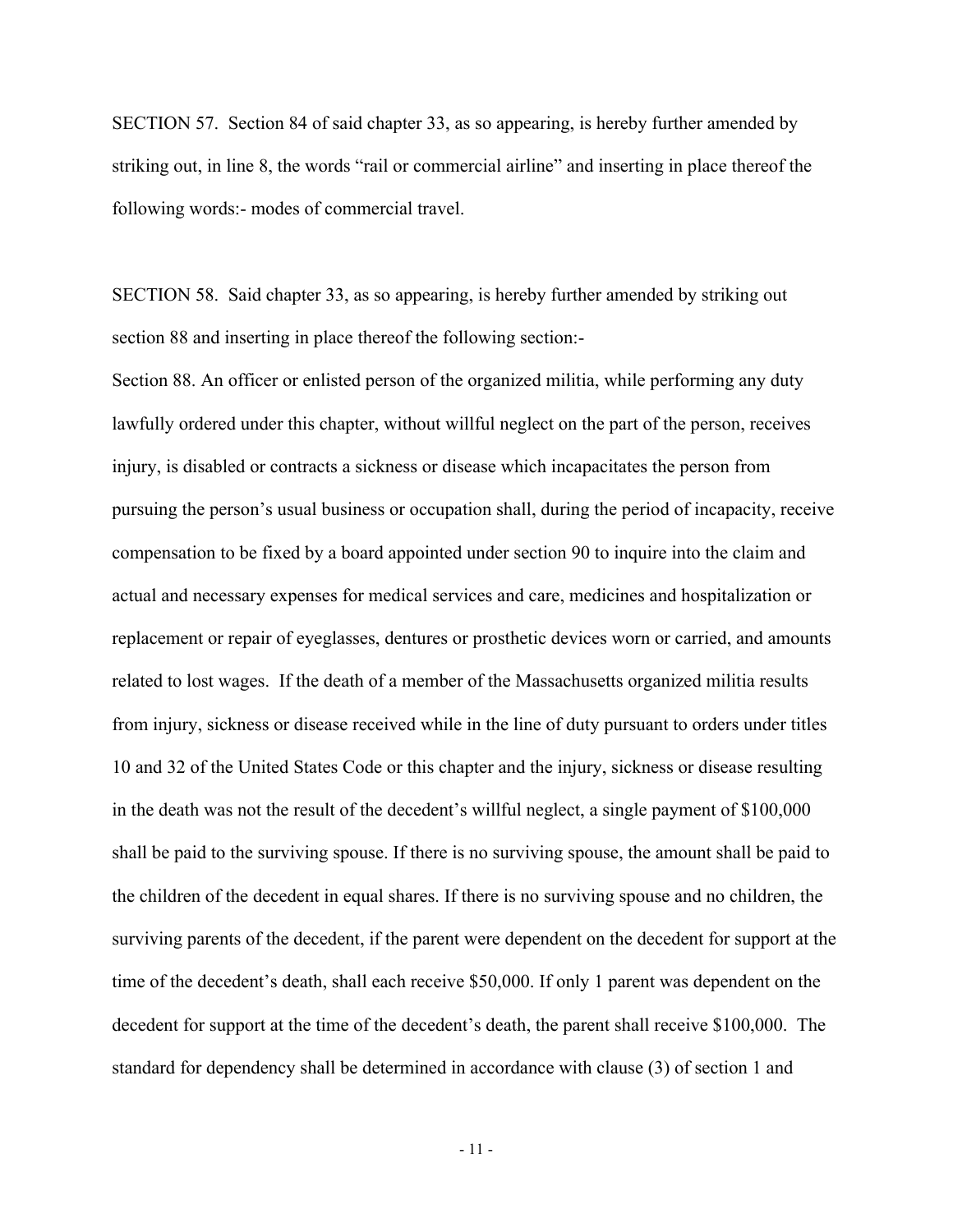section 32 of chapter 152. All claims presented under this section shall be made in accordance with the procedure provided for under section 90.

SECTION 59. Said chapter 33, as so appearing, is hereby further amended by inserting after section 88B the following section:-

Section 88C. The National Guard Association of Massachusetts shall be the designated provider of state sponsored life insurance products offered through insurers licensed to transact insurance business in the commonwealth for military members of the armed forces of the commonwealth and such members' dependents. The military division, through the adjutant general, is hereby designated as the official departmental sponsor of the Massachusetts National Guard State Sponsored Life Insurance Program, and shall allow, facilitate, and coordinate all efforts to make the program available to all members of the armed forces of the commonwealth and such members' dependents, and shall allow, facilitate, and coordinate requested allotments with the appropriate United States Property and Fiscal Office.

SECTION 60. Section 90 of said chapter 33, as so appearing, is hereby amended by striking out the first sentence and inserting in place thereof the following sentence:- Claims against the commonwealth for compensation under section 88 shall be referred to a board of 3 officers all with a grade of major or higher, including a judge advocate and a medical or medical service officer in the military forces of the commonwealth, appointed by the adjutant general.

SECTION 61. Said section 90 of said chapter 33, as so appearing, is hereby further amended by striking out the third sentence and inserting in place thereof the following sentence:- The board

- 12 -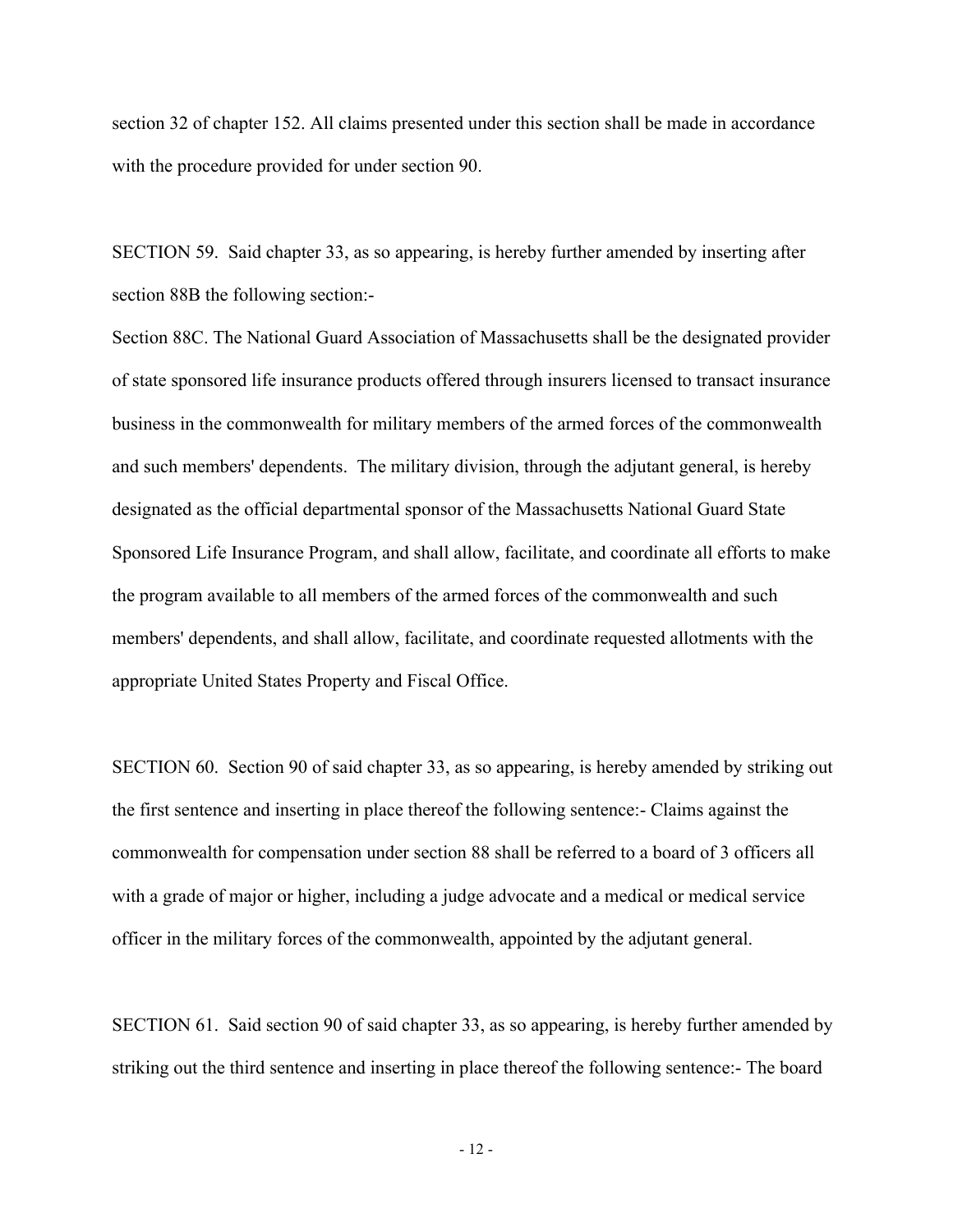shall have the same power as the Division of Industrial Accidents to take evidence, administer oaths, issue subpoenas and compel witnesses to attend, testify and produce books and papers.

SECTION 62. Section 96 of said chapter 33, as so appearing, is hereby amended by striking out the first sentence and inserting in place thereof the following sentence:- Organization and unit funds, subject to available appropriations, shall be maintained and conducted as the adjutant general may prescribe in regulations.

SECTION 63. Said section 96 of said chapter 33, as so appearing, is hereby further amended by inserting after the word "general," in line 14, the following words:- , or his designee.

SECTION 64. Said chapter 33, as so appearing, is hereby further amended by striking out section 97 and inserting in place thereof the following section:-

Section 97. There may annually, subject to available appropriations, be allowed and paid quarterly from money appropriated for the purpose in substantially equal installments under regulations as may be promulgated by the adjutant general to the organizations and units of the armed forces of the commonwealth, when not in federal service, appropriate sums for administration and maintenance.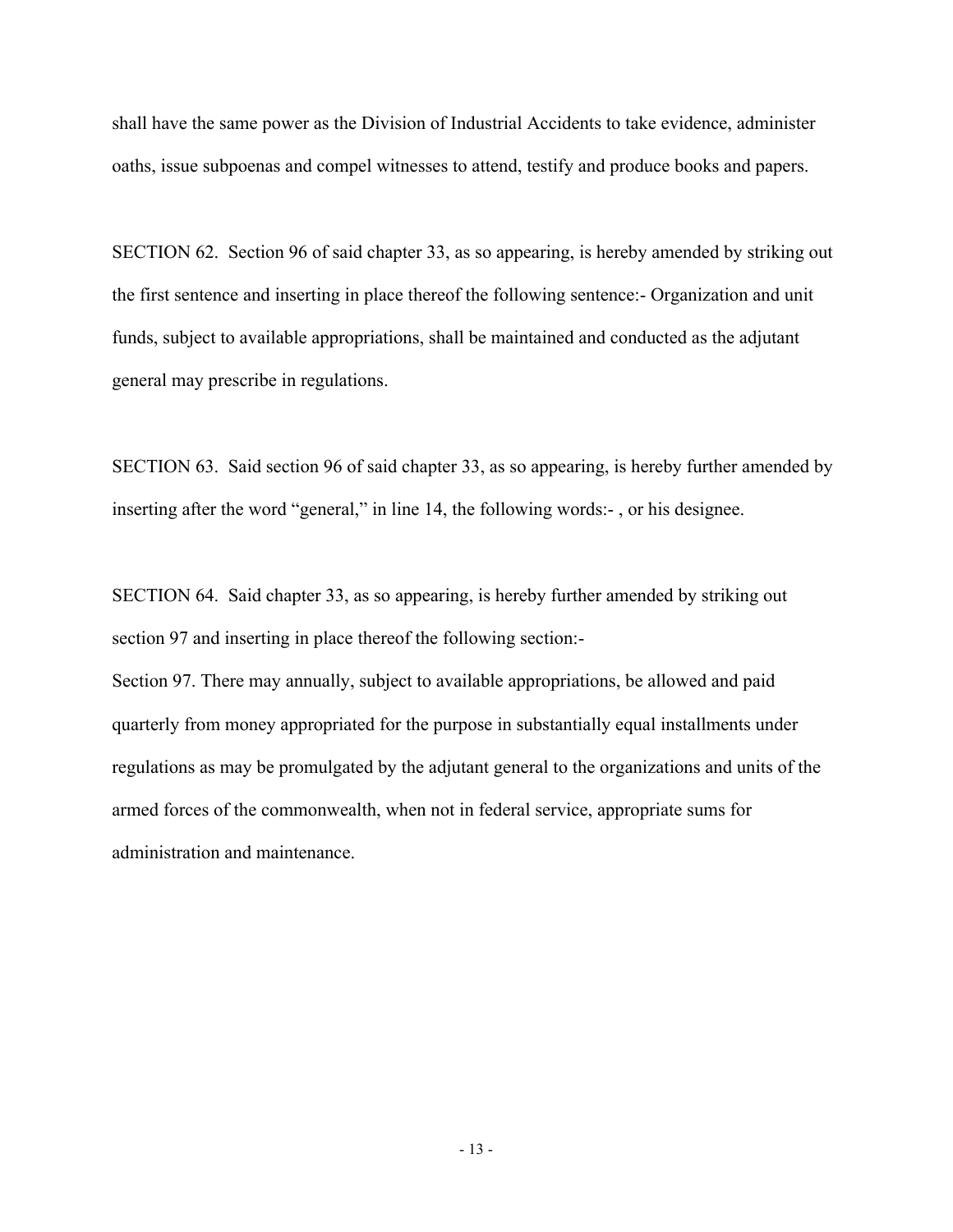SECTION 65. Said chapter 33, as so appearing, is hereby amended by striking out section 98 and inserting in place thereof the following section:-

Section 98. The uniform of the military forces of the commonwealth shall be prescribed by the adjutant general or applicable regulations. No uniforms shall be provided by the commonwealth without a special appropriation.

SECTION 66. Section 101 of said chapter 33, as so appearing, is hereby amended by striking out, in lines 2 to 3, the words and the cadets of the Massachusetts military academy.

SECTION 67. Said section 101 of said chapter 33, as so appearing, is hereby further amended by striking out, in line 7, the words "commander-in-chief" and inserting in place thereof the following words:- adjutant general.

SECTION 68. Section 102 of said chapter 33, as so appearing, is hereby amended by striking out, in line 5, the words "ordered by the commander-in-chief" and inserting in place thereof the following words:- directed by the adjutant general.

SECTION 69. Section 105 of said chapter 33, as so appearing, is hereby amended by striking out, in line 5, the word "surveying" and inserting in place thereof the following word: investigating.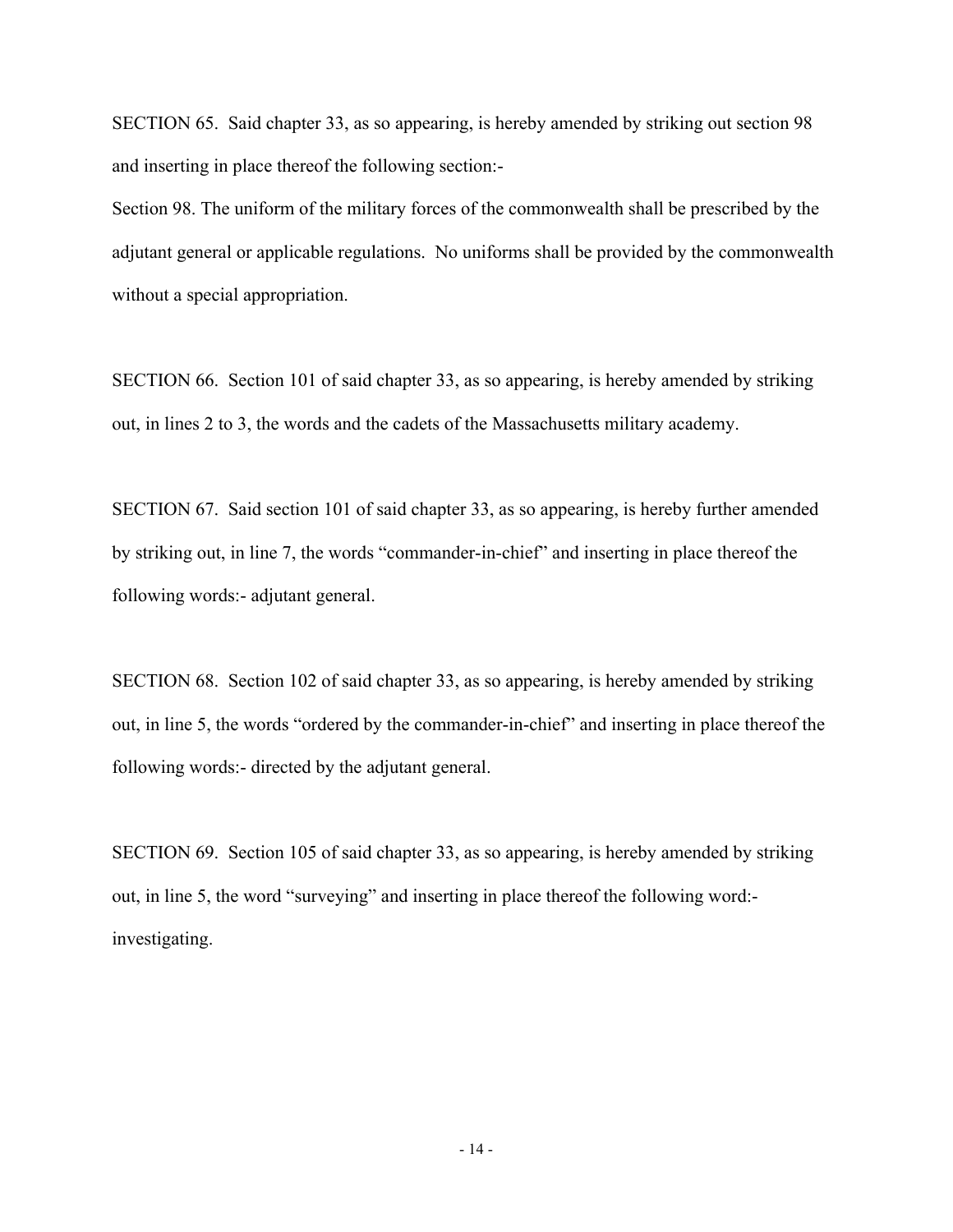SECTION 70. Said section 105 of said chapter 33, as so appearing, is hereby further amended by striking out, in line 6, the words "commander-in-chief" and inserting in place thereof the following words:- adjutant general.

SECTION 71. Said section 105 of said chapter 33, as so appearing, is hereby further amended by striking out, in line 7, the word "surveying" and inserting in place thereof the following word:- investigating.

SECTION 72. Said section 105 of said chapter 33, as so appearing, is hereby further amended by striking out subsection (b).

SECTION 73. Section 106 of said chapter 33 is hereby repealed.

SECTION 74. Section 108 of said chapter 33, as so appearing, is hereby amended by striking out, in lines 5 and 9, each time they appear, the words "commander-in-chief" and inserting in place thereof, in each instance, the following words:- adjutant general.

SECTION 75. Section 109 of said chapter 33, as so appearing, is hereby amended by striking out, in line 6, the words "commander-in-chief" and inserting in place thereof the following words:- the adjutant general.

SECTION 76. Section 111 of said chapter 33, as so appearing, is hereby amended by striking out the first sentence and inserting in place thereof the following sentence:- A service member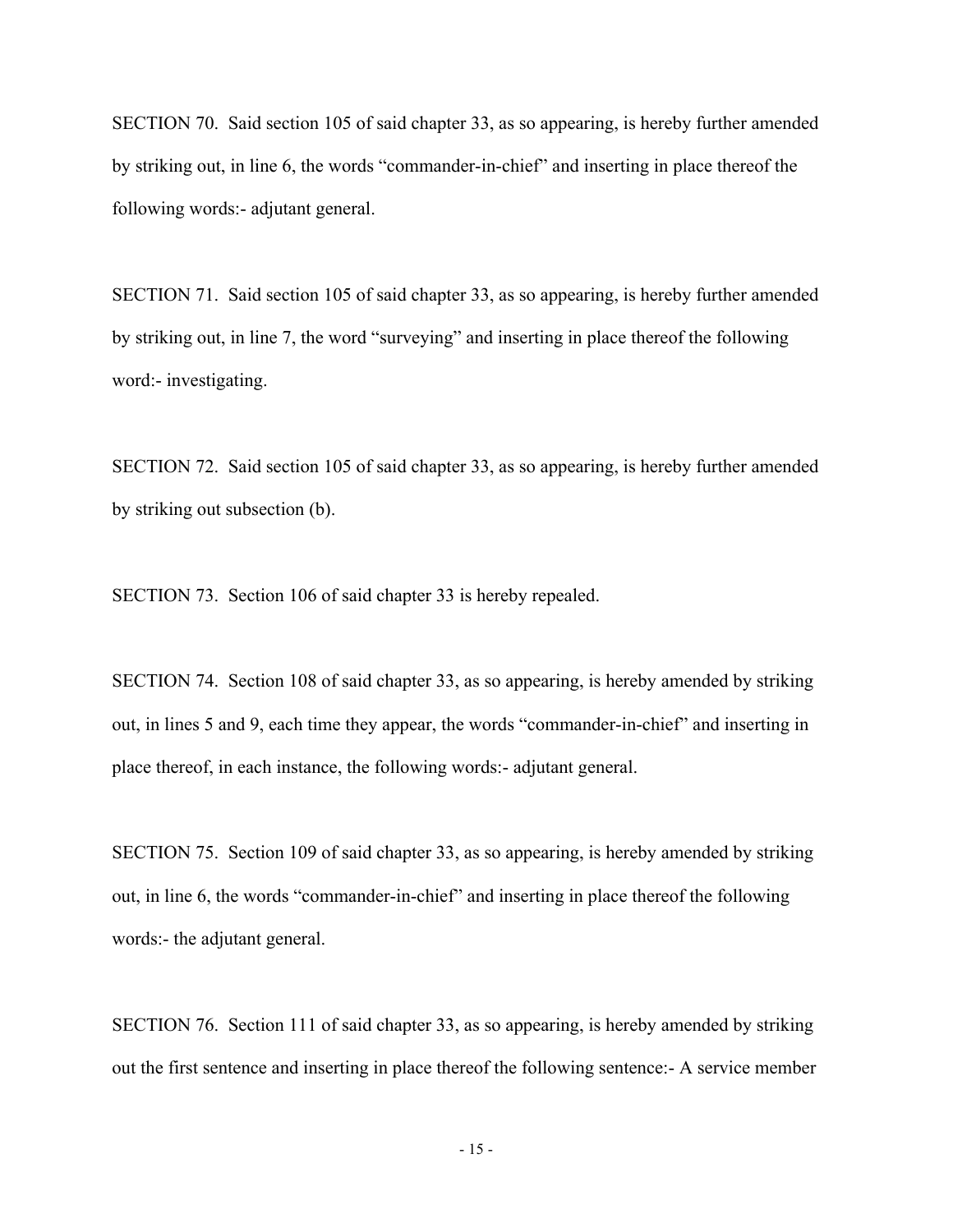shall be responsible for military property of the United States and the commonwealth received and the service member shall not sell, loan or transfer the military property or any part of the property without the authority of the adjutant general.

SECTION 77. Section 113 of said chapter 33, as so appearing, is hereby amended by striking out, in lines 9 and 11, the word "survey" and inserting in place thereof, in each instance, the following word:- investigation.

SECTION 78. Said section 113 of said chapter 33, as so appearing, is hereby further amended by striking out, in line 13, the word "commonwealth" and inserting in place thereof the following words:- military division of the commonwealth.

SECTION 79. Said chapter 33, as so appearing, is hereby further amended by striking out section 122 and inserting in place thereof the following section:-

Section 122. The adjutant general may lease, rent or permit the use of any armory, or any part thereof, for nonmilitary purposes, by any federal or state governmental entity, or any other user, under such restrictions and for such compensation, if any, as he may by regulation prescribe. The adjutant general shall apply any compensation received to the cost of maintaining the armory.

SECTION 80. Sections 123 to 129, inclusive, of said chapter 33 are hereby repealed.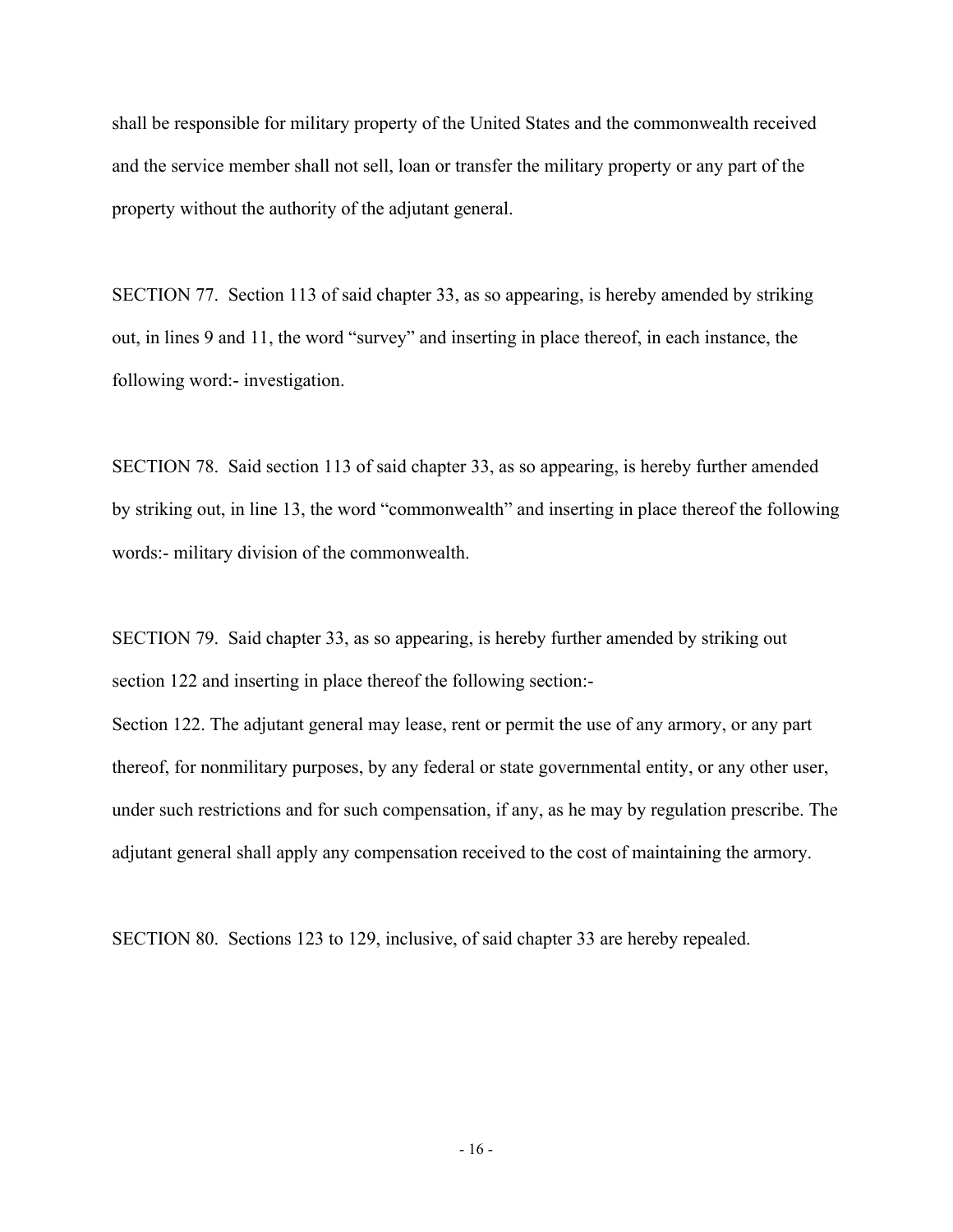SECTION 81. Section 134 of said chapter 33, as so appearing, is hereby amended by striking out, in line 6, the words "by the act of congress known as the National Defense Act" and inserting in place thereof the following words:- in Title 32 of the United States Code.

SECTION 82. Section 135 of said chapter 33, as so appearing, is hereby amended by striking out, in lines 1 and 5, the words "commander-in-chief" and inserting in place thereof, in each instance, the following words:- adjutant general.

SECTION 83. The General Laws are hereby further amended by inserting after chapter 33 the

following chapter:-

# Chapter 33A. MASSACHUSETTS CODE OF MILITARY JUSTICE

# TABLE OF CONTENTS

# PART I. GENERAL PROVISIONS

Article 1. Definitions; gender neutrality

- Article 2. Persons subject to this code; jurisdiction
- Article 3. Jurisdiction to try certain personnel
- Article 4. Reserved
- Article 5. Territorial applicability of the code
- Article 6. Judge Advocates

# PART II. APPREHENSION AND RESTRAINT

Article 7. Apprehension

- Article 8. Reserved
- Article 9. Imposition of restraint
- Article 10. Restraint of persons charged with offenses
- Article 11. Place of Confinement; Reports and receiving of prisoners
- Article 12. Confinement with enemy prisoners prohibited
- Article 13. Punishment prohibited before trial
- Article 14. Delivery of offenders to civil authorities

PART III. NON-JUDICIAL PUNISHMENT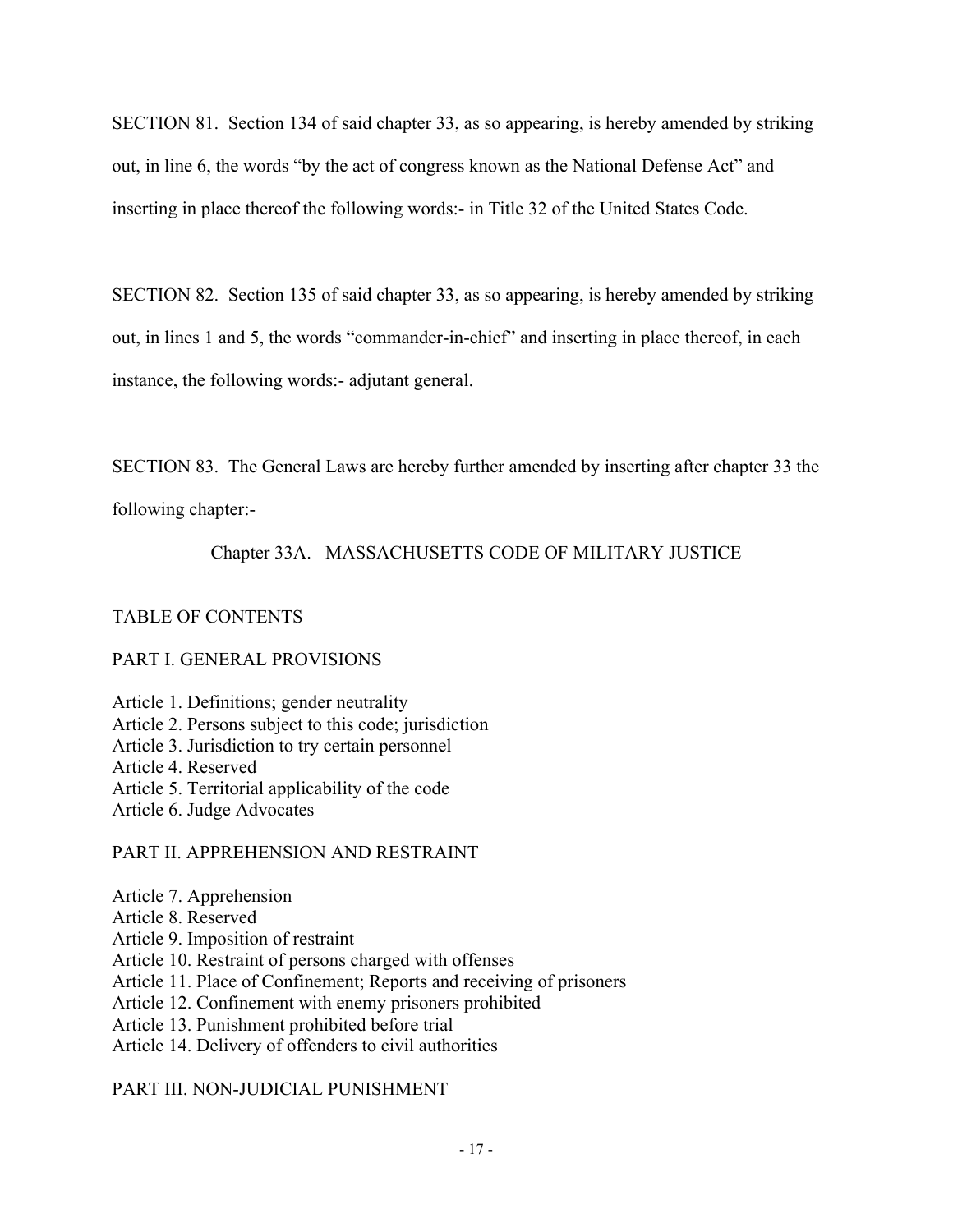Article 15. Commanding Officer's non-judicial punishment

PART IV. COURT-MARTIAL JURISDICTION

Article 16. Courts-martial classified

Article 17. Jurisdiction of courts-martial in general

Article 18. Jurisdiction of general courts-martial

Article 19. Jurisdiction of special courts-martial

Article 20. Jurisdiction of summary courts-martial

Article 21. Reserved

### PART V. APPOINTMENT AND COMPOSITION OF COURTS-MARTIAL

- Article 22. Who may convene general courts-martial
- Article 23. Who may convene special courts-martial
- Article 24. Who may convene summary courts-martial
- Article 25. Who may serve on courts-martial

Article 25a. Reserved

Article 26. Military judge of a general or special court-martial

Article 27. Detail of trial counsel and defense counsel

Article 28. Detail or employment of reporters and interpreters

- Article 29. Absent and additional members
- Article 30. Charges and specifications

### PART VI. PRE-TRIAL PROCEDURE

- Article 31. Compulsory self-incrimination prohibited
- Article 32. Investigation
- Article 33. Forwarding of charges
- Article 34. Advice of judge advocate and reference for trial
- Article 35. Service of charges

### PART VII. TRIAL PROCEDURE

- Article 36. Commander-in-chief or The Adjutant General may prescribe rules
- Article 37. Unlawfully influencing action of court
- Article 38. Duties of trial counsel and defense counsel
- Article 39. Sessions
- Article 40. Continuances
- Article 41. Challenges
- Article 42. Oaths
- Article 43. Statute of limitations
- Article 44. Former jeopardy
- Article 45. Pleas of the accused
- Article 46. Opportunity to obtain witnesses and other evidence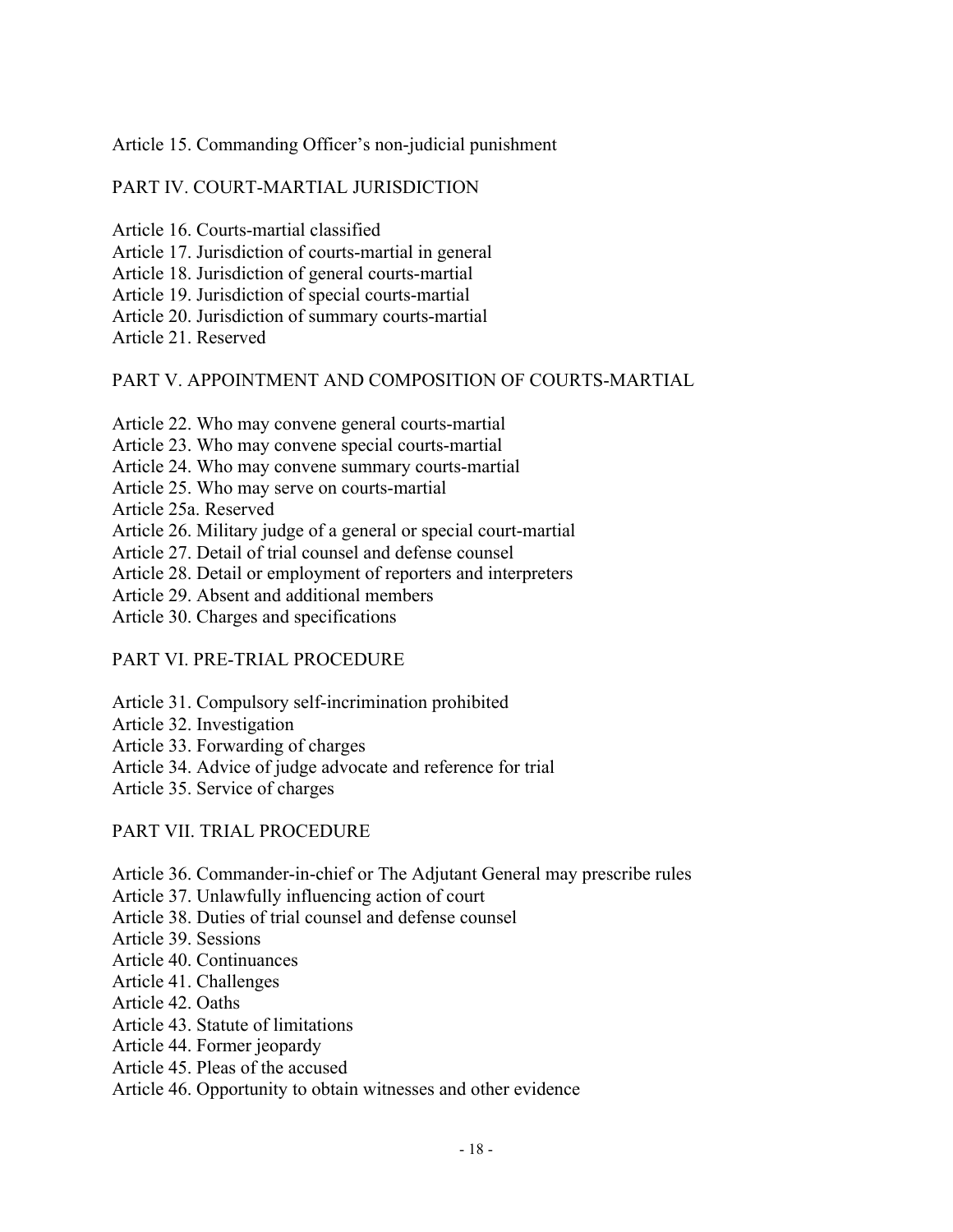#### Article 47. Refusal to appear or testify

- Article 48. Contempts
- Article 49. Depositions
- Article 50. Admissibility of records of courts of inquiry
- Article 50a. Defense of lack of mental responsibility
- Article 51. Voting and rulings
- Article 52. Number of votes required
- Article 53. Court to announce action
- Article 54. Record of trial

### PART VIII SENTENCES

- Article 55. Cruel and unusual punishments prohibited
- Article 56. Maximum limits
- Article 56a. Reserved
- Article 57. Effective date of sentences
- Article 57a. Deferment of sentences
- Article 58. Execution of confinement
- Article 58a. Sentences: reduction in enlisted grade upon approval
- Article 58b. Sentences: forfeiture of pay and allowances during confinement

### PART IX. POST-TRIAL PROCEDURE AND REVIEW OF COURTS-MARTIAL

- Article 59. Error of law; lesser included offense
- Article 60. Reserved
- Article 61. Withdrawal of appeal
- Article 62. Appeal by the State
- Article 63. Rehearings
- Article 64. Review by the State Judge Advocate
- Article 65. Disposition of records after review by the convening authority
- Article 66. Reserved
- Article 67. Reserved
- Article 67a. Review by State Appellate Authority
- Article 68. Reserved
- Article 69. Reserved
- Article 70. Appellate counsel
- Article 71. Execution of sentence; suspension of sentence
- Article 72. Vacation of suspension
- Article 73. Petition for a new trial
- Article 74. Remission and suspension
- Article 75. Restoration
- Article 76. Finality of proceedings, findings, and sentences
- Article 76a. Leave required to be taken pending review of certain court-martial convictions

Article 76b. Lack of mental capacity or mental responsibility: commitment of accused for examination and treatment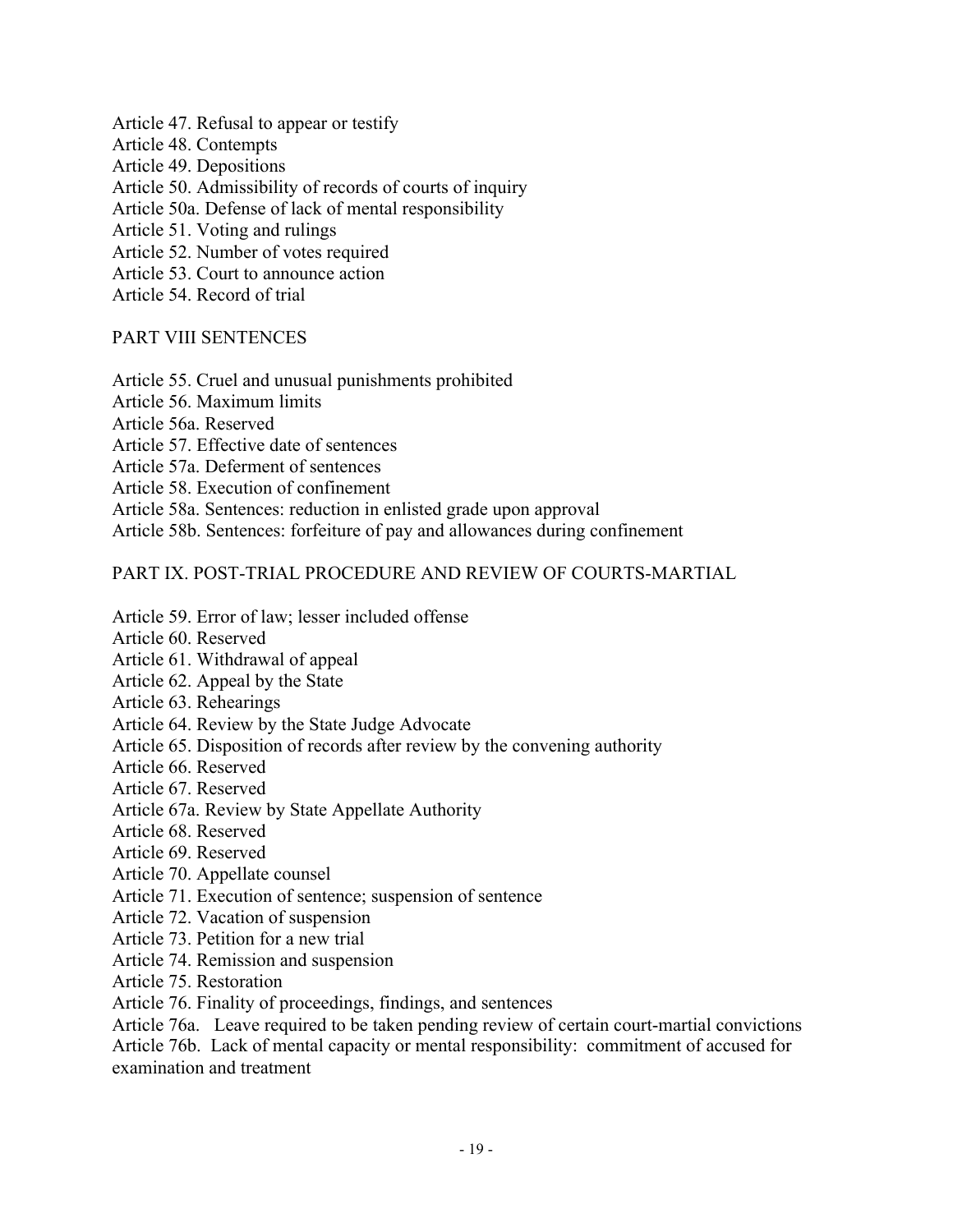#### PART X. PUNITIVE ARTICLES

Article 77. Principals

- Article 78. Accessory after the fact
- Article 79. Conviction of lesser included offense
- Article 80. Attempts
- Article 81. Conspiracy
- Article 82. Solicitation
- Article 83. Fraudulent enlistment, appointment, or separation
- Article 84. Unlawful enlistment, appointment, or separation
- Article 85. Desertion
- Article 86. Absence without leave
- Article 87. Missing movement
- Article 88. Contempt toward officials
- Article 89. Disrespect toward superior commissioned officer
- Article 90. Assaulting or willfully disobeying superior commissioned officer
- Article 91. Insubordinate conduct toward warrant officer, noncommissioned officer, or petty officer
- Article 92. Failure to obey order or regulation
- Article 93. Cruelty and maltreatment
- Article 94. Mutiny or sedition
- Article 95. Resistance, flight, breach of arrest, and escape
- Article 96. Releasing prisoner without proper authority
- Article 97. Unlawful detention
- Article 98. Noncompliance with procedural rules
- Article 99. Misbehavior before the enemy
- Article 100. Subordinate compelling surrender
- Article 101. Improper use of countersign
- Article 102. Forcing a safeguard
- Article 103. Captured or abandoned property
- Article 104. Aiding the enemy
- Article 105. Misconduct as prisoner
- Article 106. Reserved
- Article 106a. Reserved
- Article l07. False official statements
- Article 108. Military property Loss, damage, destruction, or wrongful disposition
- Article 109. Property other than military property Waste, spoilage, or destruction
- Article 110. Improper hazarding of vessel
- Article 111. Reserved
- Article 112. Drunk on duty
- Article 112a. Wrongful use, possession, etc., of controlled substances
- Article 113. Misbehavior of sentinel
- Article 114. Dueling
- Article 115. Malingering
- Article 116. Riot or breach of peace
- Article 117. Provoking speeches or gestures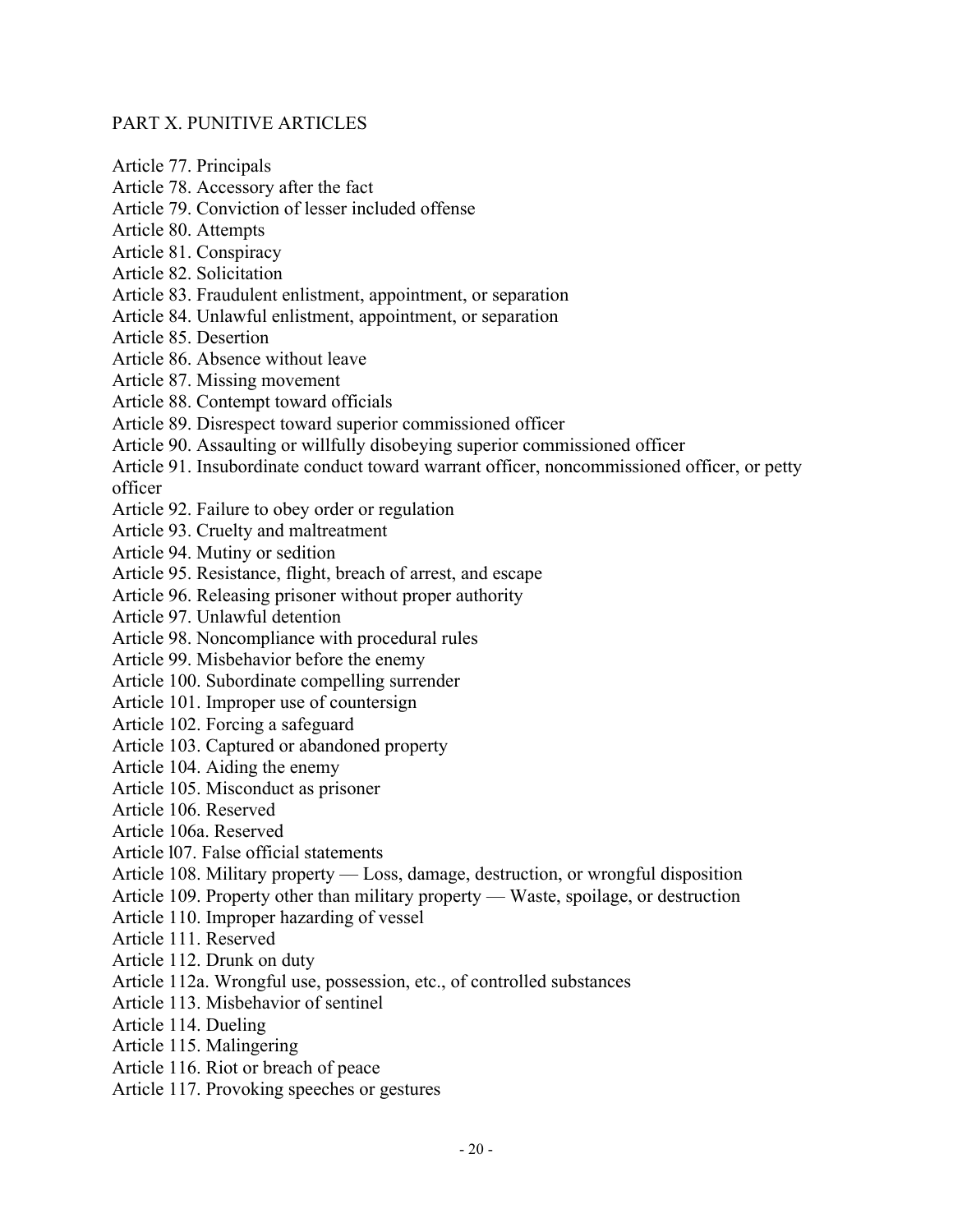- Article 118. Reserved
- Article 119. Reserved
- Article 120. Reserved
- Article 121. Reserved
- Article 122. Reserved
- Article 123. Reserved
- Article 124. Reserved
- Article 125. Reserved
- Article 126. Reserved
- Article 127. Reserved
- Article 128. Reserved
- Article 129. Reserved
- Article 130. Reserved
- Article 131. Reserved

#### Article 132. Frauds against the government

- Article 133. Conduct unbecoming an officer and a gentleman
- Article 134. General article

#### PART XI. MISCELLANEOUS PROVISIONS

- Article 135. Courts of inquiry
- Article 136. Authority to administer oaths and to act as notary
- Article 137. Articles to be explained
- Article 138. Complaints of wrongs
- Article 139. Redress of injuries to property
- Article 140. Delegation by the Commander-in-chief
- Article 141. Payment of fees, costs, and expenses
- Article 142. Payment of fines and disposition thereof
- Article 143. Uniformity of interpretation
- Article 144. Immunity for action of military courts
- Article 145. Severability
- Article 146. Short Title
- Article 147. Time of taking effect
- Article 148. Rules of Evidence

### MASSACHUSETTS CODE OF MILITARY JUSTICE

### PART I. GENERAL PROVISIONS

### Article 1. Definitions

#### (a) In this Act, unless the context otherwise requires: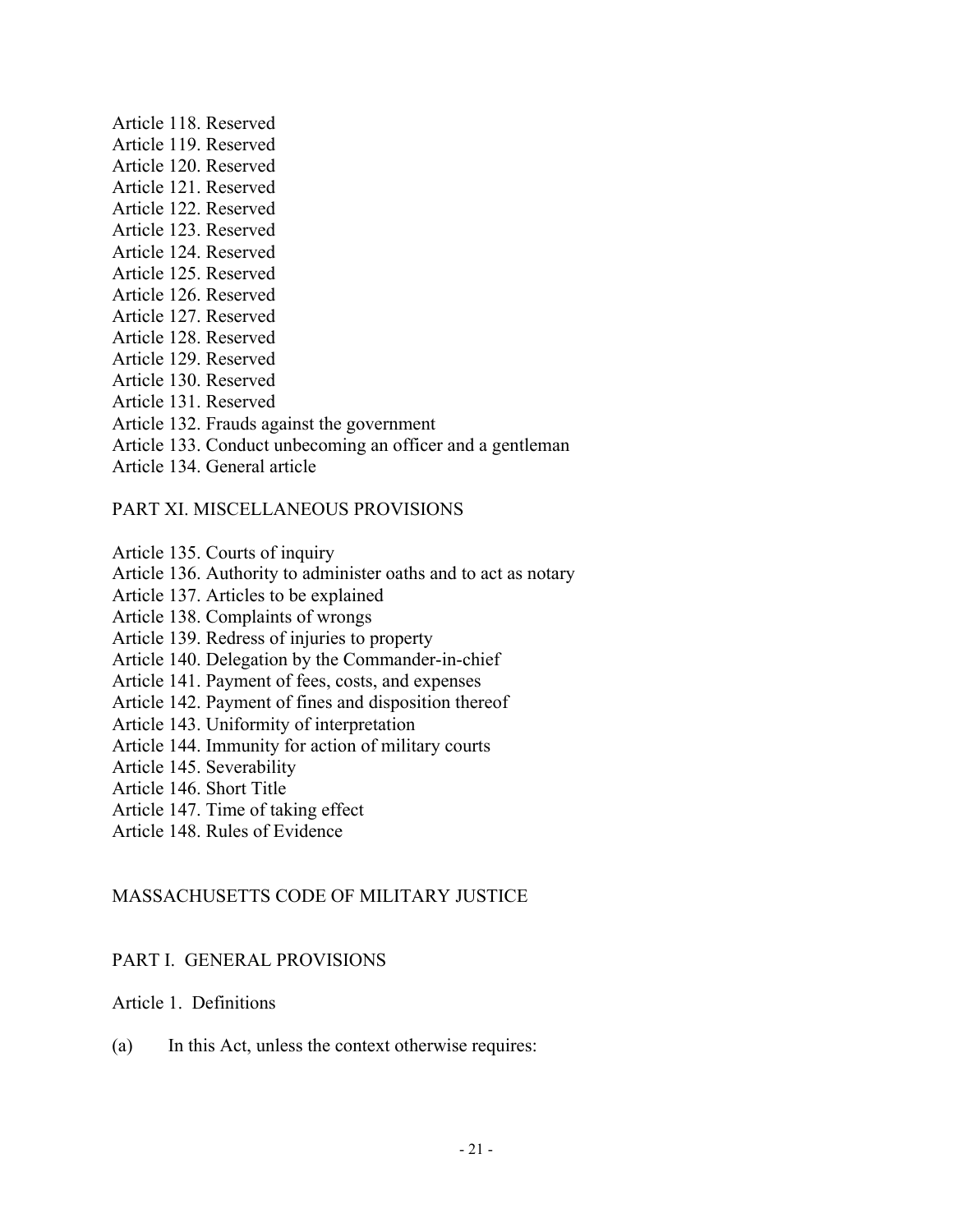(1) The term "accuser" means a person who signs and swears to charges, any person who directs that charges nominally be signed and sworn to by another, and any other person who has an interest other than an official interest in the prosecution of the accused.

(2) The term "cadet," "candidate," or "midshipman" means a person who is enrolled in or attending a state military academy, a regional training institute, or any other formal education program for the purpose of becoming a commissioned officer in the state military forces.

(3) The term "classified information" means —

(A) any information or material that has been determined by an official of the United States or any state pursuant to law, an Executive order, or regulation to require protection against unauthorized disclosure for reasons of national or state security, and

(B) any restricted data, as defined in section  $11(v)$  of the Atomic Energy Act of 1954 (42) U.S.C.  $\S 2014(y)$ ).

(4) The term "code" means this Act.

(5) The term "commanding officer" includes only commissioned officers of the state military forces and shall include officers in charge only when administering nonjudicial punishment under article 15 of this code. The term 'commander' has the same meaning as 'commanding officer' unless the context otherwise requires.

(6) The term "convening authority" includes, in addition to the person who convened the court, a commissioned officer commanding for the time being or a successor in command to the convening authority.

(7) The term "day" means calendar day and is not synonymous with the term "unit training assembly." Any punishment authorized by this article which is measured in terms of days shall, when served in a status other than annual field training, be construed to mean succeeding duty days.

(8) The term "duty status other than state active duty" means any other type of duty not in federal service and not full-time duty in the active service of the state; under an order issued by authority of law and includes travel to and from such duty.

(9) The term "enlisted member" means a person in an enlisted grade.

(10) The term "judge advocate" means a commissioned officer of the organized state military forces who is a member in good standing of the bar of the highest court of a State, and is

(A) certified or designated as a judge advocate in the Judge Advocate General's Corps of the Army, Air Force, Navy, or the Marine Corps or designated as a law specialist as an officer of the Coast Guard, or a reserve component of one of these,; or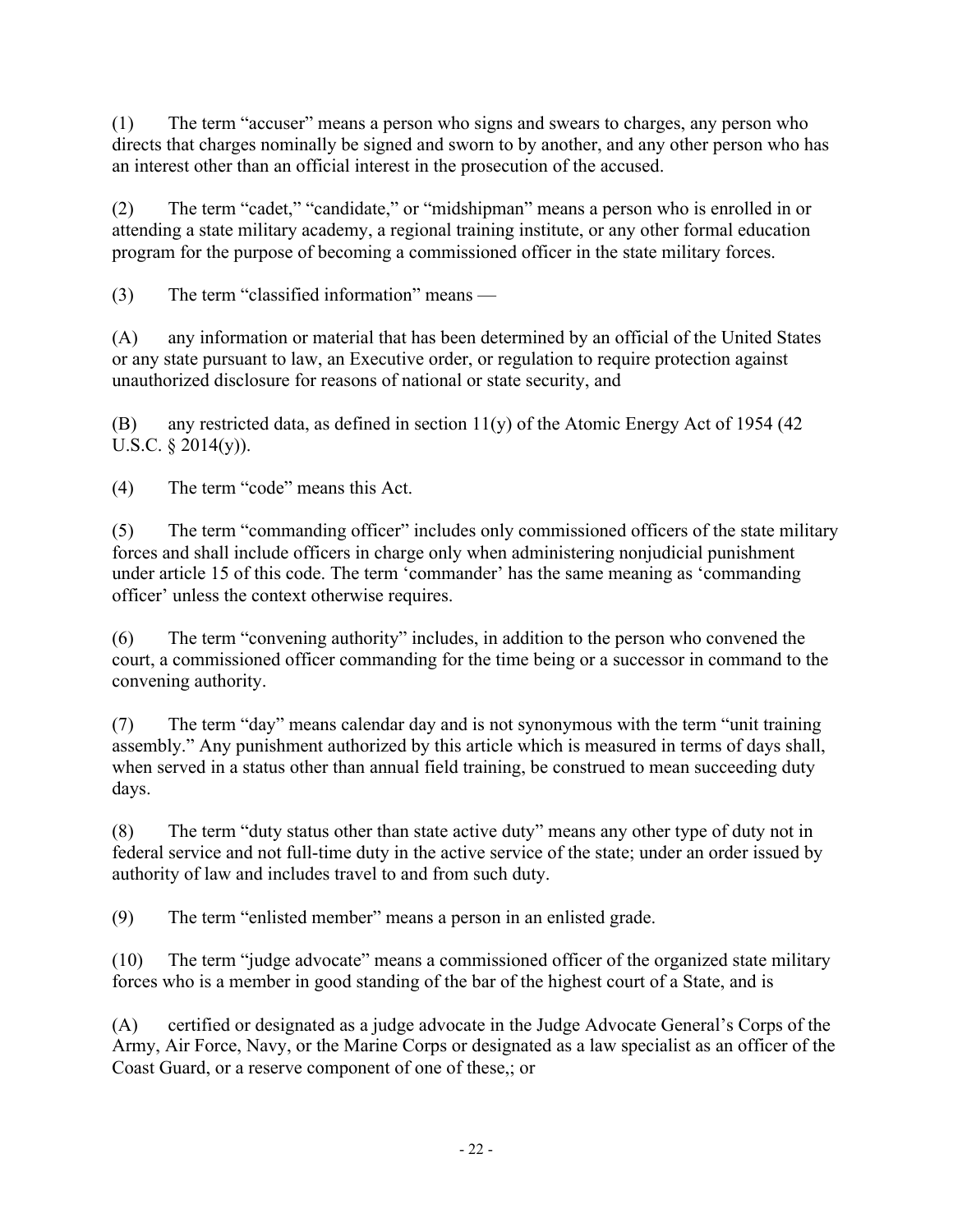(B) certified as a non-federally recognized judge advocate, by the state judge advocate as defined in Massachusetts General Laws Chapter 33, as competent to perform such military justice duties required by this Code. If there is no such judge advocate available, then such certification may be made by such senior judge advocate of the commander of another force in the state military forces, as the convening authority directs.

(11) The term "may" is used in a permissive sense. The phrase "no person may . . ." means that no person is required, authorized, or permitted to do the act prescribed.

(12) The term "military court" means a court-martial or a court of inquiry.

(13) The term "military judge" means an official of a general or special court-martial detailed in accordance with article 26 of this code.

(14) The term "military offenses" means those offenses prescribed under articles 77 (Principals), 78 (Accessory after the fact), 80 (Attempts), 81 (Conspiracy), 82 (Solicitation), 83 (Fraudulent enlistment, appointment, or separation), 84 (Unlawful enlistment, appointment, or separation), 85 (Desertion), 86 (Absence without leave), 87 (Missing movement), 88 (Contempt toward officials), 89 (Disrespect towards superior commissioned officer), 90 (Assaulting or willfully disobeying superior commissioned officer), 91 (Insubordinate conduct toward warrant officer, noncommissioned officer, or petty officer), 92 (Failure to obey order or regulation), 93 (Cruelty and maltreatment), 94 (Mutiny or sedition), 95 (Resistance, flight, breach of arrest, and escape), 96 (Releasing prisoner without proper authority), 97 (Unlawful detention), 98 (Noncompliance with procedural rules), 99 (Misbehavior before the enemy), 100 (Subordinate compelling surrender), 101 (Improper use of countersign), 102 (Forcing a safeguard), 103 (Captured or abandoned property), 104 (Aiding the enemy), 105 (Misconduct as prisoner), 107 (False official statements), 108 (Military property — Loss, damage, destruction, or wrongful disposition), 109 (Property other than military property — Waste, spoilage, or destruction), 110 (Improper hazarding of vessel), 112 (Drunk on duty), 112a. (Wrongful use, possession, etc., of controlled substances), 113 (Misbehavior of sentinel), 114 (Dueling), 115 (Malingering), 116 (Riot or breach of peace), 117 (Provoking speeches or gestures), 132 (Frauds against the government), 133 (Conduct unbecoming an officer and a gentleman), and 134 (General article) of this code.

(15) The term "national security" means the national defense and foreign relations of the United States.

(16) The term "officer" means a commissioned or warrant officer.

(17) The term "officer in charge" means a member of the naval militia, the Navy, the Marine Corps, or the Coast Guard designated as such by appropriate authority.

(18) The term "record," when used in connection with the proceedings of a court- martial, means —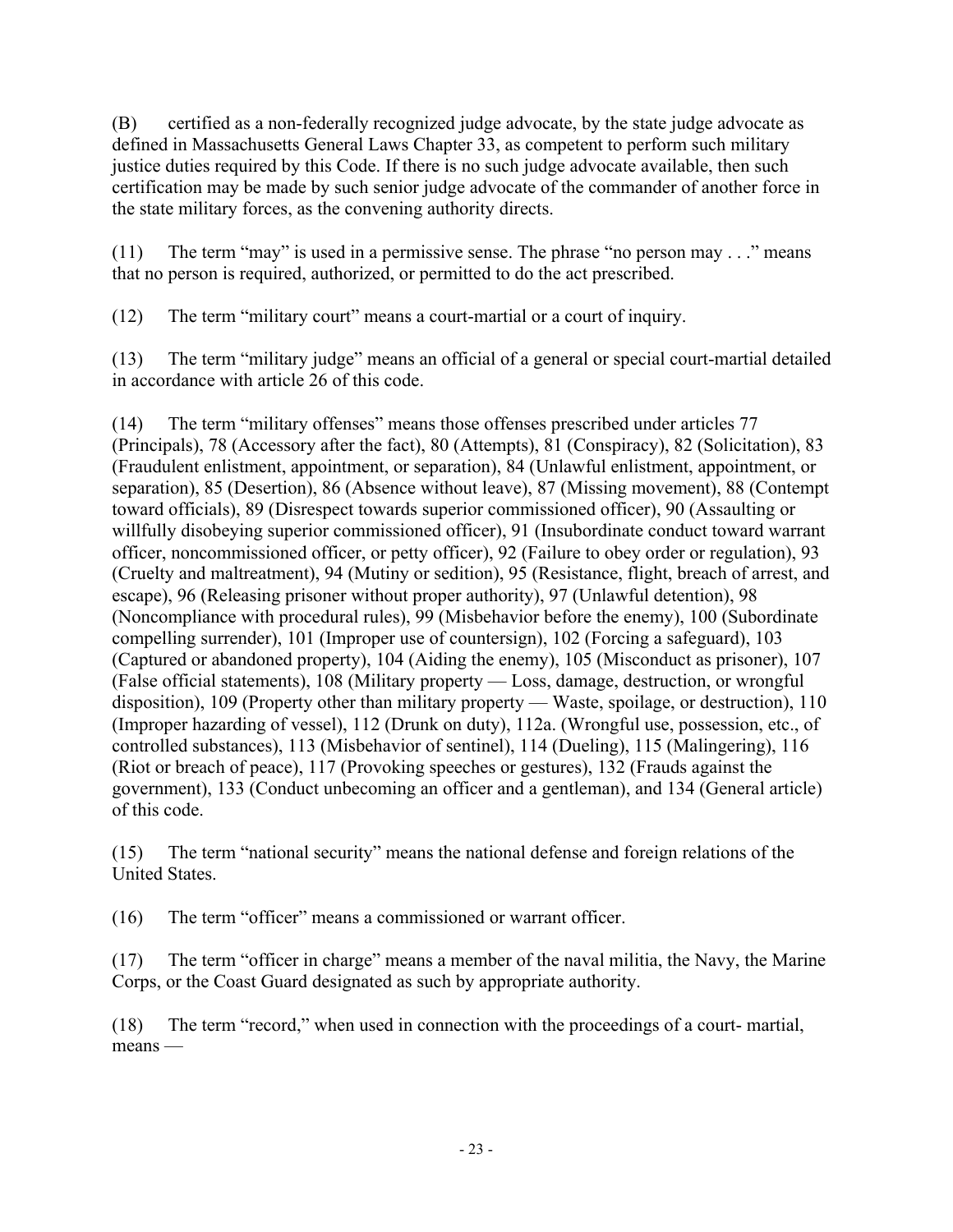(A) an official written transcript, written summary, or other writing relating to the proceedings; or

(B) an official audiotape, videotape, digital image or file, or similar material from which sound, or sound and visual images, depicting the proceedings may be reproduced.

(19) "Shall" is used in an imperative sense.

(20) "State" means one of the several states, the District of Columbia, the Commonwealth of Puerto Rico, Guam, and the U.S. Virgin Islands.

(21) "State active duty" means full-time duty in the state military forces under an order of the Commander-in-chief or otherwise issued by authority of law, and paid by state funds, and includes travel to and from such duty.

(22) "Senior force judge advocate" means the senior judge advocate of the commander of the same force of the state military forces as the accused and who is that commander's chief legal advisor.

(23) "State military forces" means the National Guard of Massachusetts, as defined in title 32, United States Code, and any other military force organized under the Constitution and laws of Massachusetts, not to include the unorganized militia when not in a status subjecting them to exclusive jurisdiction under chapter 47 of title 10, United States Code. The unorganized militia or any other name of any state force that does not meet this definition shall not be part of the "state military forces" under this Code.

(24) The term "superior commissioned officer" means a commissioned officer superior in rank or command.

(25) "Senior force commander" means the commander of the same force of the state military forces as the accused.

Article 2. Persons subject to this code; jurisdiction

(a) This code applies to all members of the state military forces. This code does not apply to members serving in a title 10 status.

(b) Subject matter jurisdiction is established if a nexus exists between an offense, either military or non-military, and the state military force. Courts-martial have primary jurisdiction of military offenses as defined in article 1(a) (14) of this code. A proper civilian court has primary jurisdiction of a non-military offense when an act or omission violates both this code and local criminal law, foreign or domestic. In such a case, a court-martial may be initiated only after the civilian authority has declined to prosecute or dismissed the charge, provided jeopardy has not attached. Jurisdiction over attempted crimes, conspiracy crimes, solicitation, and accessory crimes must be determined by the underlying offense.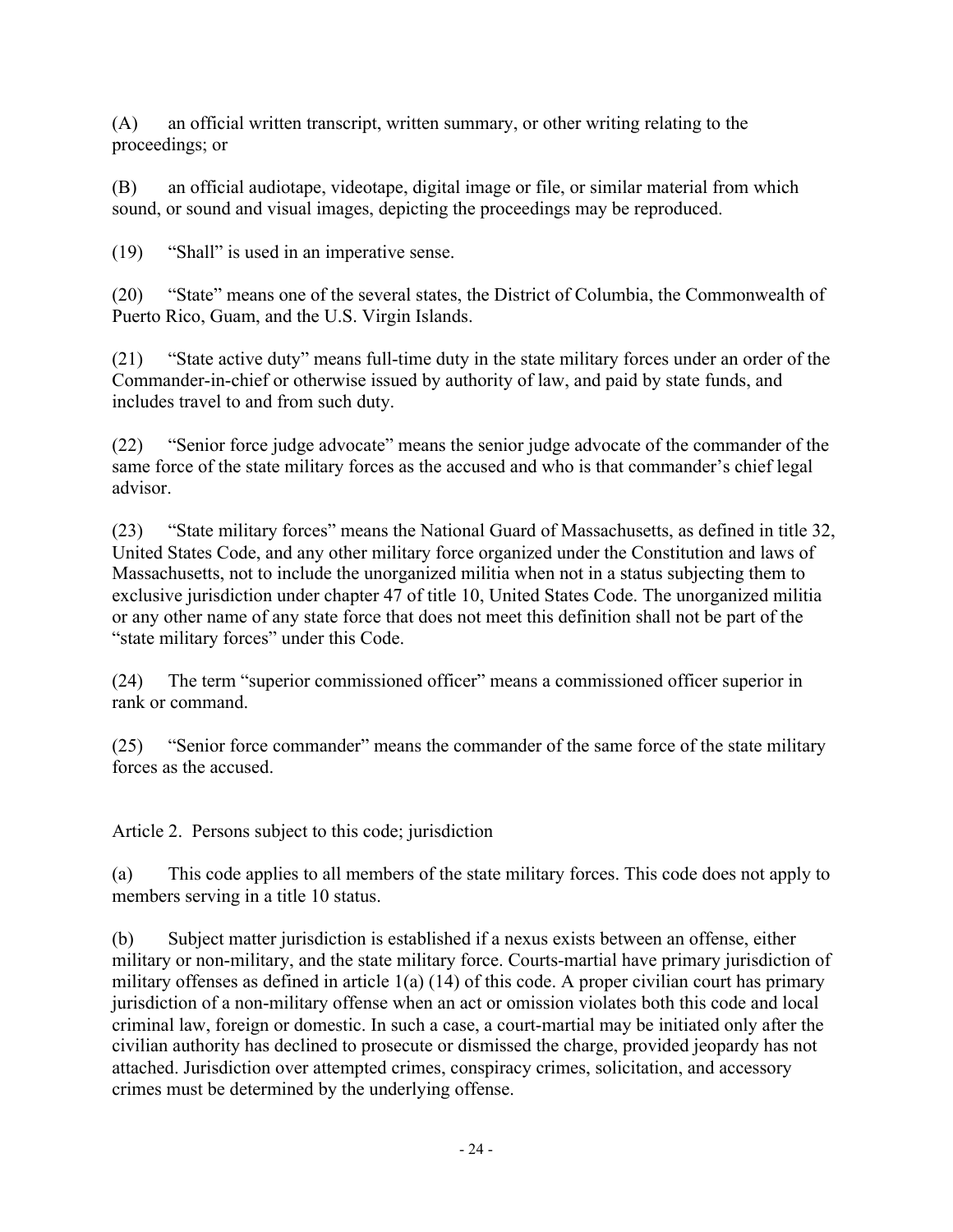Article 3. Jurisdiction to try certain personnel

(a) Each person discharged from the state military forces who is later charged with having fraudulently obtained a discharge is, subject to article 43 of this code, subject to trial by courtmartial on that charge and is, after apprehension, subject to this code while in custody under the direction of the state military forces for that trial. Upon conviction of that charge that person is subject to trial by court-martial for all offenses under this code committed before the fraudulent discharge.

(b) No person who has deserted from the state military forces may be relieved from amenability to the jurisdiction of this code by virtue of a separation from any later period of service.

Article 4. [Reserved]

Article 5. Territorial applicability of the code

(a) This code has applicability at all times and in all places subject to the personal jurisdiction as provided in Art. 2, or, if not in a duty status, that there is a nexus between the act or omission constituting the offense and the efficient functioning of the state military forces; however, this grant of military jurisdiction shall neither preclude nor limit civilian jurisdiction over an offense, which is limited only by the prohibition of double jeopardy.

(b) Courts-martial and courts of inquiry may be convened and held in units of the state military forces while those units are serving outside the State with the same jurisdiction and powers as to persons subject to this code as if the proceedings were held inside the State, and offenses committed outside the State may be tried and punished either inside or outside the State.

Article 6. Judge Advocates

(a) The senior force judge advocates in each of the state's military forces or that judge advocate's delegates shall make frequent inspections in the field in supervision of the administration of military justice in that force.

(b) Convening authorities shall at all times communicate directly with their judge advocates in matters relating to the administration of military justice. The judge advocate of any command is entitled to communicate directly with the judge advocate of a superior or subordinate command, or with the State Judge Advocate.

(c) No person who has acted as member, military judge, trial counsel, defense counsel, or investigating officer, or who has been a witness, in any case may later act as a judge advocate to any reviewing authority upon the same case.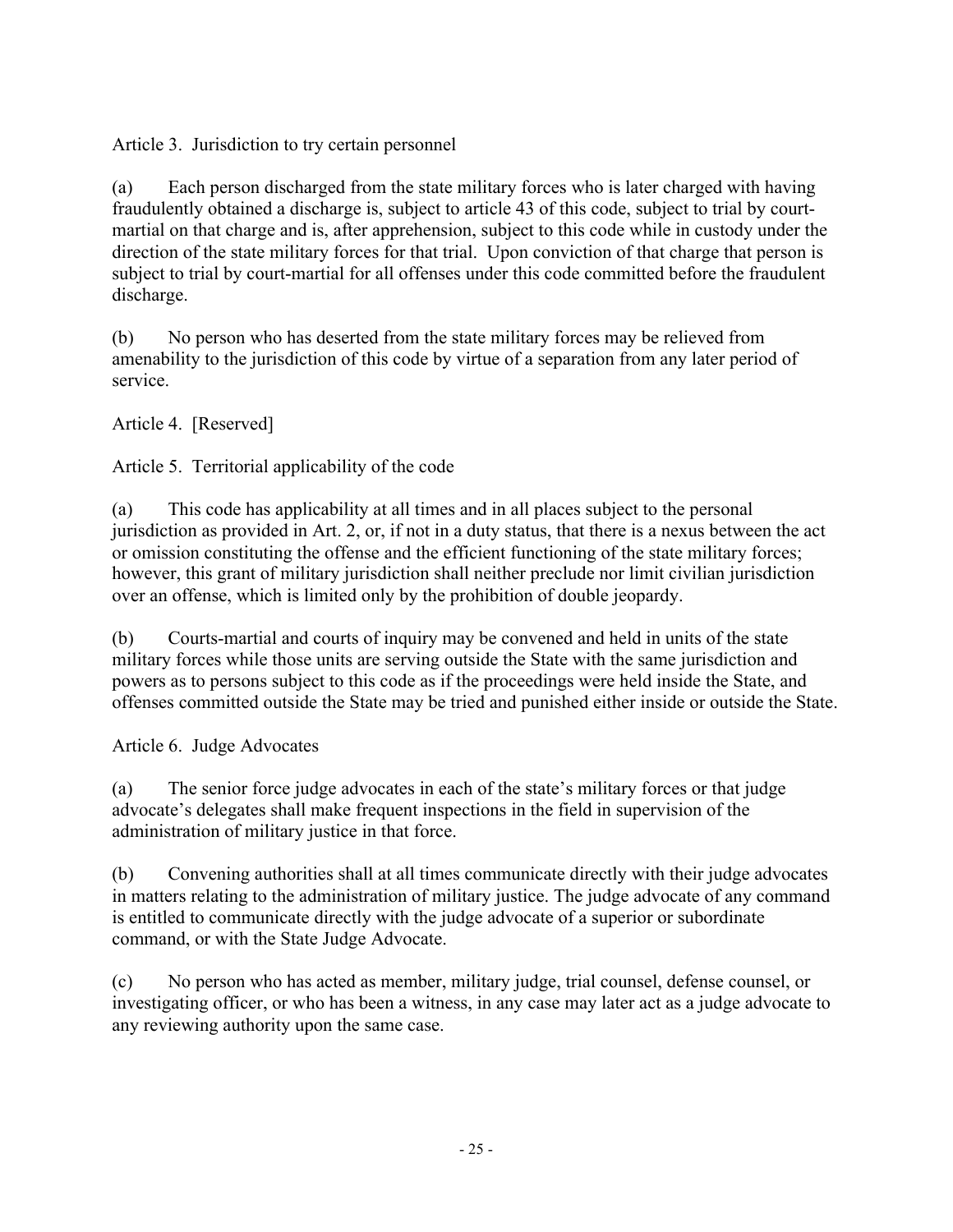# PART II. APPREHENSION AND RESTRAINT

Article 7. Apprehension

(a) Apprehension is the taking of a person into custody.

(b) Any person authorized by this code or by chapter 47 of title 10, United States Code, or by regulations issued under either, to apprehend persons subject to this code, any marshal of a courtmartial appointed pursuant to the provisions of this code, and any peace officer or civil officer having authority to apprehend offenders under the laws of the United States or of a State, may do so upon probable cause that an offense has been committed and that the person apprehended committed it.

(c) Commissioned officers, warrant officers, petty officers, and noncommissioned officers have authority to quell quarrels, frays, and disorders among persons subject to this code and to apprehend persons subject to this code who take part therein.

(d) If an offender is apprehended outside the State, the offender's return to the area must be in accordance with normal extradition procedures or by reciprocal agreement.

(e) No person authorized by this article to apprehend persons subject to this code or the place where such offender is confined, restrained, held, or otherwise housed may require payment of any fee or charge for so receiving, apprehending, confining, restraining, holding, or otherwise housing a person except as otherwise provided by law.

Article 8. [Reserved]

Article 9. Imposition of restraint

(a) Arrest is the restraint of a person by an order, not imposed as a punishment for an offense, directing him or her to remain within certain specified limits. Confinement is the physical restraint of a person.

(b) An enlisted member may be ordered into arrest or confinement by any commissioned officer by an order, oral or written, delivered in person or through other persons subject to this code. A commanding officer may authorize warrant officers, petty officers, or noncommissioned officers to order enlisted members of the commanding officer's command or subject to the commanding officer's authority into arrest or confinement.

(c) A commissioned officer, a warrant officer, or a civilian subject to this code or to trial there under may be ordered into arrest or confinement only by a commanding officer to whose authority the person is subject, by an order, oral or written, delivered in person or by another commissioned officer. The authority to order such persons into arrest or confinement may not be delegated.

(d) No person may be ordered into arrest or confinement except for probable cause.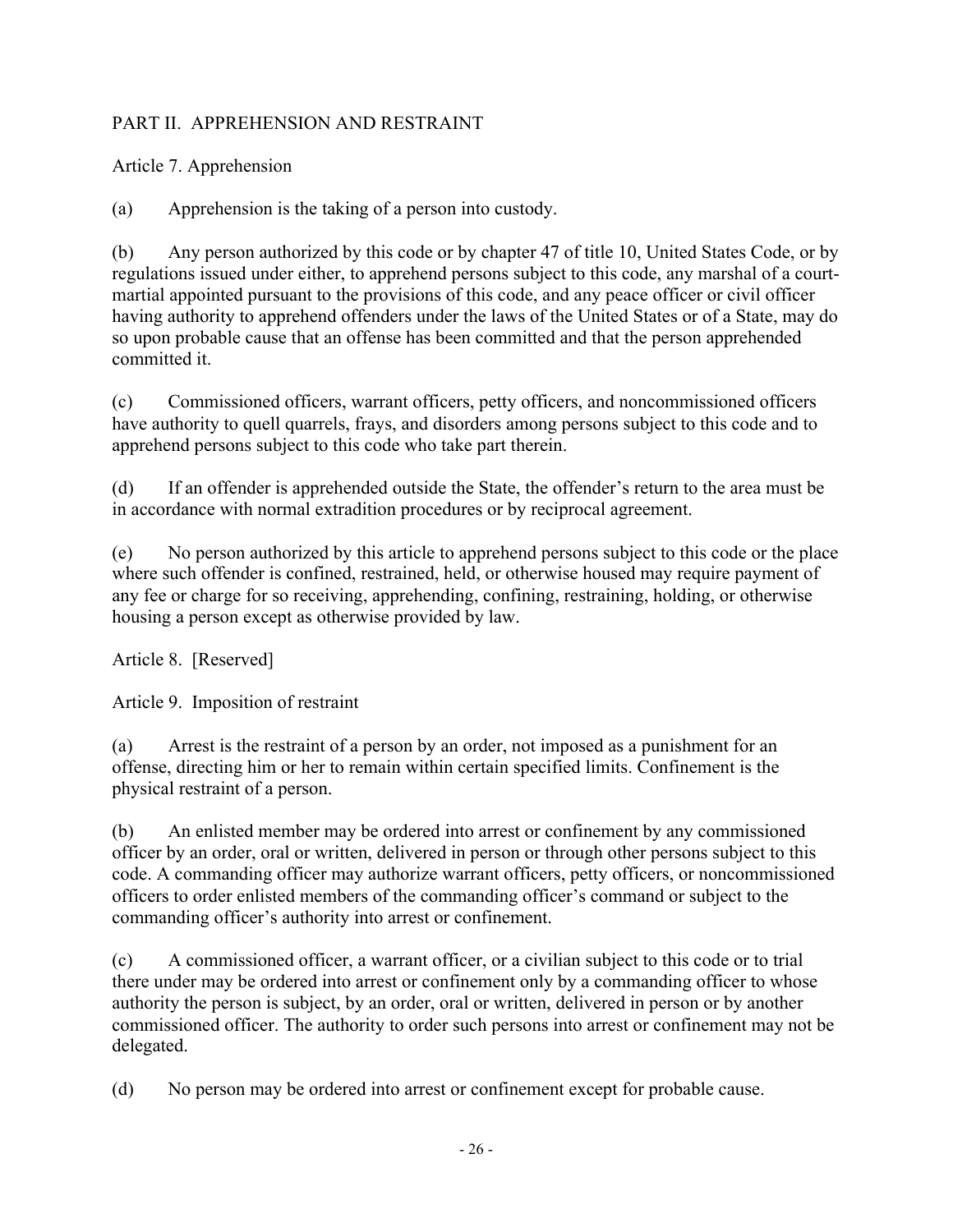(e) This article does not limit the authority of persons authorized to apprehend offenders to secure the custody of an alleged offender until proper authority may be notified.

Article 10. Restraint of persons charged with offenses

Any person subject to this code charged with an offense under this code may be ordered into arrest or confinement, as circumstances may require. When any person subject to this code is placed in arrest or confinement prior to trial, immediate steps shall be taken to inform the person of the specific wrong of which the person is accused and diligent steps shall be taken to try the person or to dismiss the charges and release the person.

Article 11. Place of Confinement; Reports and receiving of prisoners

(a) If a person subject to this code is confined before, during, or after trial, confinement shall be in a state, county or local civilian or military confinement facility.

(b) No person authorized to receive prisoners pursuant to subsection (a) may refuse to receive or keep any prisoner committed to the person's charge by a commissioned officer of the state military forces, when the committing officer furnishes a statement, signed by such officer, of the offense charged against the prisoner, unless otherwise authorized by law.

(c) Every person authorized to receive prisoners pursuant to subsection (a) to whose charge a prisoner is committed shall, within twenty-four (24) hours after that commitment or as soon as the person is relieved from guard, report to the commanding officer of the prisoner the name of the prisoner, the offense charged against the prisoner, and the name of the person who ordered or authorized the commitment.

Article 12. Confinement with enemy prisoners prohibited

No member of the state military forces may be placed in confinement in immediate association with enemy prisoners.

Article 13. Punishment prohibited before trial

No person, while being held for trial or awaiting a verdict, may be subjected to punishment or penalty other than arrest or confinement upon the charges pending against the person, nor shall the arrest or confinement imposed upon such person be any more rigorous than the circumstances required to insure the person's presence, but the person may be subjected to minor punishment during that period for infractions of discipline.

Article 14. Delivery of offenders to civil authorities

(a) A person subject to this code accused of an offense against civil authority may be delivered, upon request, to the civil authority for trial or confinement.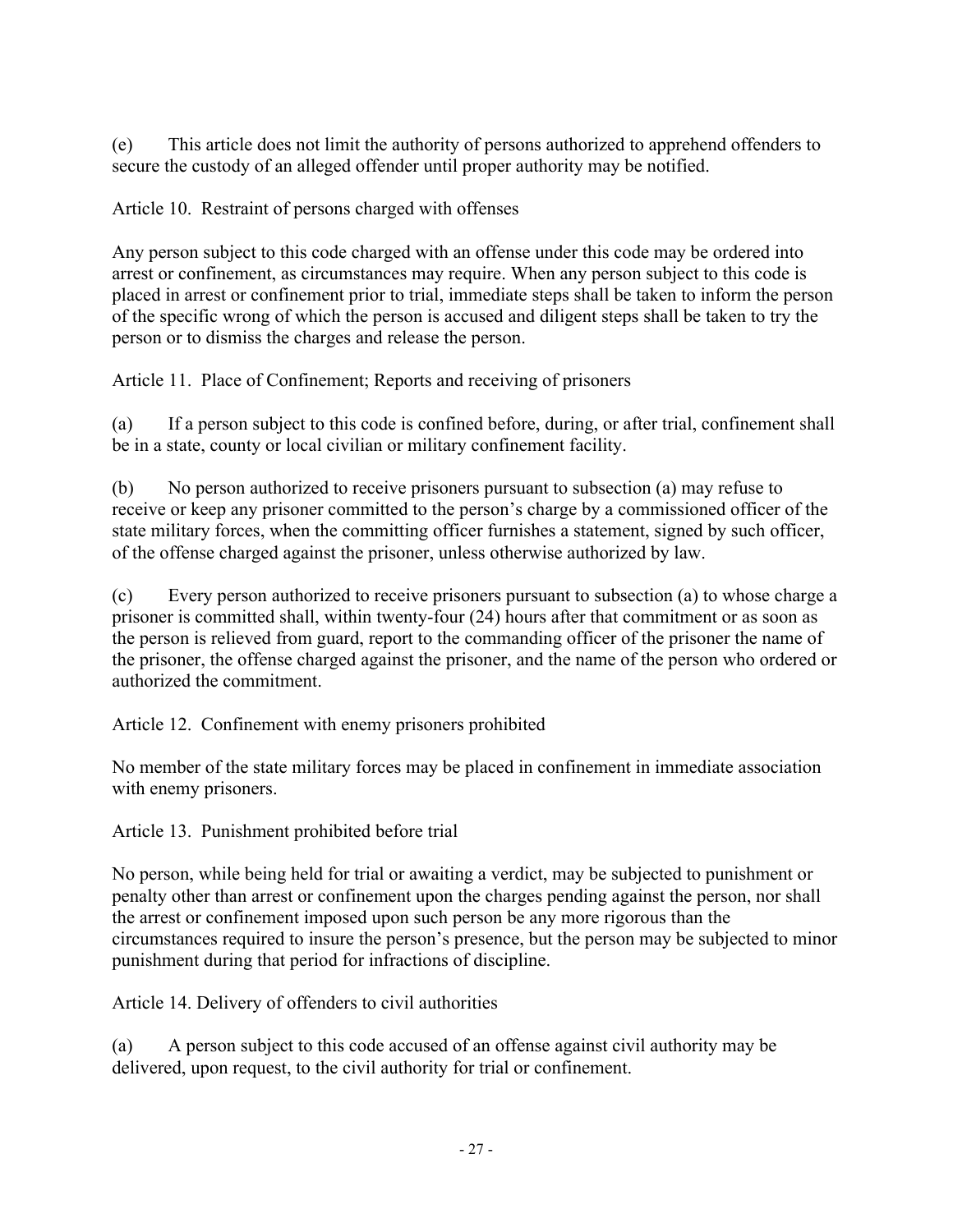(b) When delivery under this article is made to any civil authority of a person undergoing sentence of a court-martial, the delivery, if followed by conviction in a civil tribunal, interrupts the execution of the sentence of the court-martial, and the offender after having answered to the civil authorities for the offense shall, upon the request of competent military authority, be returned to the place of original custody for the completion of the person's sentence.

# PART III. NON-JUDICIAL PUNISHMENT

Article 15. Commanding officer's non-judicial punishment

(a) Under such regulations as prescribed, any commanding officer (and for purposes of this article, officers-in-charge) may impose disciplinary punishments for minor offenses without the intervention of a court-martial pursuant to this article. The Commander-in-chief, The Adjutant General, or an officer of a general or flag rank in command may delegate the powers under this article to a principal assistant who is a member of the state military forces.

(b) Any commanding officer may impose upon enlisted members of the officer's command —<br>—

(1) an admonition;

- (2) a reprimand;
- (3) the withholding of privileges for not more than six (6) months;
- (4) the forfeiture of pay of not more than seven  $(7)$  days' pay;

(5) a fine of not more than seven (7) days' pay;

(6) a reduction to the next inferior pay grade, if the grade from which demoted is within the promotion authority of the officer imposing the reduction or any officer subordinate to the one who imposes the reduction;

(7) extra duties, including fatigue or other duties, for not more than fourteen (14) days, which need not be consecutive; and

(8) restriction to certain specified limits, with or without suspension from duty, for not more than fourteen (14) days, which need not be consecutive.

(c) Any commanding officer of the grade of major or lieutenant commander, or above may impose upon enlisted members of the officer's command —

(1) any punishment authorized in subsections  $(b)(1)$ ,  $(2)$ , and  $(3)$ ;

(2) the forfeiture of not more than one-half  $(1/2)$  of one (1) month's pay per month for two (2) months;

(3) a fine of not more than one (1) month's pay;

(4) a reduction to the lowest or any intermediate pay grade, if the grade from which demoted is within the promotion authority of the officer imposing the reduction or any officer subordinate to the one who imposes the reduction, but an enlisted member in a pay grade above E-4 may not be reduced more than two (2) pay grades;

(5) extra duties, including fatigue or other duties, for not more than forty-five (45) days which need not be consecutive; and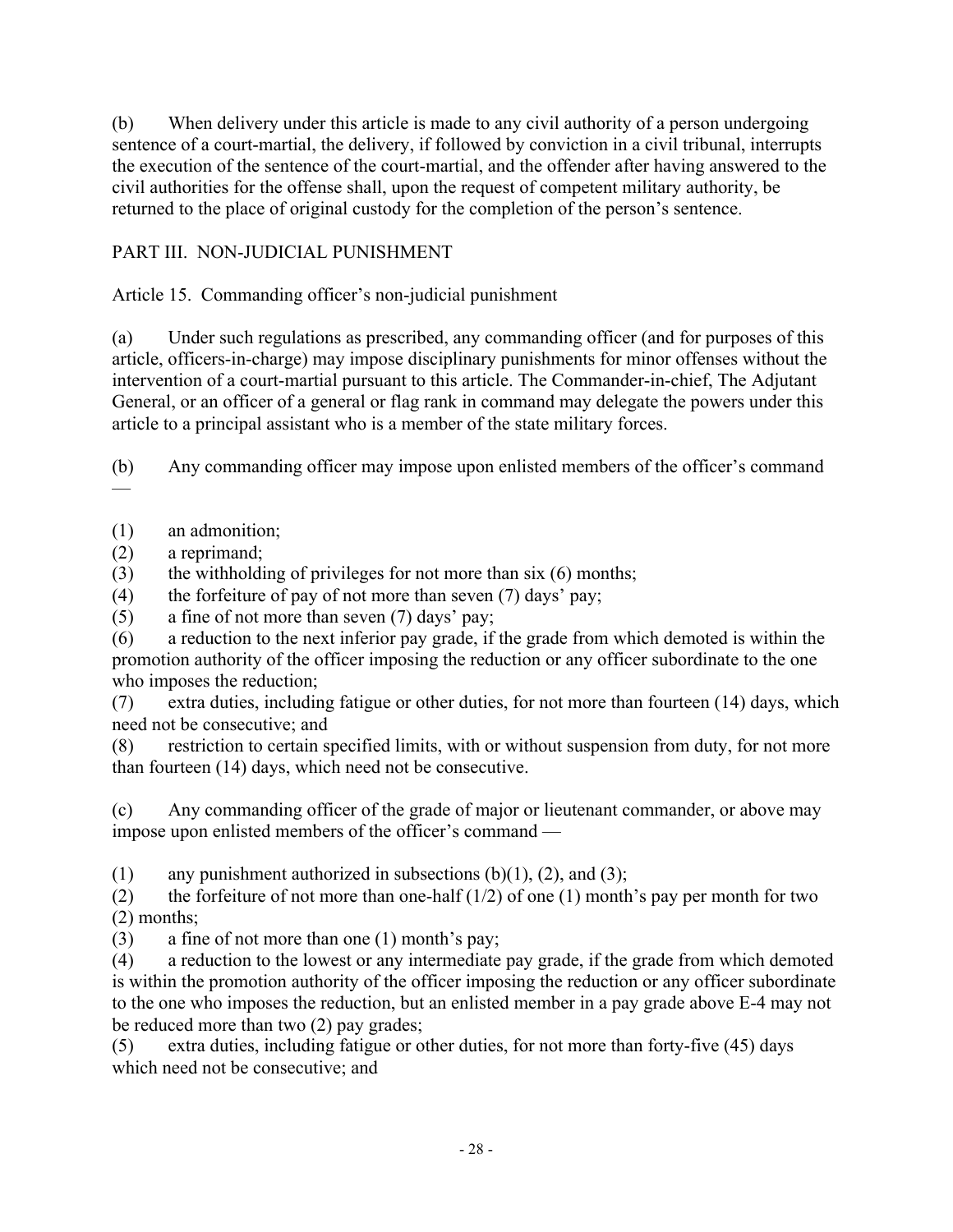(6) restriction to certain specified limits, with or without suspension from duty, for not more than sixty (60) days which need not be consecutive.

(d) The Commander-in-chief, The Adjutant General, an officer exercising general courtmartial convening authority, or an officer of a general or flag rank in command may impose —

(1) upon officers of the officer's command —

(A) any punishment authorized in subsections  $(c)(1)$ ,  $(2)$ ,  $(3)$ , and  $(6)$ ; and

(B) arrest in quarters for not more than thirty (30) days which need not be consecutive.

(2) upon enlisted members of the officer's command —

(A) any punishment authorized in subsection (c).

(e) Whenever any of those punishments are combined to run consecutively, the total length of the combined punishment cannot exceed the authorized duration of the longest punishment in the combination, and there must be an apportionment of punishments so that no single punishment in the combination exceeds its authorized length under this article.

(f) Prior to the offer of non-judicial punishment, the commanding officer shall determine whether arrest in quarters or restriction shall be considered as punishments. Should the commanding officer determine that the punishment options may include arrest in quarters or restriction, the accused shall be notified of the right to demand trial by court-martial. Should the commanding officer determine that the punishment options will not include arrest in quarters or restriction, the accused shall be notified that there is no right to trial by courts-martial in lieu of non-judicial punishment.

(g) The officer who imposes the punishment, or the successor in command, may, at any time, suspend, set aside, mitigate, or remit any part or amount of the punishment and restore all rights, privileges, and property affected. The officer also may —

(1) mitigate reduction in grade to forfeiture of pay;

(2) mitigate arrest in quarters to restriction; or

(3) mitigate extra duties to restriction.

The mitigated punishment shall not be for a greater period than the punishment mitigated. When mitigating reduction in grade to forfeiture of pay, the amount of the forfeiture shall not be greater than the amount that could have been imposed initially under this article by the officer who imposed the punishment mitigated.

(h) A person punished under this article who considers the punishment unjust or disproportionate to the offense may, through the proper channel, appeal to the next superior authority within fifteen (15) days after the punishment is either announced or sent to the accused, as the commander may determine. The appeal shall be promptly forwarded and decided within 15 days, but the person punished may in the meantime be required to undergo the punishment adjudged. The superior authority may exercise the same powers with respect to the punishment imposed as may be exercised under subsection (g) by the officer who imposed the punishment. Before acting on an appeal from a punishment, the authority that is to act on the appeal may refer the case to a judge advocate for consideration and advice.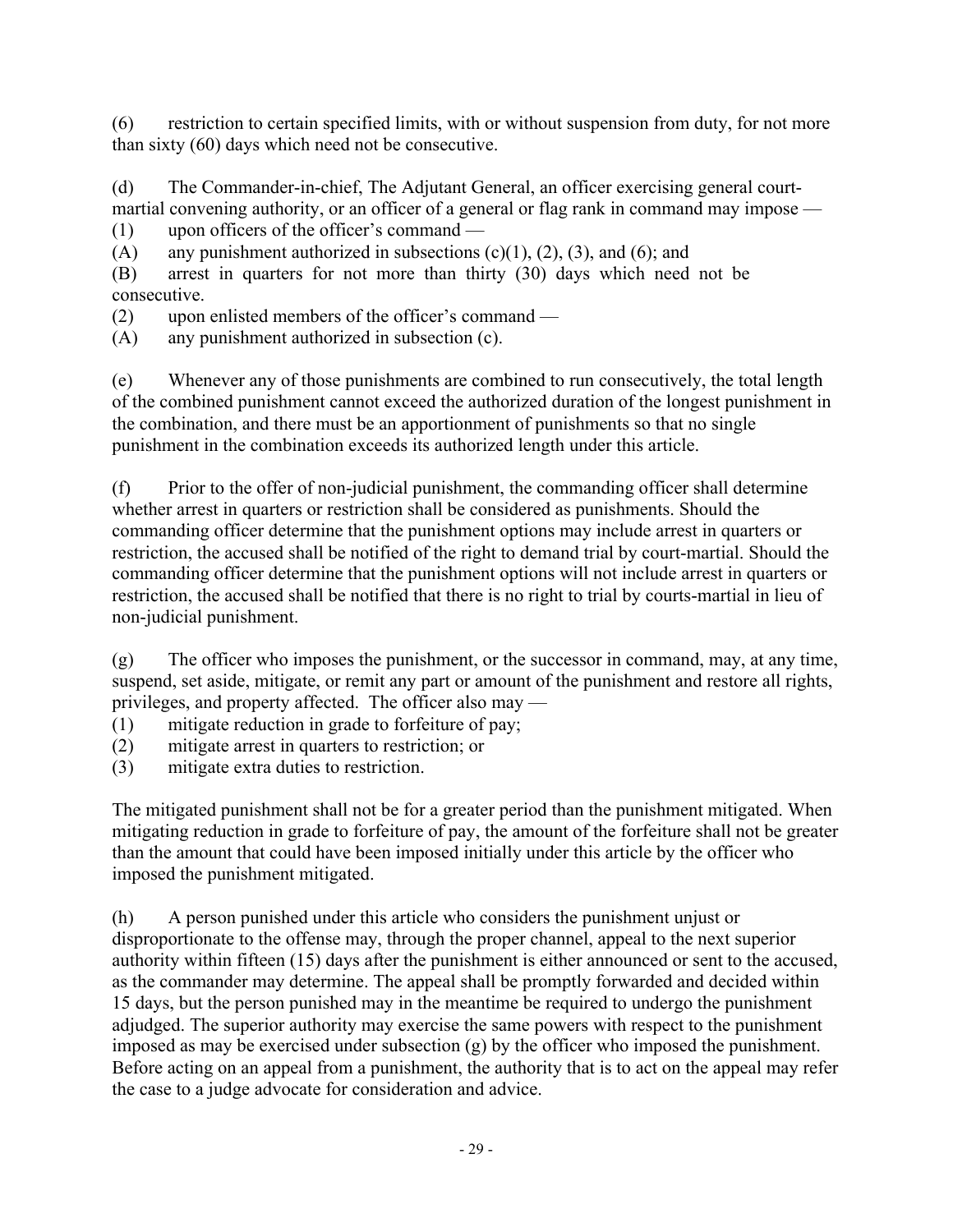(i) The imposition and enforcement of disciplinary punishment under this article for any act or omission is not a bar to trial by court-martial or a civilian court of competent jurisdiction for a serious crime or offense growing out of the same act or omission and not properly punishable under this article; but the fact that a disciplinary punishment has been enforced may be shown by the accused upon trial and, when so shown, it shall be considered in determining the measure of punishment to be adjudged in the event of a finding of guilty.

(j) Whenever a punishment of forfeiture of pay is imposed under this article, the forfeiture may apply to pay accruing before, on, or after the date that punishment is imposed.

(k) Regulations may prescribe the form of records to be kept of proceedings under this article and may prescribe that certain categories of those proceedings shall be in writing.

# PART IV. COURT-MARTIAL JURISDICTION

Article 16. Courts-martial classified

The three kinds of courts-martial in the state military forces are —

- $(1)$  general courts-martial, consisting of —
- (A) a military judge and not less than five (5) members; or

(B) only a military judge, if before the court is assembled the accused, knowing the identity of the military judge and after consultation with defense counsel, requests orally on the record or in writing a court composed only of a military judge and the military judge approves;

(2) special courts-martial, consisting of —

- (A) a military judge and not less than three (3) members; or
- (B) only a military judge, if one has been detailed to the court, and the accused under the same conditions as those prescribed in subsection (1) (B) so requests; and

(3) summary courts-martial, consisting of one (1) commissioned officer.

Article 17. Jurisdiction of courts-martial in general

Each component of the state military forces has court-martial jurisdiction over all members of the particular component who are subject to this code. The Army and Air National Guard state military forces shall have court-martial jurisdiction over all members subject to this code.

Article 18. Jurisdiction of general courts-martial

Subject to article 17 of this code, general courts-martial have jurisdiction to try persons subject to this code for any offense made punishable by this code, and may, under such limitations as the Commander-in-chief may prescribe, adjudge any punishment not forbidden by this code.

Article 19. Jurisdiction of special courts-martial

Subject to article 17, special courts-martial have jurisdiction to try persons subject to this code for any offense made punishable by this code, and may, under such limitations as the Commander-in-chief may prescribe, adjudge any punishment not forbidden by this code except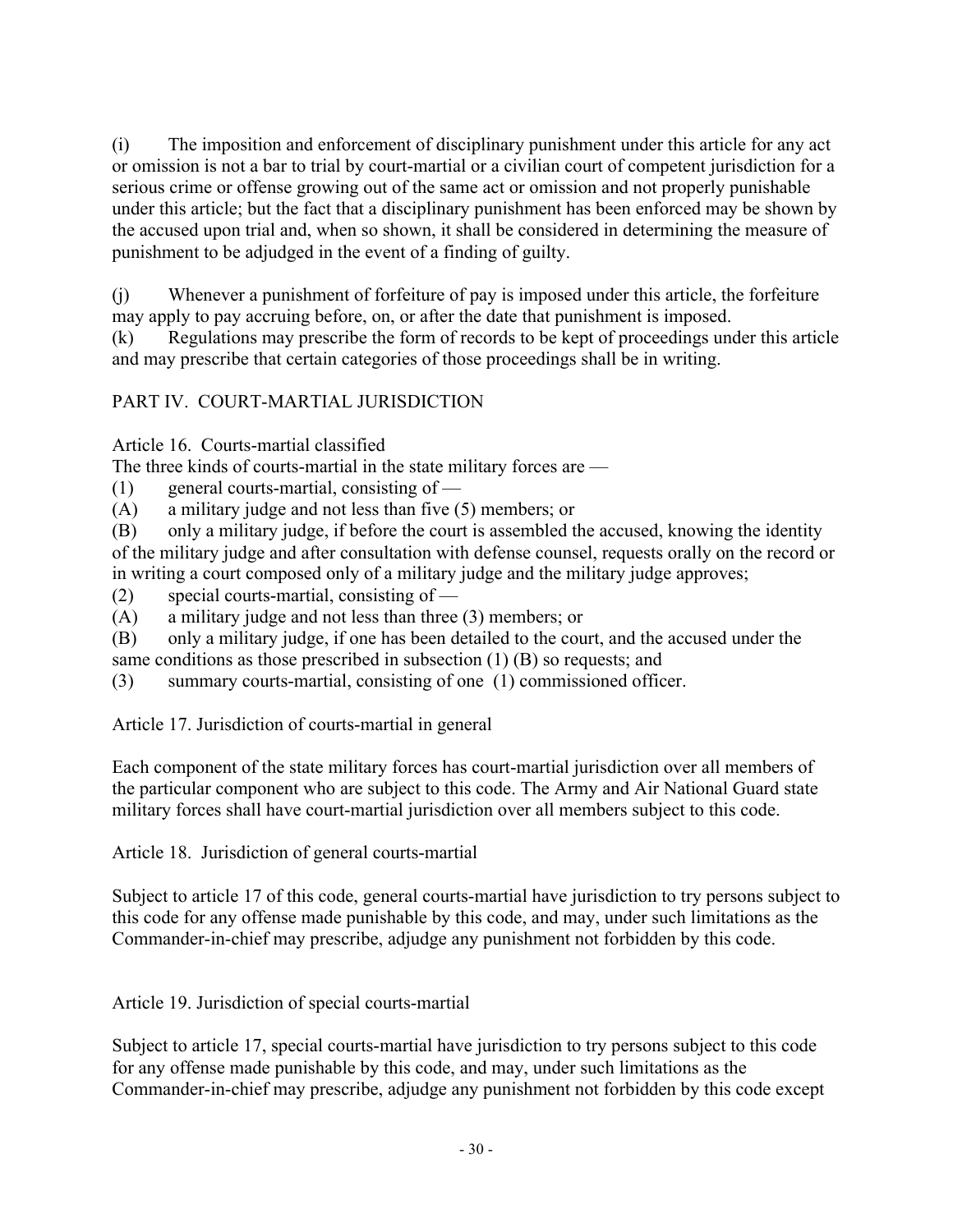dishonorable discharge, dismissal, confinement for more than one (1) year, forfeiture of pay exceeding two- thirds (2/3) pay per month, or forfeiture of pay for more than one (1) year.

Article 20. Jurisdiction of summary courts-martial

(a) Subject to article 17 of this code, summary courts-martial have jurisdiction to try persons subject to this code, except officers, cadets, candidates, and midshipmen, for any offense made punishable by this code under such limitations as the Commander-in-chief may prescribe.

(b) No person with respect to whom summary courts-martial have jurisdiction may be brought to trial before a summary court-martial if that person objects thereto. If objection to trial by summary court-martial is made by an accused, trial by special or general court-martial may be ordered, as may be appropriate. Summary courts-martial may, under such limitations as the Commander-in-chief may prescribe, adjudge any punishment not forbidden by this code except dismissal, dishonorable or bad-conduct discharge, confinement for more than one (1) month, restriction to specified limits for more than two (2) months, or forfeiture of more than two-thirds  $(2/3)$  of one

(1) month's pay.

Article 21. [Reserved]

# PART V. APPOINTMENT AND COMPOSITION OF COURTS-MARTIAL

Article 22. Who may convene general courts-martial

- (a) General courts-martial may be convened by—
- (1) The Commander-in-chief, or;
- (2) The Adjutant General;
- (3) the commanding officer of a force of the state military forces (Air Component Commander or Land Component Commander); or
- (4) the commanding officer of a division or a separate brigade; or
- (5) the commanding officer of a separate wing.

(b) If any such commanding officer is an accuser, the court shall be convened by superior competent authority and may in any case be convened by such superior authority if considered desirable by such authority.

Article 23. Who may convene special courts-martial

(a) Special courts-martial may be convened by —

(1) any person who may convene a general court-martial;

(2) the commanding officer of a garrison, fort, post, camp, station, Air National Guard base, or naval base or station;

(3) the commanding officer of a brigade, regiment, detached battalion, or corresponding unit of the Army;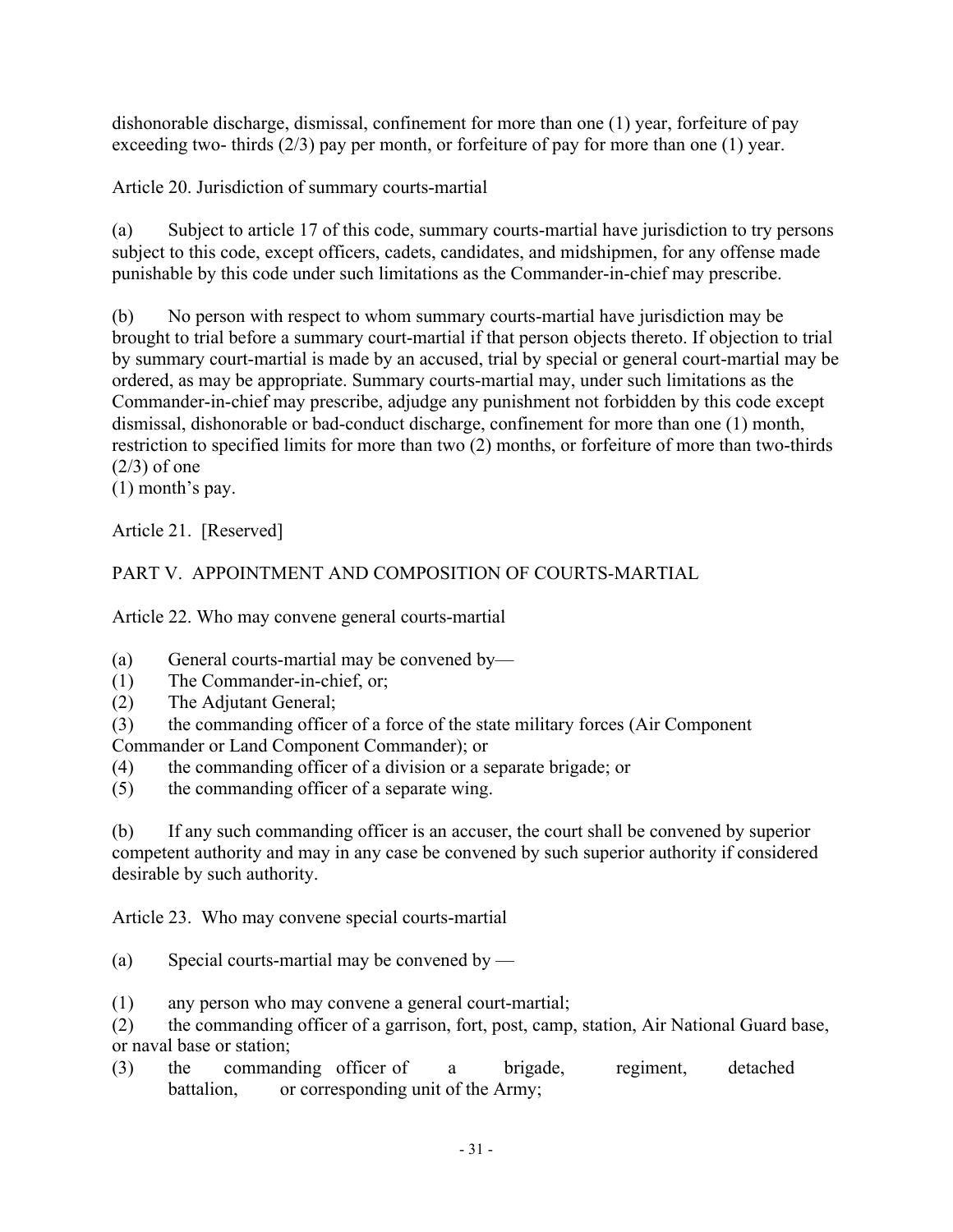(4) the commanding officer of a wing, group, separate squadron, or corresponding unit of the Air Force; or

(5) the commanding officer or officer in charge of any other command when empowered by The Adjutant General.

(b) If any such officer is an accuser, the court shall be convened by superior competent authority and may in any case be convened by such superior authority if considered desirable by such authority.

Article 24. Who may convene summary courts-martial

(a) Summary courts-martial may be convened by  $\frac{1}{2}$ 

(1) any person who may convene a general or special court-martial;

(2) the commanding officer of a detached company or other detachment, or corresponding unit of the Army;

(3) the commanding officer of a detached squadron or other detachment, or corresponding unit of the Air Force; or

(4) the commanding officer or officer in charge of any other command when empowered by The Adjutant General.

(b) When only one commissioned officer is present with a command or detachment that officer shall be the summary court-martial of that command or detachment and shall hear and determine all summary court-martial cases. Summary courts-martial may, however, be convened in any case by superior competent authority if considered desirable by such authority.

Article 25. Who may serve on courts-martial

(a) Any commissioned officer of the state military forces is eligible to serve on all courtsmartial for the trial of any person subject to this code.

(b) Any warrant officer of the state military forces is eligible to serve on general and special courts-martial for the trial of any person subject to this code, other than a commissioned officer.

(c) Any enlisted member of the state military forces who is not a member of the same unit as the accused is eligible to serve on general and special courts-martial for the trial of any enlisted member subject to this code, but that member shall serve as a member of a court only if, before the conclusion of a session called by the military judge under article 39(a) of this code prior to trial or, in the absence of such a session, before the court is assembled for the trial of the accused, the accused personally has requested orally on the record or in writing that enlisted members serve on it. After such a request, the accused may not be tried by a general or special courtmartial the membership of which does not include enlisted members in a number comprising at least one-third (1/3) of the total membership of the court, unless eligible enlisted members cannot be obtained on account of physical conditions or military exigencies. If such members cannot be obtained, the court may be assembled and the trial held without them, but the convening authority shall make a detailed written statement, to be appended to the record, stating why they could not be obtained. In this article, "unit" means any regularly organized body of the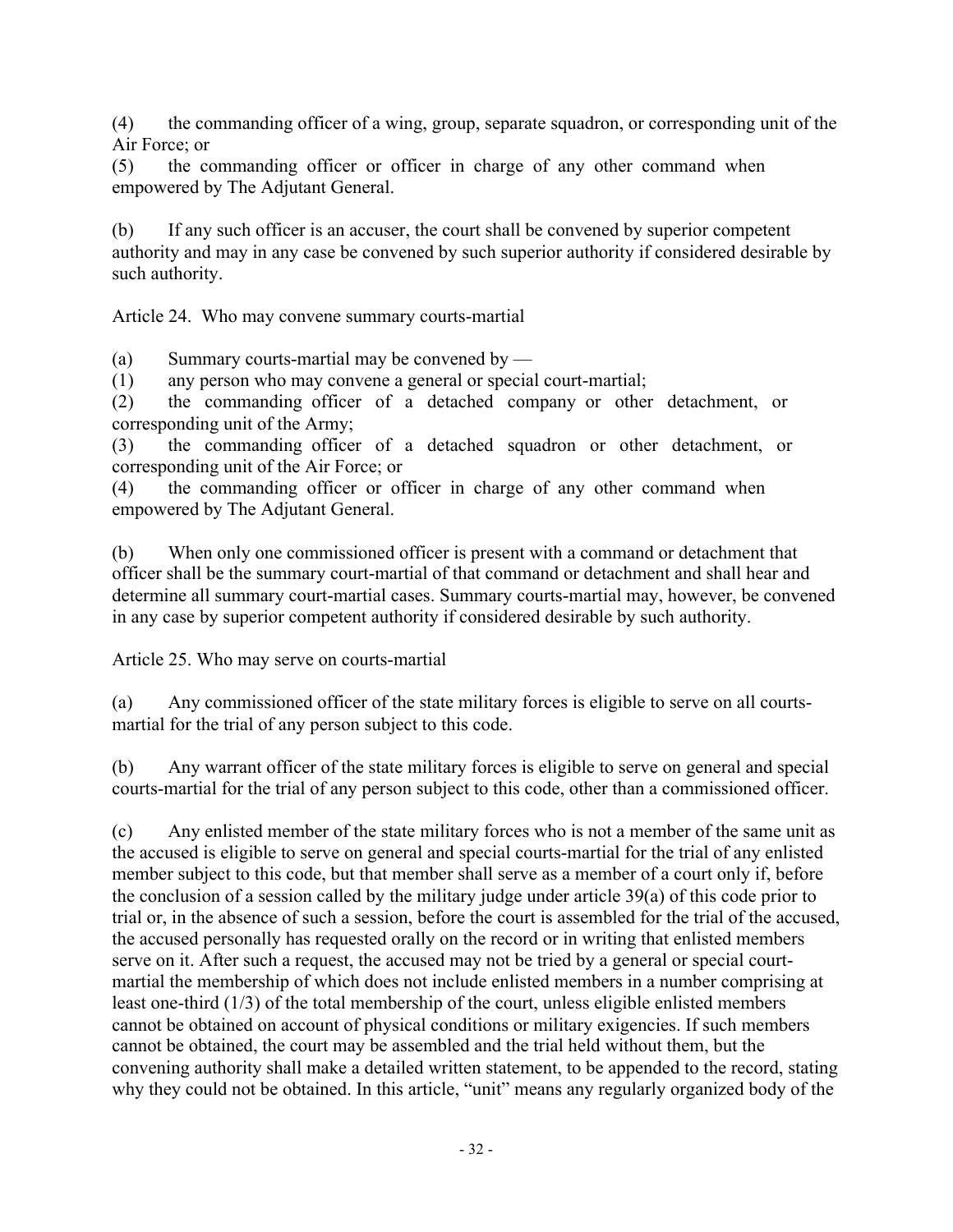state military forces not larger than a company, a squadron, a division of the naval militia, or a body corresponding to one of them.

(d) When it can be avoided, no person subject to this code may be tried by a court-martial any member of which is junior to the accused in rank or grade.

(e) When convening a court-martial, the convening authority shall detail as members thereof such members of the state military forces as, in the convening authority's opinion, are best qualified for the duty by reason of age, education, training, experience, length of service, and judicial temperament. No member of the state military forces is eligible to serve as a member of a general or special court-martial when that member is the accuser, a witness, or has acted as investigating officer or as counsel in the same case.

(f) Before a court-martial is assembled for the trial of a case, the convening authority may excuse a member of the court from participating in the case. The convening authority may delegate the authority under this subsection to a judge advocate or to any other principal assistant.

Article 25a. [Reserved]

Article 26. Military judge of a general or special court-martial

(a) A military judge shall be detailed to each general and special court-martial. The military judge shall preside over each open session of the court-martial to which the military judge has been detailed.

(b) A military judge shall be  $-$ 

(1) an active or retired commissioned officer of an organized state military force;

(2) a member in good standing of the bar of the highest court of a State or a member of the bar of a Federal court for at least five (5) years; and

(3) certified as qualified for duty as a military judge by the senior force judge advocate which is the same force as the accused.

(c) In the instance when a military judge is not a member of the bar of the highest court of the State, the military judge shall be deemed admitted pro hac vice, subject to filing a certificate with the senior force judge advocate of the same force as the accused setting forth such qualifications provided in subsection (b).

(d) The military judge of a general or special court-martial shall be designated by the senior force judge advocate of the same force as the accused, or a designee, for detail by the convening authority. Neither the convening authority nor any staff member of the convening authority shall prepare or review any report concerning the effectiveness, fitness, or efficiency of the military judge so detailed, which relates to performance of duty as a military judge.

(e) No person is eligible to act as military judge in a case if that person is the accuser or a witness, or has acted as investigating officer or a counsel in the same case.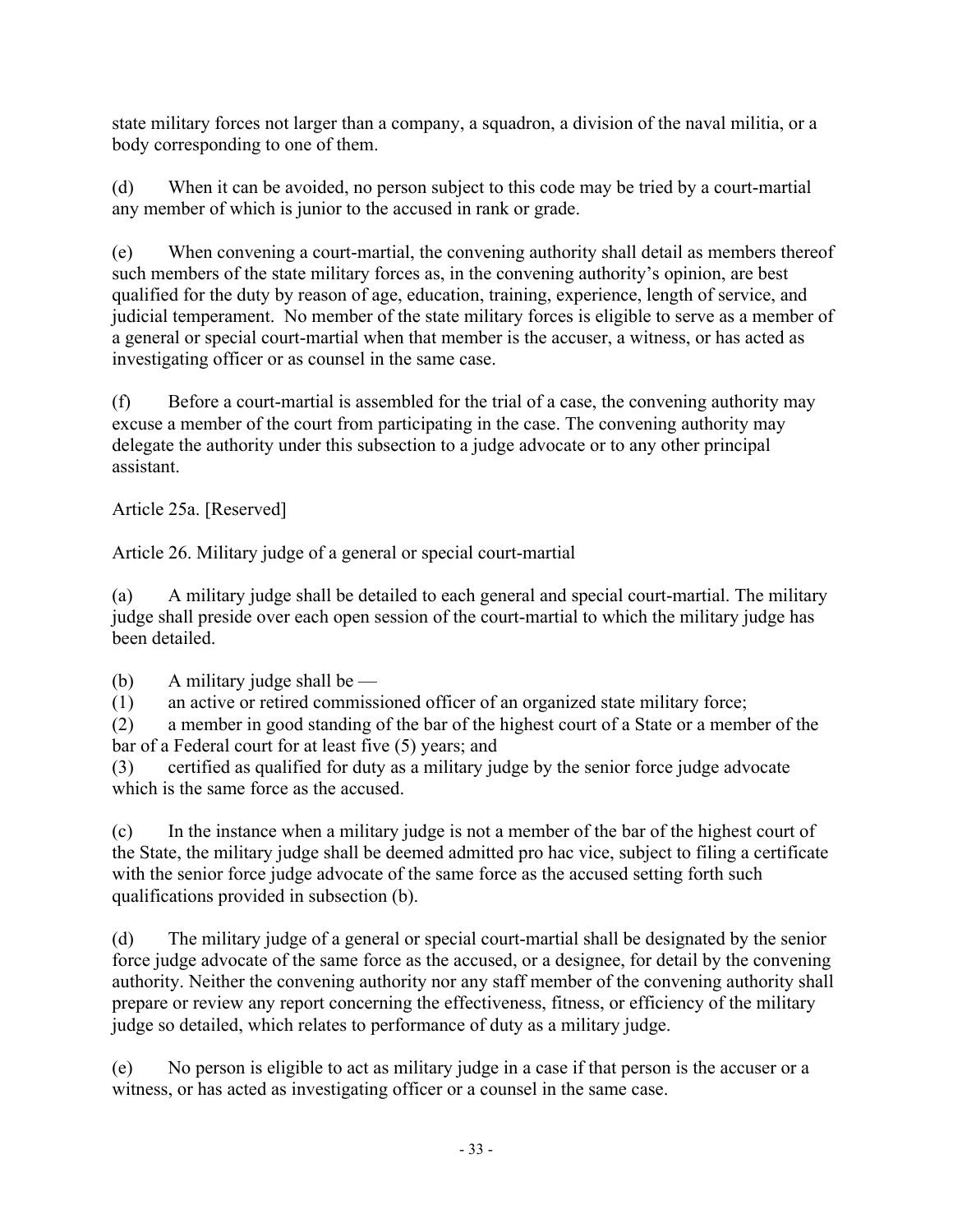(f) The military judge of a court-martial may not consult with the members of the court except in the presence of the accused, trial counsel, and defense counsel nor vote with the members of the court.

(g) There is no requirement that a military judge be a member of the same military force or the same branch of the convening authority or accused.

Article 27. Detail of trial counsel and defense counsel

(a)

(1) For each general and special court-martial the authority convening the court shall detail trial counsel, defense counsel, and such assistants as are appropriate.

(2) No person who has acted as investigating officer, military judge, witness or court member in any case may act later as trial counsel, assistant trial counsel, or, unless expressly requested by the accused, as defense counsel or assistant or associate defense counsel in the same case. No person who has acted for the prosecution may act later in the same case for the defense nor may any person who has acted for the defense act later in the same case for the prosecution.

(b) Except as provided in subsection (c), trial counsel or defense counsel detailed for a general or special court-martial must be —

(1) a judge advocate as defined in article 1(10) of this code; and (2) in the case of trial counsel, a member in good standing of the bar of the highest court of the State where the courtmartial is held.

(c) In the instance when a defense counsel is not a member of the bar of the highest court of the State, the defense counsel shall be deemed admitted pro hac vice, subject to filing a certificate with the military judge setting forth the qualifications that counsel is —

(1) a commissioned officer of the armed forces of the United States or a component thereof; and

(2) a member in good standing of the bar of the highest court of a state; and

(3) certified as a judge advocate in the Judge Advocate General's Corps of the Army,

Air Force, Navy, or the Marine Corps; or

(4) a judge advocate as defined in article 1 (10) of this Code.

Article 28. Detail or employment of reporters and interpreters

Under such regulations as may be prescribed, the convening authority of a general or special court-martial or court of inquiry shall detail or employ qualified court reporters, who shall record the proceedings of and testimony taken before that court and may detail or employ interpreters who shall interpret for the court.

Article 29. Absent and additional members

(a) No member of a general or special court-martial may be absent or excused after the court has been assembled for the trial of the accused unless excused as a result of a challenge, excused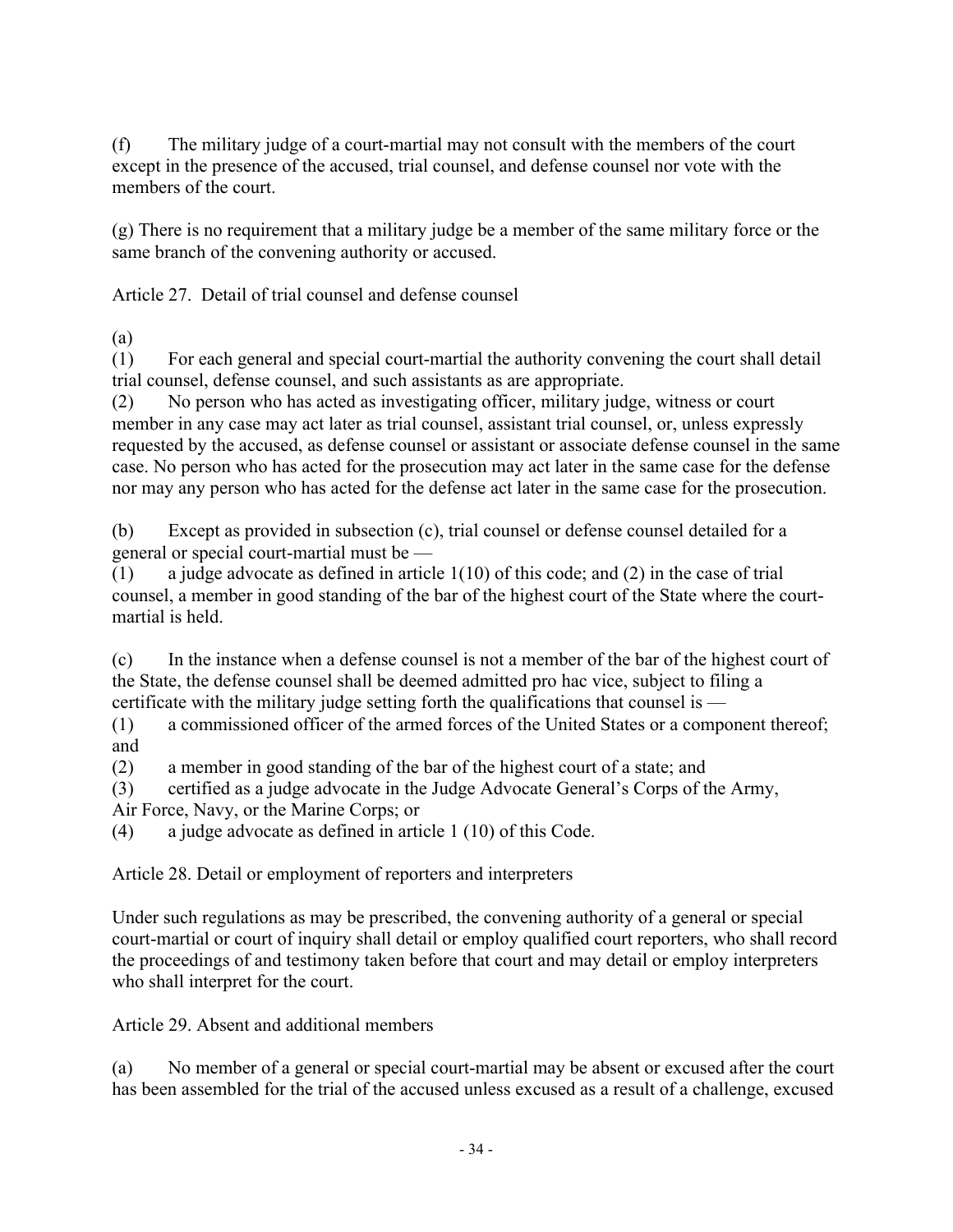by the military judge for physical disability or other good cause, or excused by order of the convening authority for good cause.

(b) Whenever a general court-martial, other than a general court-martial composed of a military judge only, is reduced below five (5) members, the trial may not proceed unless the convening authority details new members sufficient in number to provide not less than the applicable minimum number of five (5) members. The trial may proceed with the new members present after the recorded evidence previously introduced before the members of the court has been read to the court in the presence of the military judge, the accused, and counsel for both sides.

(c) Whenever a special court-martial, other than a special court-martial composed of a military judge only, is reduced below three (3) members, the trial may not proceed unless the convening authority details new members sufficient in number to provide not less than three (3) members. The trial shall proceed with the new members present as if no evidence had been introduced previously at the trial, unless a verbatim record of the evidence previously introduced before the members of the court or a stipulation thereof is read to the court in the presence of the military judge, the accused, and counsel for both sides.

(d) If the military judge of a court-martial composed of a military judge only is unable to proceed with the trial because of physical disability, as a result of a challenge, or for other good cause, the trial shall proceed, subject to any applicable conditions of article  $16(1)(B)$  or  $(2)(B)$  of this code, after the detail of a new military judge as if no evidence had previously been introduced, unless a verbatim record of the evidence previously introduced or a stipulation thereof is read in court in the presence of the new military judge, the accused, and counsel for both sides.

PART VI. PRE-TRIAL PROCEDURE

Article 30. Charges and specifications

(a) Charges and specifications shall be signed by a person subject to this code under oath before a commissioned officer authorized by article 136(a) of this code to administer oaths and shall state —

(1) that the signer has personal knowledge of, or has investigated, the matters set forth therein; and

(2) that they are true in fact to the best of the signer's knowledge and belief.

(b) Upon the preferring of charges, the proper authority shall take immediate steps to determine what disposition should be made thereof in the interest of justice and discipline, and the person accused shall be informed of the charges as soon as practicable.

Article 31. Compulsory self-incrimination prohibited

(a) No person subject to this code may compel any person to incriminate himself or herself or to answer any question the answer to which may tend to incriminate him.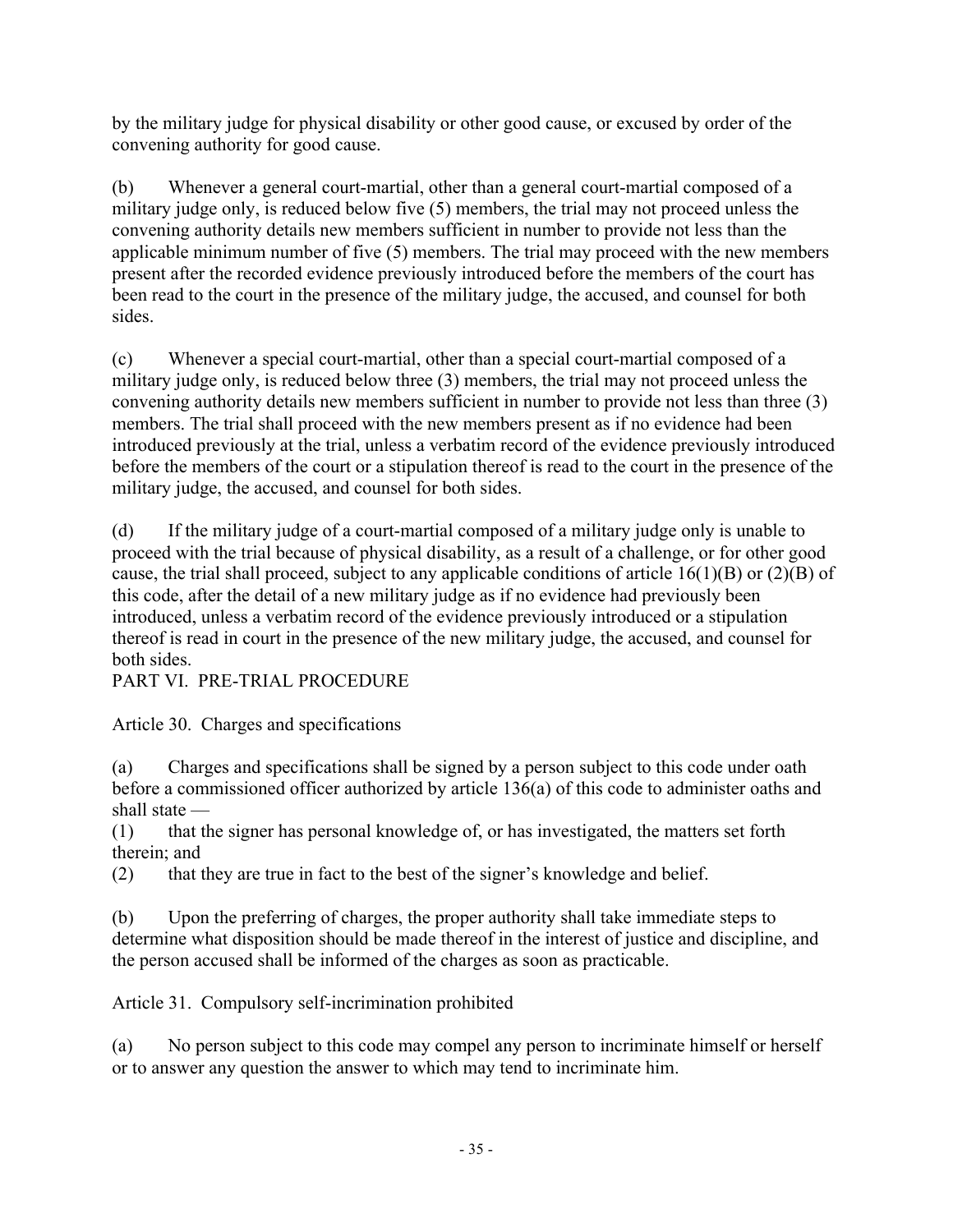(b) No person subject to this code may interrogate or request any statement from an accused or a person suspected of an offense without first informing that person of the nature of the accusation and advising that person that the person does not have to make any statement regarding the offense of which the person is accused or suspected and that any statement made by the person may be used as evidence against the person in a trial by court-martial.

(c) No person subject to this code may compel any person to make a statement or produce evidence before any military court if the statement or evidence is not material to the issue and may tend to degrade the person.

(d) No statement obtained from any person in violation of this article or through the use of coercion, unlawful influence, or unlawful inducement may be received in evidence against the person in a trial by court-martial.

Article 32. Investigation

(a) Preliminary Hearing Required.—

(1) No charge or specification may be referred to a general court-martial for trial until completion of a preliminary hearing, unless such hearing is waived by the accused.

(2) The purpose of the preliminary hearing shall be limited to the following:

(A) Determining whether there is probable cause to believe an offense has been committed and the accused committed the offense.

(B) Determining whether the convening authority has court-martial jurisdiction over the offense and the accused.

(C) Considering the form of charges,

(D) Recommending the disposition that should be made of the case.

(b) Hearing Officer.—

(1) A preliminary hearing under subsection (a) shall be conducted by an impartial judge advocate certified under article 27(b) whenever practicable or, in exceptional circumstances in which the interests of justice warrant, by an impartial hearing officer who is not a judge advocate. If the hearing officer is not a judge advocate, a judge advocate certified under article 27(b) shall be available to provide legal advice to the hearing officer.

(2) Whenever practicable, when the judge advocate or other hearing officer is detailed to conduct the preliminary hearing, the officer shall be equals to or senior in grade to military counsel detailed to represent the accused or the Government at the preliminary hearing.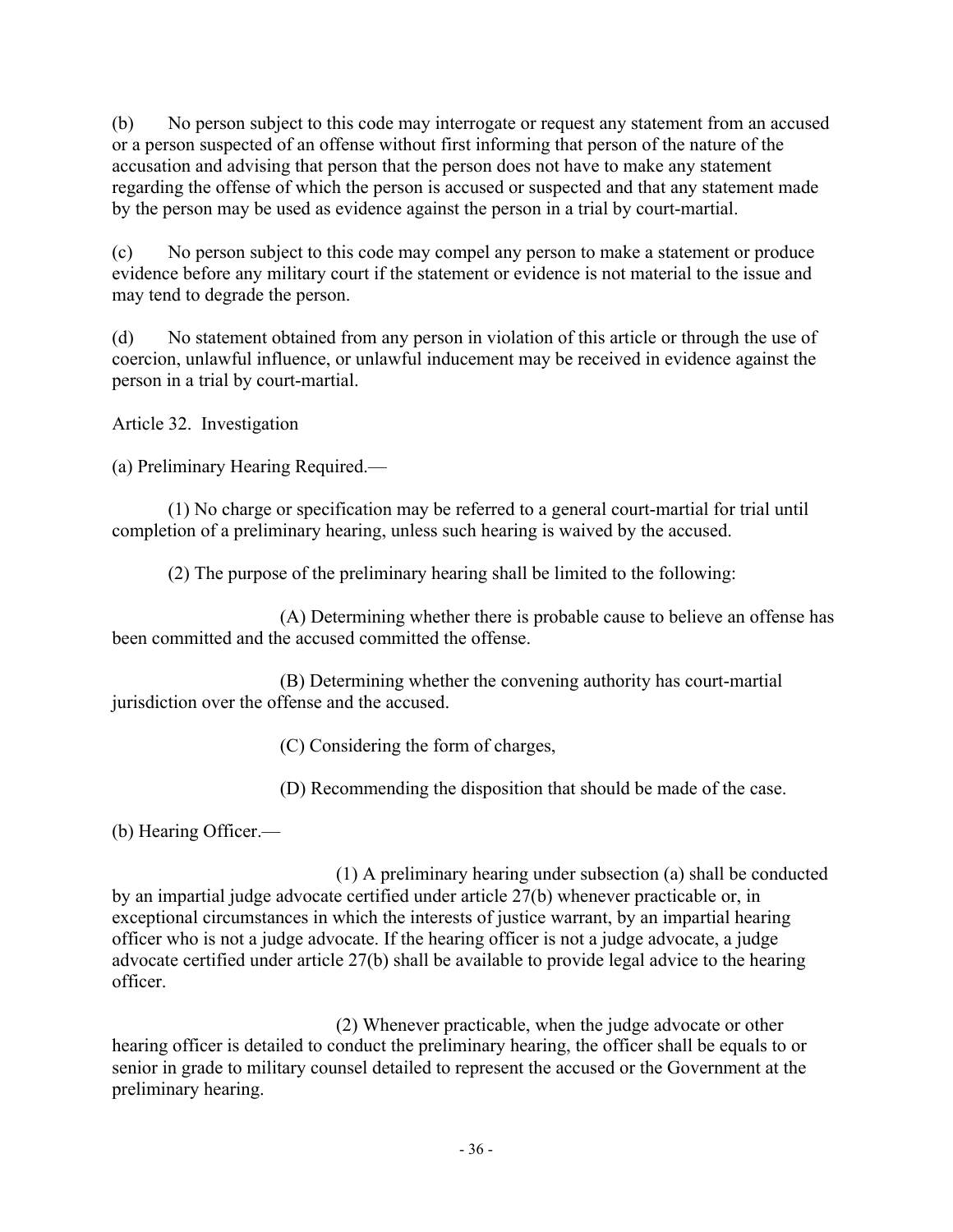(c) Report of Results.—After conducting a preliminary hearing under subsection (a), the judge advocate or other officer conducting the preliminary hearing shall prepare a report that addresses the matters specified in subsection (a) and (f).

(d) Rights of Accused and Victim.—

(1) The accused shall be advised of the charges against the accused and of the accused's right to be represented by counsel at the preliminary hearing under subsection (a). the accused has the right to be represented at the preliminary hearing as provided in article 38 and in regulations prescribed under that section.

(2) The accused may cross-examine witnesses who testify at the preliminary hearing and present additional evidence in defense and mitigation, relevant to the limited purposes of the hearing, as provided for in paragraph (4) and subsection (a)(2).

(3) A victim may not be required to testify at the preliminary hearing. A victim who declines to testify shall be deemed to be not available for purposes of the preliminary hearing.

(4) The presentation of evidence and examination (including cross-examination) of witnesses at a preliminary hearing shall be limited to the matters relevant to the purposes of the hearing, as provided in subsection (a)(2).

(e) Recording of Preliminary Hearing.—A preliminary hearing under subsection (a) shall be recorded by a suitable recording device. The victim may request the recording and shall have access to the recording.

(f) Effect of Evidence of Uncharged Offense.—If evidence adduced in a preliminary hearing under subsection (a) indicates that the accused committed an uncharged offense, the hearing officer may consider the subject matter of that offense without the accused having first been charged with the offense if the accused—

(1) is present at the preliminary hearing;

(2) is informed of the nature of each uncharged offense considered; and

(3) is afforded the opportunities for representation, cross-examination, and presentation consistent with subsection (d).

(g) Effect of Violation.—the requirements of this section are binding on all persons administering this chapter, but failure to follow the requirements does not constitute jurisdictional error.

(h) Victim Defined.—In this section, the term "victim" means a person who

(1) is alleged to have suffered a direct physical, emotional, or pecuniary harm as a result of the matters set forth in a charge or specification being considered; and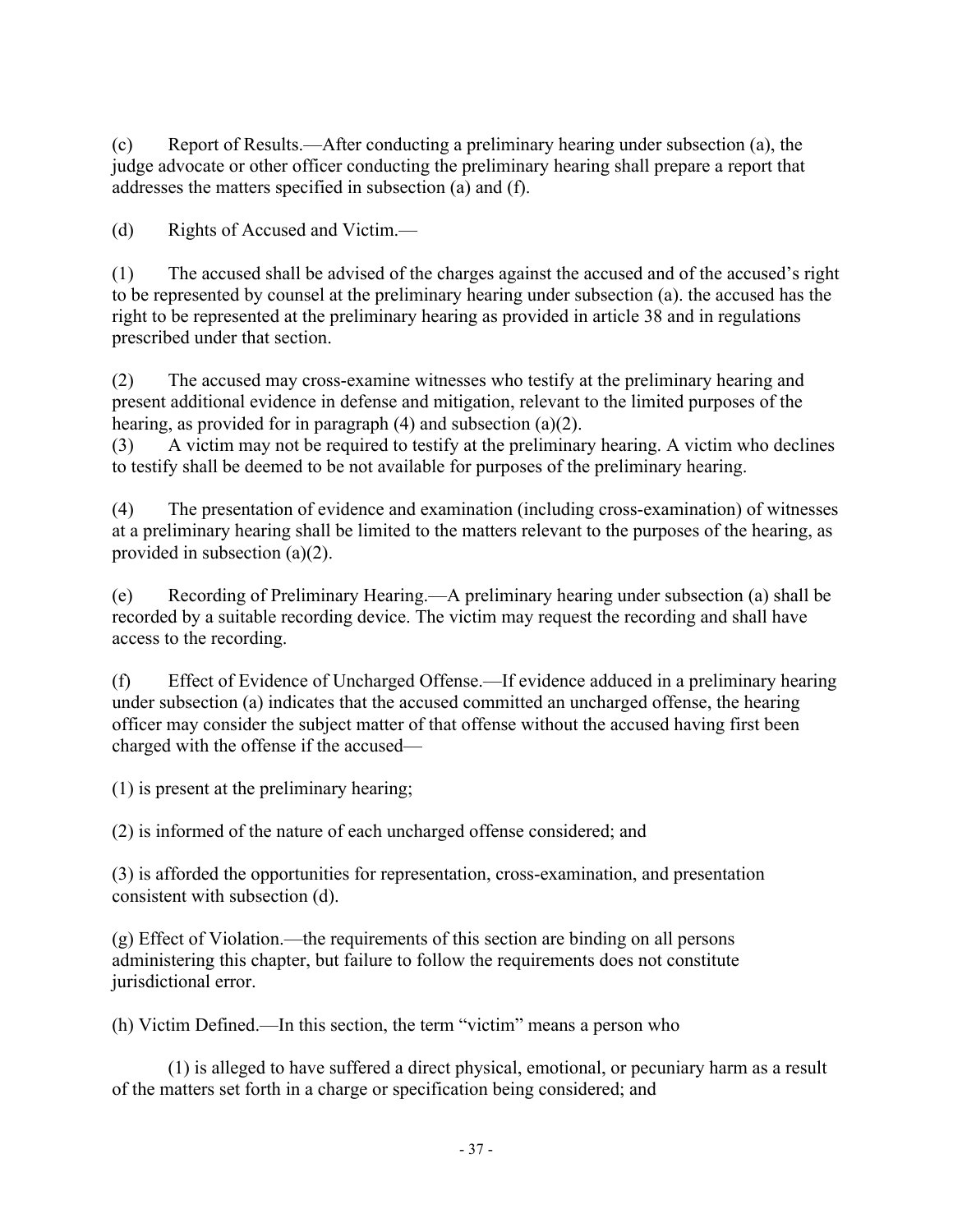(2) is named in one of the specifications

Article 33. Forwarding of charges

When a person is held for trial by general court-martial, the commanding officer shall within eight (8) calendar days after the accused is ordered into arrest or confinement, if practicable, forwards the charges, together with the investigation and allied papers, to the person exercising general court- martial jurisdiction. If that is not practicable, the commanding officer shall report in writing to that person the reasons for delay.

Article 34. Advice of judge advocate and reference for trial

(a) Before directing the trial of any charge by general court-martial, the convening authority shall refer it to a judge advocate for consideration and advice. The convening authority may not refer a specification under a charge to a general court-martial for trial unless the convening authority has been advised in writing by a judge advocate that —

(1) the specification alleges an offense under this code;

(2) the specification is warranted by the evidence indicated in the report of investigation under article 32 of this code, if there is such a report; and

(3) a court-martial would have jurisdiction over the accused and the offense.

(b) The advice of the judge advocate under subsection (a) with respect to a specification under a charge shall include a written and signed statement by the judge advocate —

(1) expressing conclusions with respect to each matter set forth in subsection (a); and

(2) recommending action that the convening authority take regarding the specification. If the specification is referred for trial, the recommendation of the judge advocate shall accompany the specification.

(c) If the charges or specifications are not correct formally or do not conform to the substance of the evidence contained in the report of the investigating officer, formal corrections, and such changes in the charges and specifications as are needed to make them conform to the evidence, may be made.

# Article 35. Service of charges

The trial counsel shall serve or caused to be served upon the accused a copy of the charges. No person may, against the person's objection, be brought to trial before a general court-martial case within a period of ten (10) days after the service of charges upon the accused, or in a special court-martial, within a period of six (6) days after the service of charges upon the accused.

# PART VII. TRIAL PROCEDURE

Article 36. Commander-in-chief or The Adjutant General may prescribe rules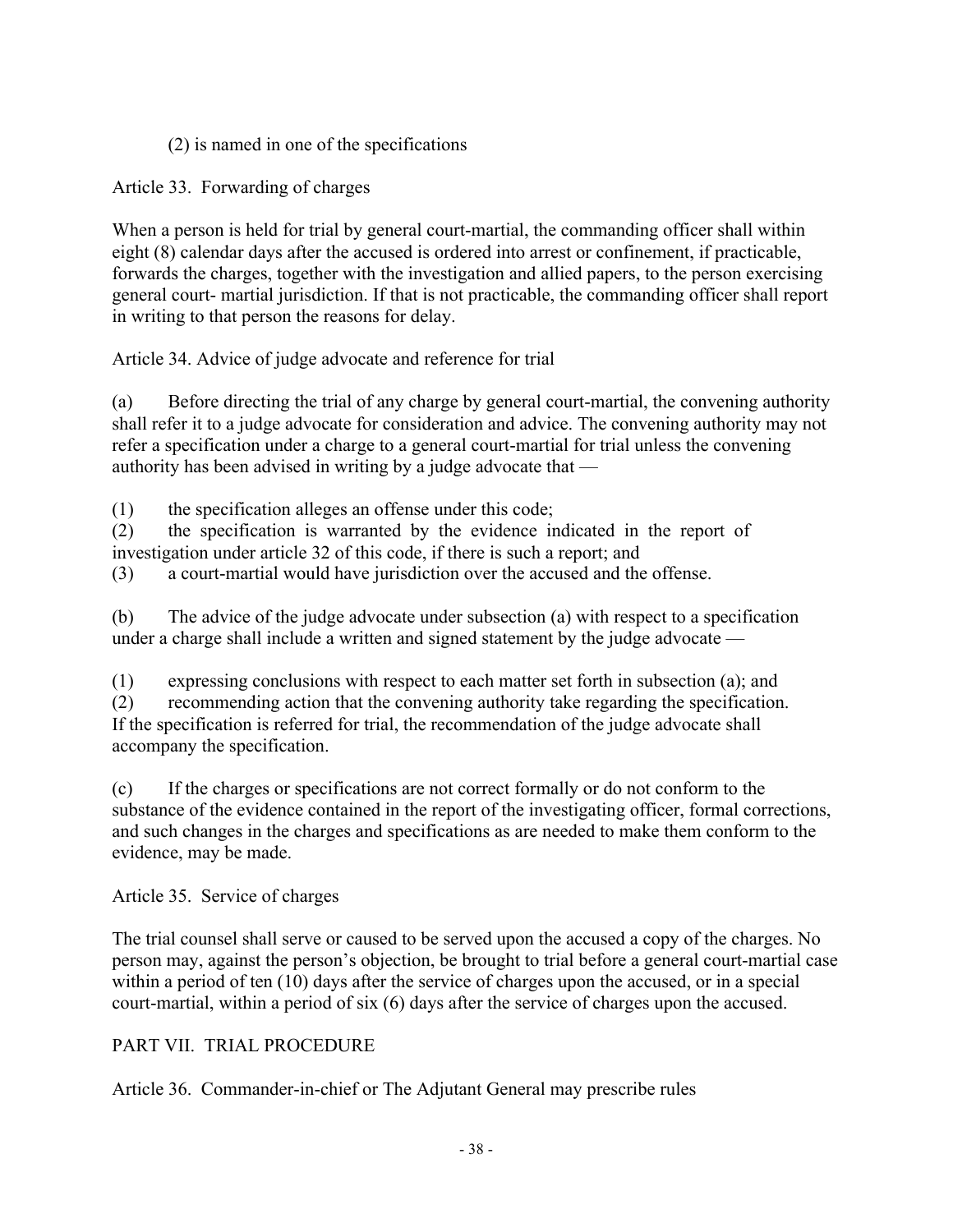Pretrial, trial, and post-trial procedures, including modes of proof, for courts-martial cases arising under this code, and for courts of inquiry, may be prescribed by the Commander-in-chief or The Adjutant General by regulations, or as otherwise provided by law, which shall apply the principles of law and the rules of evidence generally recognized in military criminal cases in the courts of the armed forces but which may not be contrary to or inconsistent with this code.

Article 37. Unlawfully influencing action of court

(a) No authority convening a general, special, or summary court-martial, nor any other commanding officer, or officer serving on the staff thereof, may censure, reprimand, or admonish the court or any member, the military judge, or counsel thereof, with respect to the findings or sentence adjudged by the court or with respect to any other exercise of its or their functions in the conduct of the proceedings. No person subject to this code may attempt to coerce or, by any unauthorized means, influence the action of a court-martial or court of inquiry or any member thereof, in reaching the findings or sentence in any case, or the action of any convening, approving, or reviewing authority with respect to their judicial acts. The foregoing provisions of the subsection shall not apply with respect to (1) general instructional or informational courses in military justice if such courses are designed solely for the purpose of instructing members of a command in the substantive and procedural aspects of courts-martial or (2) to statements and instructions given in open court by the military judge, summary courtmartial officer, or counsel.

(b) In the preparation of an effectiveness, fitness, or efficiency report, or any other report or document used in whole or in part for the purpose of determining whether a member of the state military forces is qualified to be advanced in grade, or in determining the assignment or transfer of a member of the state military forces, or in determining whether a member of the state military forces should be retained on active status, no person subject to this code may, in preparing any such report, (1) consider or evaluate the performance of duty of any such member as a member of a court-martial or witness therein or (2) give a less favorable rating or evaluation of any counsel of the accused because of zealous representation before a court-martial.

Article 38. Duties of trial counsel and defense counsel

(a) The trial counsel of a general or special court-martial shall be a member in good standing of the State bar and shall prosecute in the name of the State, and shall, under the direction of the court, prepare the record of the proceedings.

(b)

(1) The accused has the right to be represented in defense before a general or special courtmartial or at an investigation under article 32 of this code as provided in this subsection.

(2) The accused may be represented by civilian counsel at the provision and expense of the accused.

(3) The accused may be represented —

(A) by military counsel detailed under article 27 of this code; or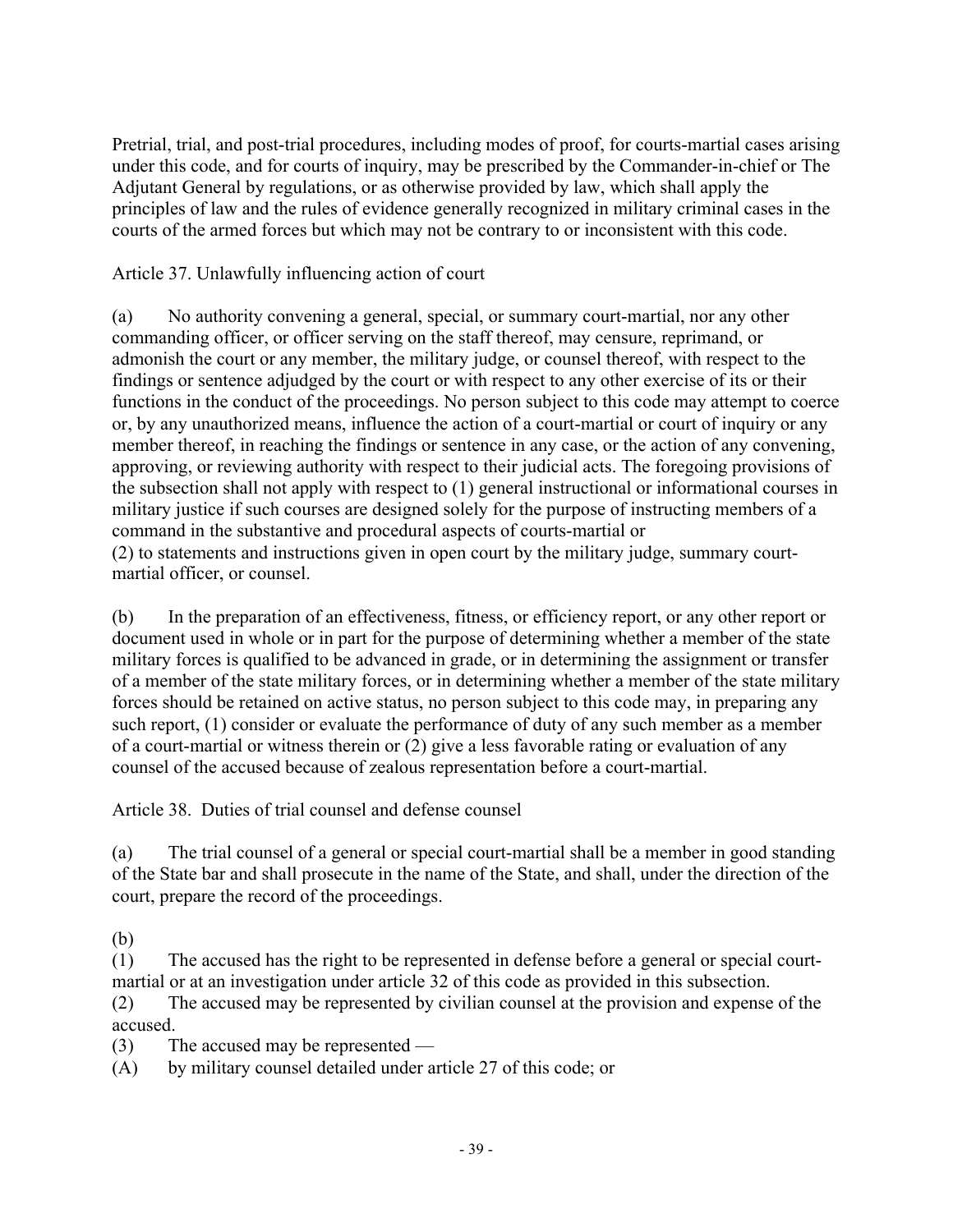(B) by military counsel of the accused's own selection if that counsel is reasonably available as determined under paragraph (7).

(4) If the accused is represented by civilian counsel, military counsel detailed or selected under paragraph (3) shall act as associate counsel unless excused at the request of the accused.

(5) Except as provided under paragraph (6), if the accused is represented by military counsel of his own selection under paragraph (3)(B), any military counsel detailed under paragraph  $(3)(A)$  shall be excused.

(6) The accused is not entitled to be represented by more than one military counsel. However, the person authorized under regulations prescribed under article 27 of this code to detail counsel, in that person's sole discretion —

(A) may detail additional military counsel as assistant defense counsel; and

(B) if the accused is represented by military counsel of the accused's own selection under paragraph (3)(B), may approve a request from the accused that military counsel detailed under paragraph (3)(A) act as associate defense counsel.

(7) The senior force judge advocate of the same force of which the accused is a member, shall determine whether the military counsel selected by an accused is reasonably available.

(c) In any court-martial proceeding resulting in a conviction, the defense counsel —

(1) may forward for attachment to the record of proceedings a brief of such matters as counsel determines should be considered in behalf of the accused on review, including any objection to the contents of the record which counsel considers appropriate;

(2) may assist the accused in the submission of any matter under article 60 of this code; and may take other action authorized by this code.

Article 39. Sessions

(a) At any time after the service of charges which have been referred for trial to a courtmartial composed of a military judge and members, the military judge may, subject to article 35 of this code, call the court into session without the presence of the members for the purpose of —

(1) hearing and determining motions raising defenses or objections which are capable of determination without trial of the issues raised by a plea of not guilty;

(2) hearing and ruling upon any matter which may be ruled upon by the military judge under this code, whether or not the matter is appropriate for later consideration or decision by the members of the court;

(3) holding the arraignment and receiving the pleas of the accused; and

(4) performing any other procedural function which does not require the presence of the members of the court under this code. These proceedings shall be conducted in the presence of the accused, the defense counsel, and the trial counsel and shall be made a part of the record. These proceedings may be conducted notwithstanding the number of court members and without regard to Article 29.

(b) When the members of a court-martial deliberate or vote, only the members may be present. All other proceedings, including any other consultation of the members of the court with counsel or the military judge, shall be made a part of the record and shall be in the presence of the accused, the defense counsel, the trial counsel, and the military judge.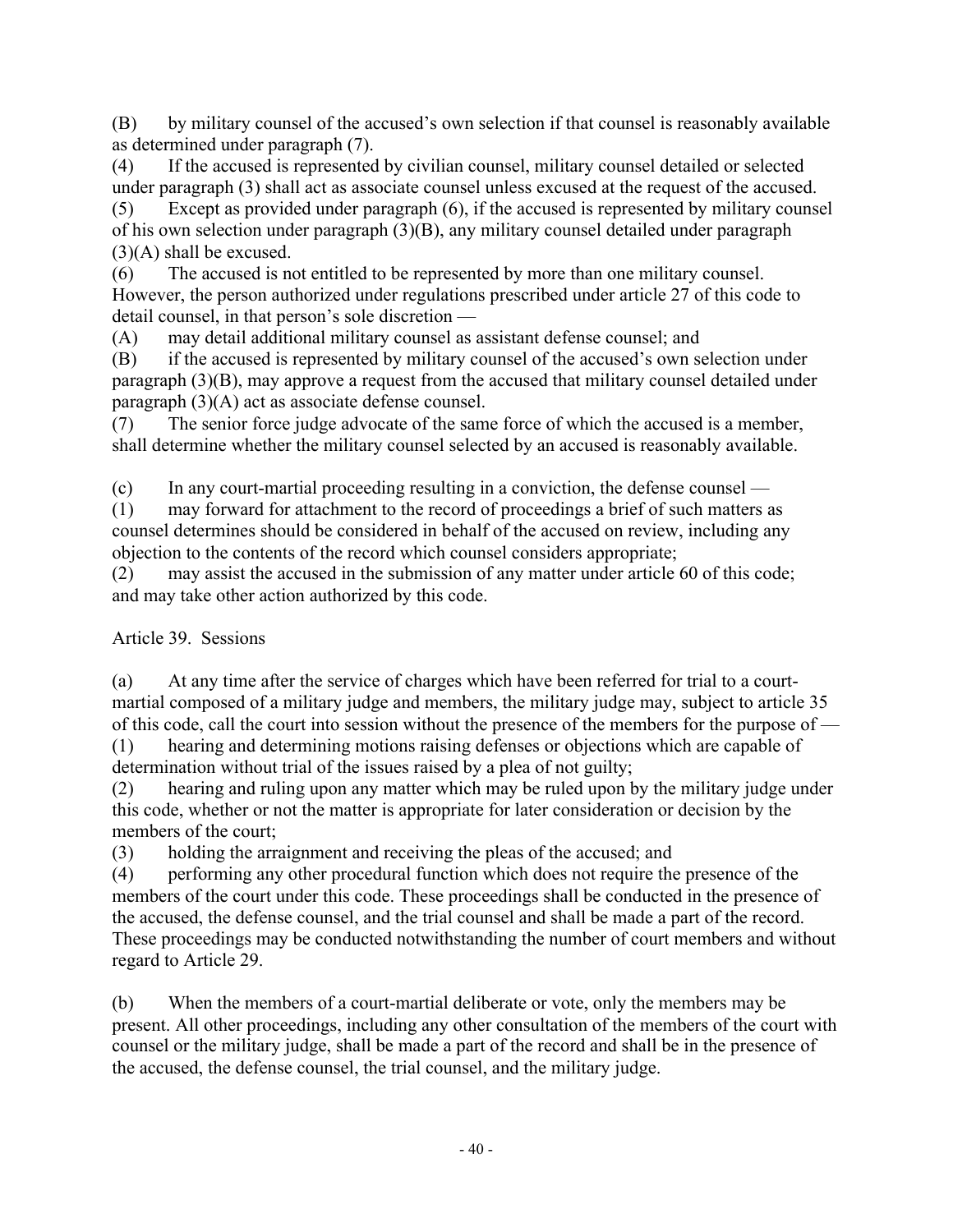#### Article 40. Continuances

The military judge of a court-martial or a summary court-martial may, for reasonable cause, grant a continuance to any party for such time, and as often, as may appear to be just.

#### Article 41. Challenges

(a)

(1) The military judge and members of a general or special court-martial may be challenged by the accused or the trial counsel for cause stated to the court. The military judge or the court shall determine the relevancy and validity of challenges for cause and may not receive a challenge to more than one person at a time. Challenges by the trial counsel shall ordinarily be presented and decided before those by the accused are offered.

(2) If exercise of a challenge for cause reduces the court below the minimum number of members required by article 16 of this code, all parties shall, notwithstanding article 29 of this code, either exercise or waive any challenge for cause then apparent against the remaining members of the court before additional members are detailed to the court. However, peremptory challenges shall not be exercised at that time.

(b)

(1) Each accused and the trial counsel are entitled initially to three (3) peremptory challenges of members of the court. The military judge may not be challenged except for cause.

(2) If exercise of a peremptory challenge reduces the court below the minimum number of members required by article 16 of this code, the parties shall, notwithstanding article 29 of this code, either exercise or waive any remaining peremptory challenge, not previously waived, against the remaining members of the court before additional members are detailed to the court.

(3) Whenever additional members are detailed to the court, and after any challenges for cause against such additional members are presented and decided, each accused and the trial counsel are entitled to three (3) peremptory challenges against members not previously subject to peremptory challenge.

Article 42. Oaths or Affirmations

(a) Before performing their respective duties, military judges, general and special courtsmartial members, trial counsel, defense counsel, reporters, and interpreters shall take an oath or affirmation in the presence of the accused to perform their duties faithfully. The form of the oath or affirmation, the time and place of the taking thereof, the manner of recording the same, and whether the oath or affirmation shall be taken for all cases in which these duties are to be performed or for a particular case, shall be as prescribed in regulation or as provided by law. These regulations may provide that an oath or affirmation to perform faithfully the duties as a military judge, trial counsel, or defense counsel may be taken at any time by any judge advocate or other person certified or designated to be qualified or competent for the duty, and if such an oath or affirmation is taken, it need not again be taken at the time the judge advocate or other person is detailed to that duty.

(b) Each witness before a court-martial shall be examined under oath or affirmation.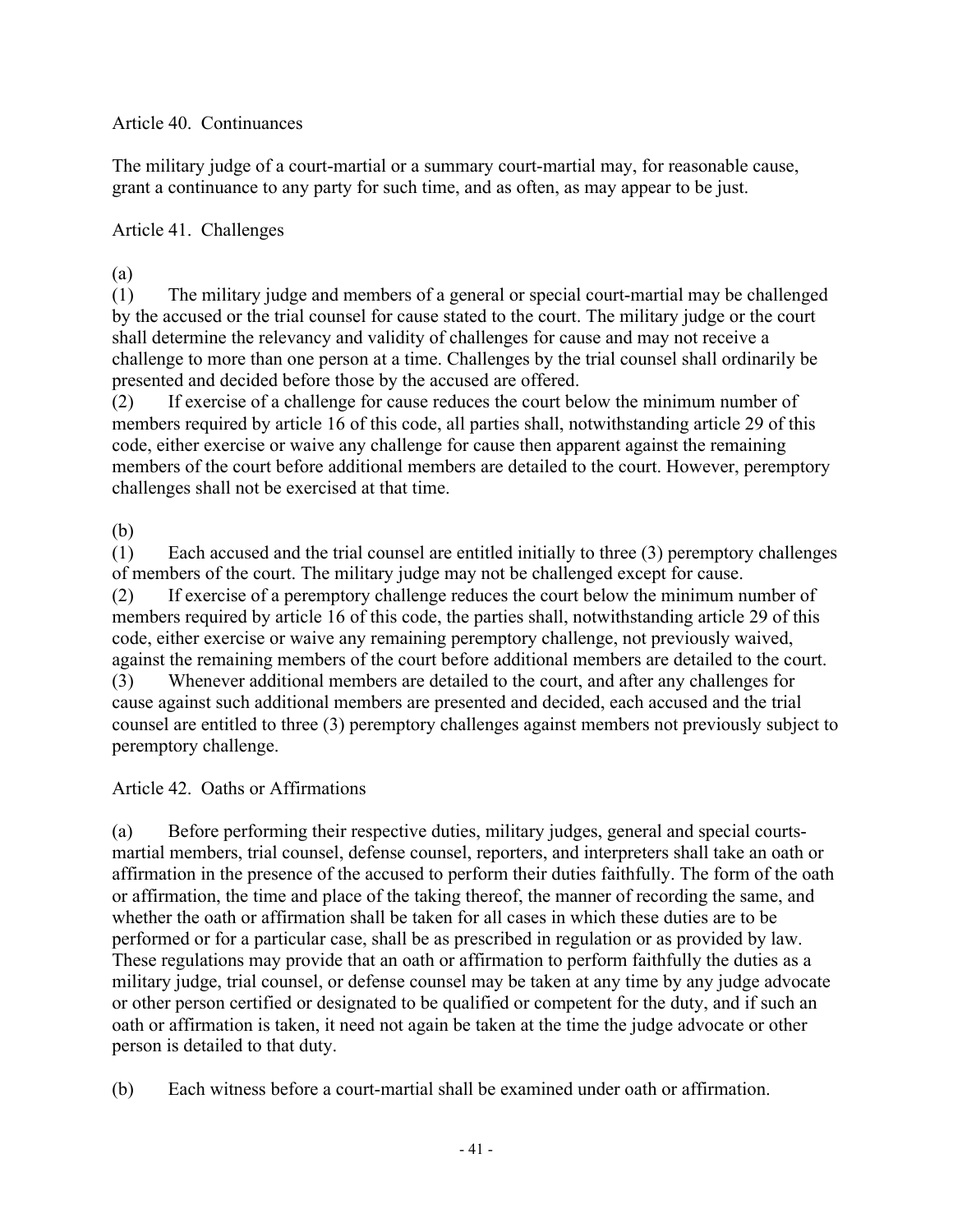Article 43. Statute of limitations

(a) A person charged with absent without leave or missing movement may be tried and punished at any time without limitation.

### (b)

(1) Except as otherwise provided in this article, a person charged with an offense is not liable to be tried by court-martial if the offense was committed more than 6 years before the receipt of sworn charges and specifications by an officer exercising summary court-martial jurisdiction over the command.

(2) A person charged with an offense is not liable to be punished under section 15 of this chapter if the offense was committed more than two years before the imposition of punishment.

(c) Periods in which the accused is absent without authority or fleeing from justice shall be excluded in computing the period of limitation prescribed in this section.

(d) Periods in which the accused was absent from territory in which the United States has the authority to apprehend him, or in the custody of civil authorities, or in the hands of the enemy, shall be excluded in computing the period of limitation prescribed in this article.

(e) When the United States is at war or when the Commander-in-chief declares a state of emergency in accordance with state law, the running of any statute of limitations applicable to any offense under this chapter—

(1) involving fraud or attempted fraud against the United States, any state, or any agency of either in any manner, whether by conspiracy or not;

(2) committed in connection with the acquisition, care, handling, custody, control, or disposition of any real or personal property of the United States or any state; or

(3) committed in connection with the negotiation, procurement, award, performance, payment, interim financing, cancellation, or other termination or settlement, of any contract, subcontract, or purchase order which is connected with or related to the prosecution of the war, or with any disposition of termination inventory by any war contractor or Government agency;is suspended until three (3) years after the termination of hostilities as proclaimed by the President, by a joint resolution of Congress or by the Commander-in-chief.

(f)

(1) If charges or specifications are dismissed as defective or insufficient for any cause and the period prescribed by the applicable statute of limitations —

(A) has expired; or.

(B) will expire within 180 days after the date of dismissal of the charges and

specifications,trial and punishment under new charges and specifications are not barred by the statute of limitations if the conditions specified in paragraph (2) are met.

(2) The conditions referred to in paragraph (1) are that the new charges and specifications  $must -$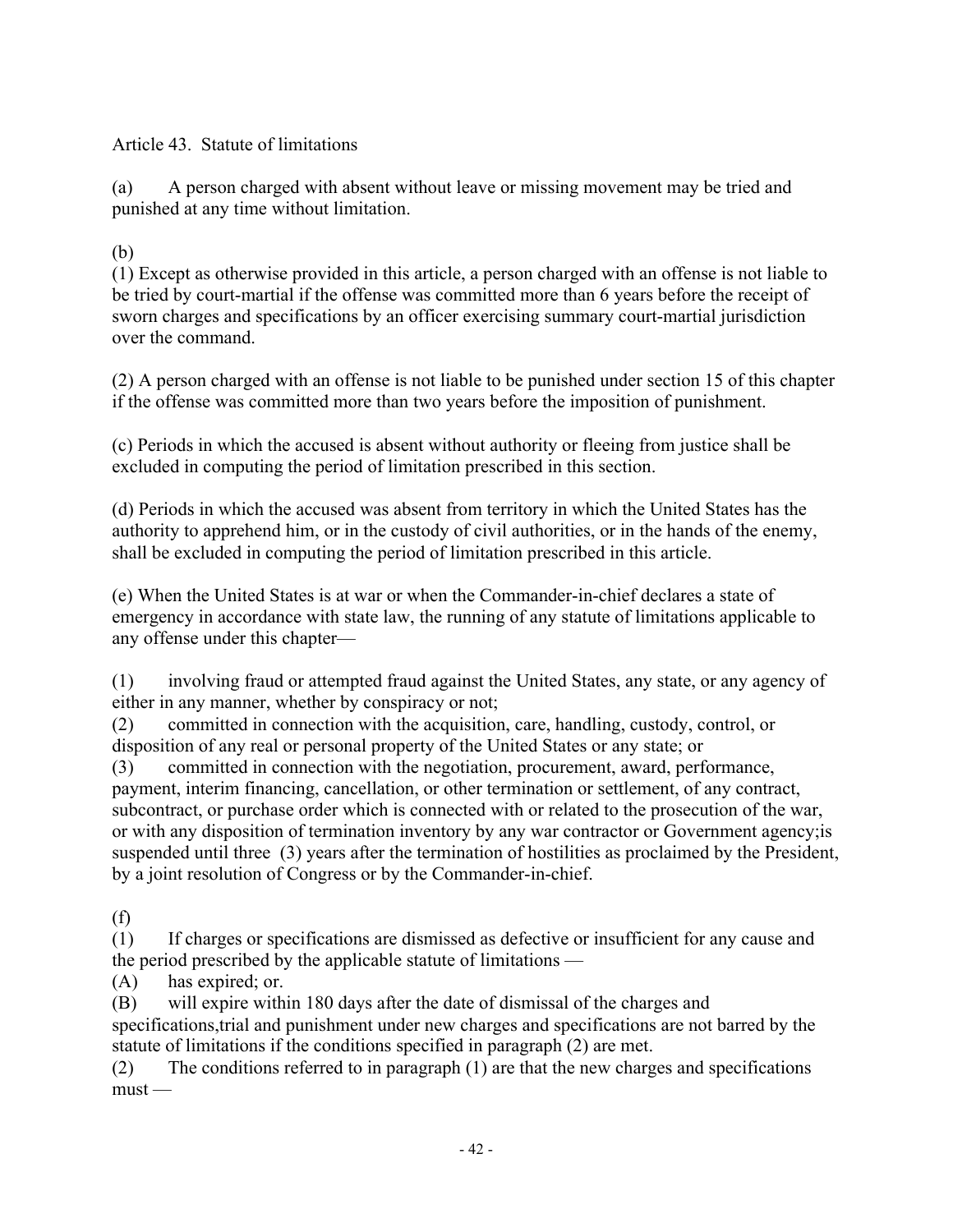(A) be received by an officer exercising summary court-martial jurisdiction over the command within 180 days after the dismissal of the charges or specifications; and (B) allege the same acts or omissions that were alleged in the dismissed charges or specifications (or allege acts or omissions that were included in the dismissed charges or specifications).

Article 44. Former jeopardy

(a) No person may, without his consent, be tried a second time for the same offense.

(b) No proceeding in which an accused has been found guilty by a court-martial upon any charge or specification is a trial in the sense of this article until the finding of guilty has become final after review of the case has been fully completed.

(c) A proceeding which, after the introduction of evidence but before a finding, is dismissed or terminated by the convening authority or on motion of the prosecution for failure of available evidence or witnesses without any fault of the accused is a trial in the sense of this article.

Article 45. Pleas of the accused

(a) If an accused after arraignment makes an irregular pleading, or after a plea of guilty sets up matter inconsistent with the plea, or if it appears that the accused has entered the plea of guilty improvidently or through lack of understanding of its meaning and effect, or if the accused fails or refuses to plead, a plea of not guilty shall be entered in the record, and the court shall proceed as though the accused had pleaded not guilty.

(b) With respect to any charge or specification to which a plea of guilty has been made by the accused and accepted by the military judge or by a court-martial without a military judge, a finding of guilty of the charge or specification may be entered immediately without vote. This finding shall constitute the finding of the court unless the plea of guilty is withdrawn prior to announcement of the sentence, in which event, the proceedings shall continue as though the accused had pleaded not guilty.

Article 46. Opportunity to obtain witnesses and other evidence

The trial counsel, the defense counsel, and the court-martial shall have equal opportunity to obtain witnesses and other evidence as prescribed by regulations and provided by law. Process issued in court-martial cases to compel witnesses to appear and testify and to compel the production of other evidence shall apply the principles of law and the rules of courts-martial generally recognized in military criminal cases in the courts of the armed forces of the United States, but which may not be contrary to or inconsistent with this code. Process shall run to any part of the United States, or the Territories, Commonwealths, and possessions, and may be executed by civil officers as prescribed by the laws of the place where the witness or evidence is located or of the United States.

Article 47. Refusal to appear or testify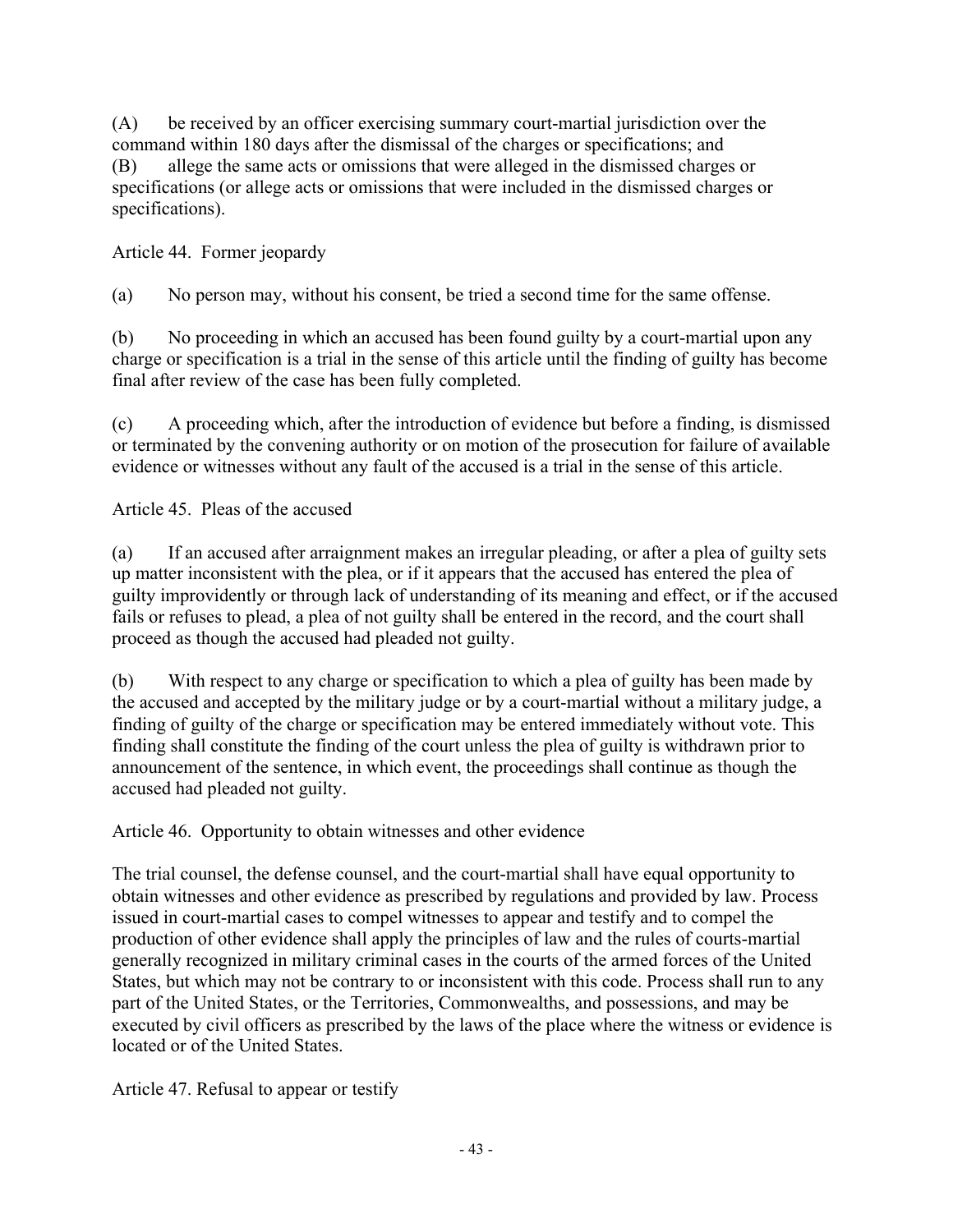(a) Any person not subject to this code who —

(1) has been duly subpoenaed to appear as a witness or to produce books and records before a court-martial or court of inquiry, or before any military or civil officer designated to take a deposition to be read in evidence before such a court;

(2) has been duly paid or tendered the fees and mileage of a witness at the rates allowed to witnesses attending a criminal court of the State; and

(3) willfully neglects or refuses to appear, or refuses to qualify as a witness or to testify or to produce any evidence which that person may have been legally subpoenaed to produce;

may be punished by the military court in the same manner as a criminal court of the State.

(b) The fees and mileage of witnesses shall be advanced or paid out of the appropriations for the compensation of witnesses.

Article 48. Contempts

A military judge or summary court-martial officer may punish for contempt any person who uses any menacing word, sign, or gesture in its presence, or who disturbs its proceedings by any riot or disorder.

(a) A person subject to this code may be punished for contempt by confinement not to exceed thirty (30) days or a fine of one hundred dollars (\$100), or both.

A person not subject to this code may be punished for contempt by a military court in the same manner as a criminal court of the State.

Article 49. Depositions

(a) At any time after charges have been signed as provided in article 30 of this code, any party may take oral or written depositions unless the military judge or summary court-martial officer hearing the case or, if the case is not being heard, an authority competent to convene a court- martial for the trial of those charges forbids it for good cause.

(b) The party at whose instance a deposition is to be taken shall give to every other party reasonable written notice of the time and place for taking the deposition.

(c) Depositions may be taken before and authenticated by any military or civil officer authorized by the laws of the State or by the laws of the place where the deposition is taken to administer oaths.

(d) A duly authenticated deposition taken upon reasonable notice to the other parties, so far as otherwise admissible under the rules of evidence, may be read in evidence or, in the case of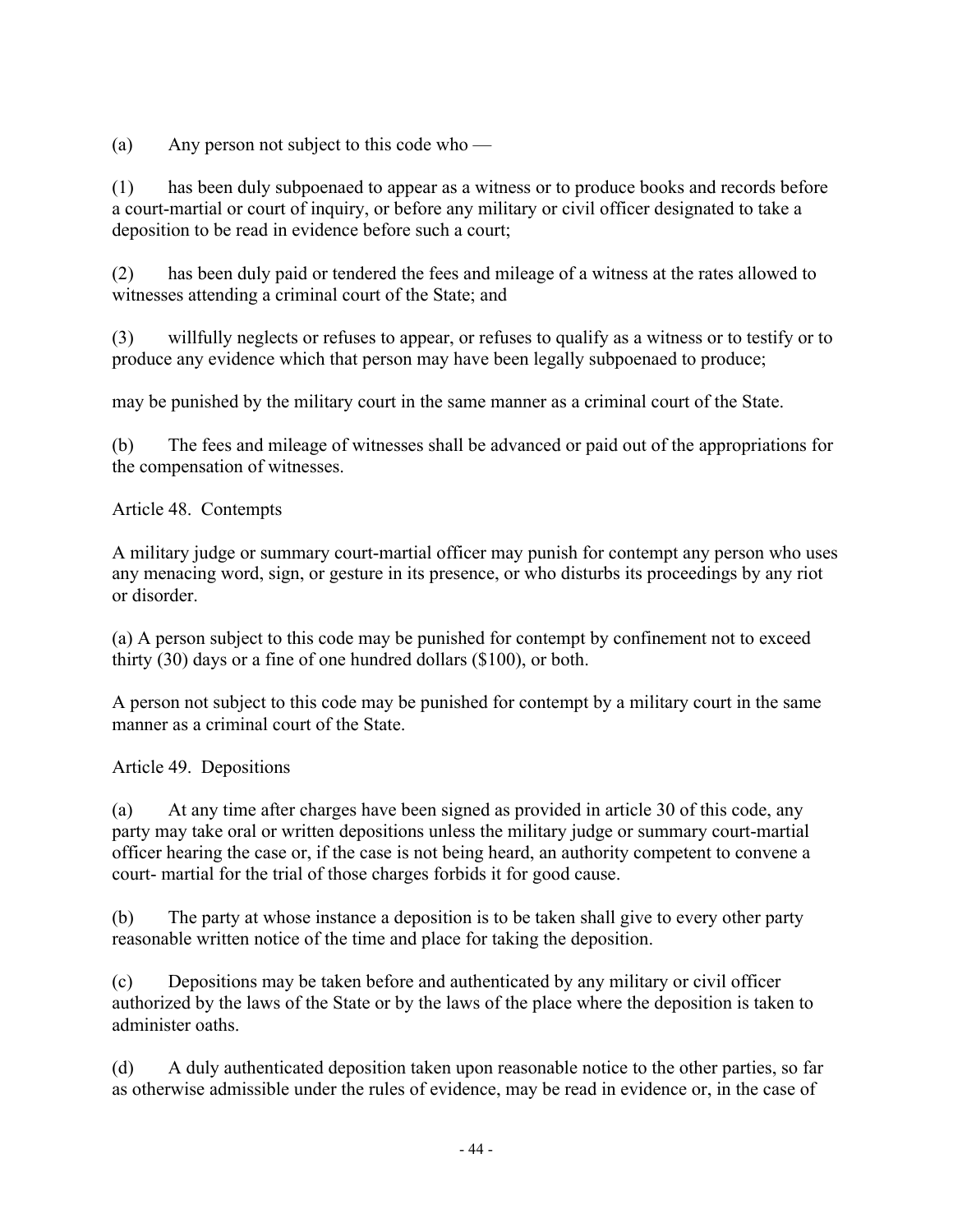audiotape, videotape, digital image or file, or similar material, may be played in evidence before any military court, if it appears —

(1) that the witness resides or is beyond the State in which the court is ordered to sit, or beyond one hundred (100) miles from the place of trial or hearing Section 848, Art. 48;

(2) that the witness by reason of death, age, sickness, bodily infirmity, imprisonment, military necessity, non amenability to process, or other reasonable cause, is unable or refuses to appear and testify in person at the place of trial or hearing; or

(3) that the present whereabouts of the witness is unknown.

Article 50. Admissibility of records of courts of inquiry

(a) In any case not extending to the dismissal of a commissioned officer, the sworn testimony, contained in the duly authenticated record of proceedings of a court of inquiry, of a person whose oral testimony cannot be obtained, may, if otherwise admissible under the rules of evidence, be read in evidence by any party before a court-martial if the accused was a party before the court of inquiry and if the same issue was involved or if the accused consents to the introduction of such evidence.

(b) Such testimony may be read in evidence only by the defense in cases extending to the dismissal of a commissioned officer.

(c) Such testimony may also be read in evidence before a court of inquiry.

Article 50a. Defense of lack of mental responsibility

(a) It is an affirmative defense in a trial by court-martial that, at the time of the commission of the acts constituting the offense, the accused, as a result of a severe mental disease or defect, was unable to appreciate the nature and quality or the wrongfulness of the acts. Mental disease or defect does not otherwise constitute a defense.

(b) The accused has the burden of proving the defense of lack of mental responsibility by clear and convincing evidence.

(c) Whenever lack of mental responsibility of the accused with respect to an offense is properly at issue, the military judge shall instruct the members of the court as to the defense of lack of mental responsibility under this article and charge them to find the accused —

- (1) guilty;
- (2) not guilty; or
- (3) not guilty only by reason of lack of mental responsibility.

(d) Subsection (c) does not apply to a court-martial composed of a military judge only. In the case of a court-martial composed of a military judge only or a summary court-martial officer, whenever lack of mental responsibility of the accused with respect to an offense is properly at issue, the military judge or summary court-martial officer shall find the accused —

(1) guilty;

(2) not guilty; or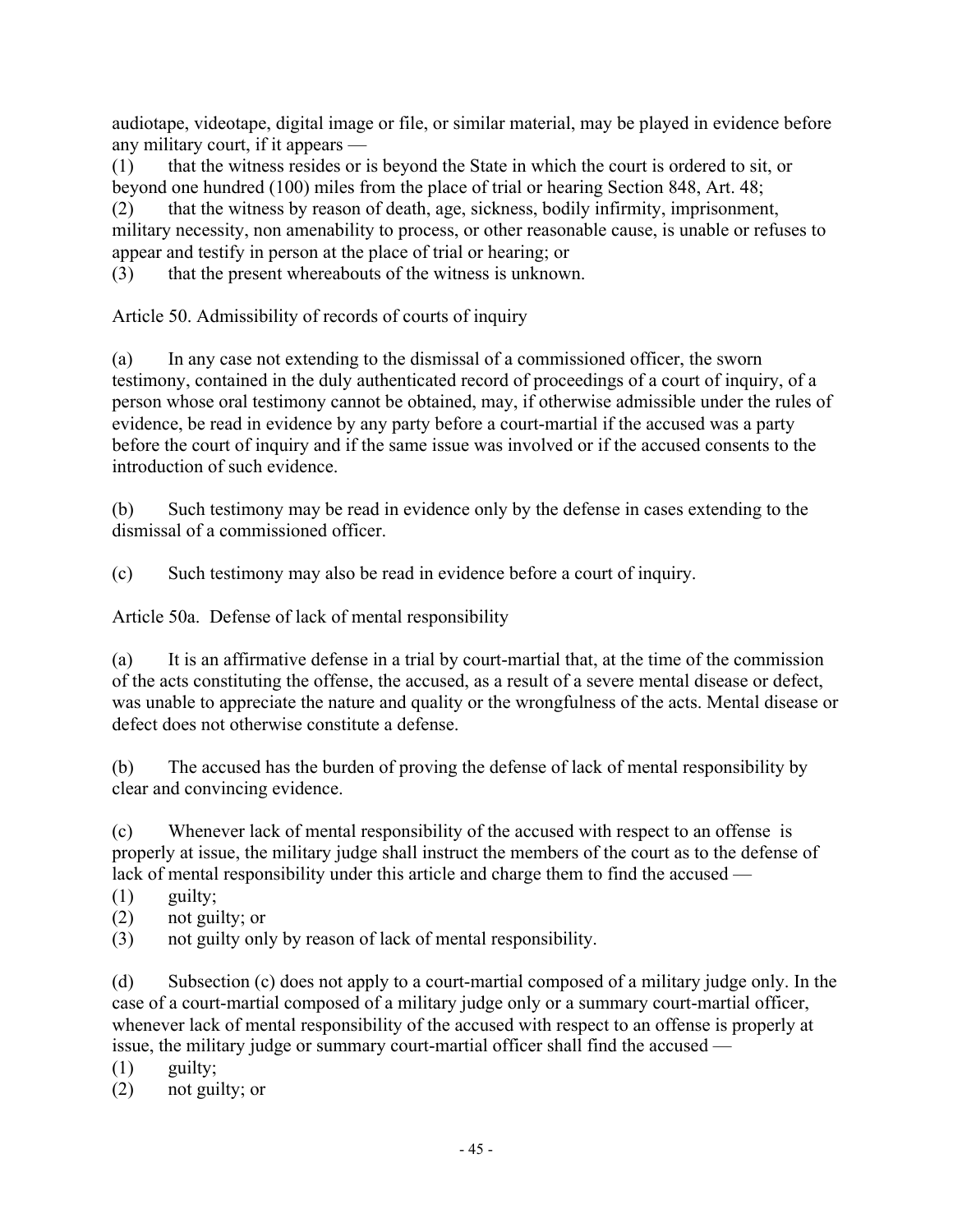(3) not guilty only by reason of lack of mental responsibility.

(e) Notwithstanding the provisions of article 52 of this code, the accused shall be found not guilty only by reason of lack of mental responsibility if —

(1) a majority of the members of the court-martial present at the time the vote is taken determines that the defense of lack of mental responsibility has been established; or (2) in the case of a court-martial composed of a military judge only or a summary court-

martial officer, the military judge or summary court-martial officer determines that the defense of lack of mental responsibility has been established.

Article 51. Voting and rulings

(a) Voting by members of a general or special court-martial on the findings and on the sentence shall be by secret written ballot. The junior member of the court shall count the votes. The count shall be checked by the president, who shall forthwith announce the result of the ballot to the members of the court.

(b) The military judge shall rule upon all questions of law and all interlocutory questions arising during the proceedings. Any such ruling made by the military judge upon any question of law or any interlocutory question other than the factual issue of mental responsibility of the accused is final and constitutes the ruling of the court. However, the military judge may change the ruling at any time during the trial. Unless the ruling is final, if any member objects thereto, the court shall be cleared and closed and the question decided by a voice vote as provided in article 52 of this code, beginning with the junior in rank.

(c) Before a vote is taken on the findings, the military judge shall, in the presence of the accused and counsel, instruct the members of the court as to the elements of the offense and charge them —

(1) that the accused must be presumed to be innocent until his guilt is established by legal and competent evidence beyond reasonable doubt;

(2) that in the case being considered, if there is a reasonable doubt as to the guilt of the accused, the doubt must be resolved in favor of the accused and the accused must be acquitted;

(3) that, if there is a reasonable doubt as to the degree of guilt, the finding must be in a lower degree as to which there is no reasonable doubt; and

(4) that the burden of proof to establish the guilt of the accused beyond reasonable doubt is upon the State.

(d) Subsections (a), (b), and (c) do not apply to a court-martial composed of a military judge only. The military judge of such a court-martial shall determine all questions of law and fact arising during the proceedings and, if the accused is convicted, adjudge an appropriate sentence. The military judge of such a court-martial shall make a general finding and shall in addition, on request, find the facts specially. If an opinion or memorandum of decision is filed, it will be sufficient if the findings of fact appear therein.

Article 52. Number of votes required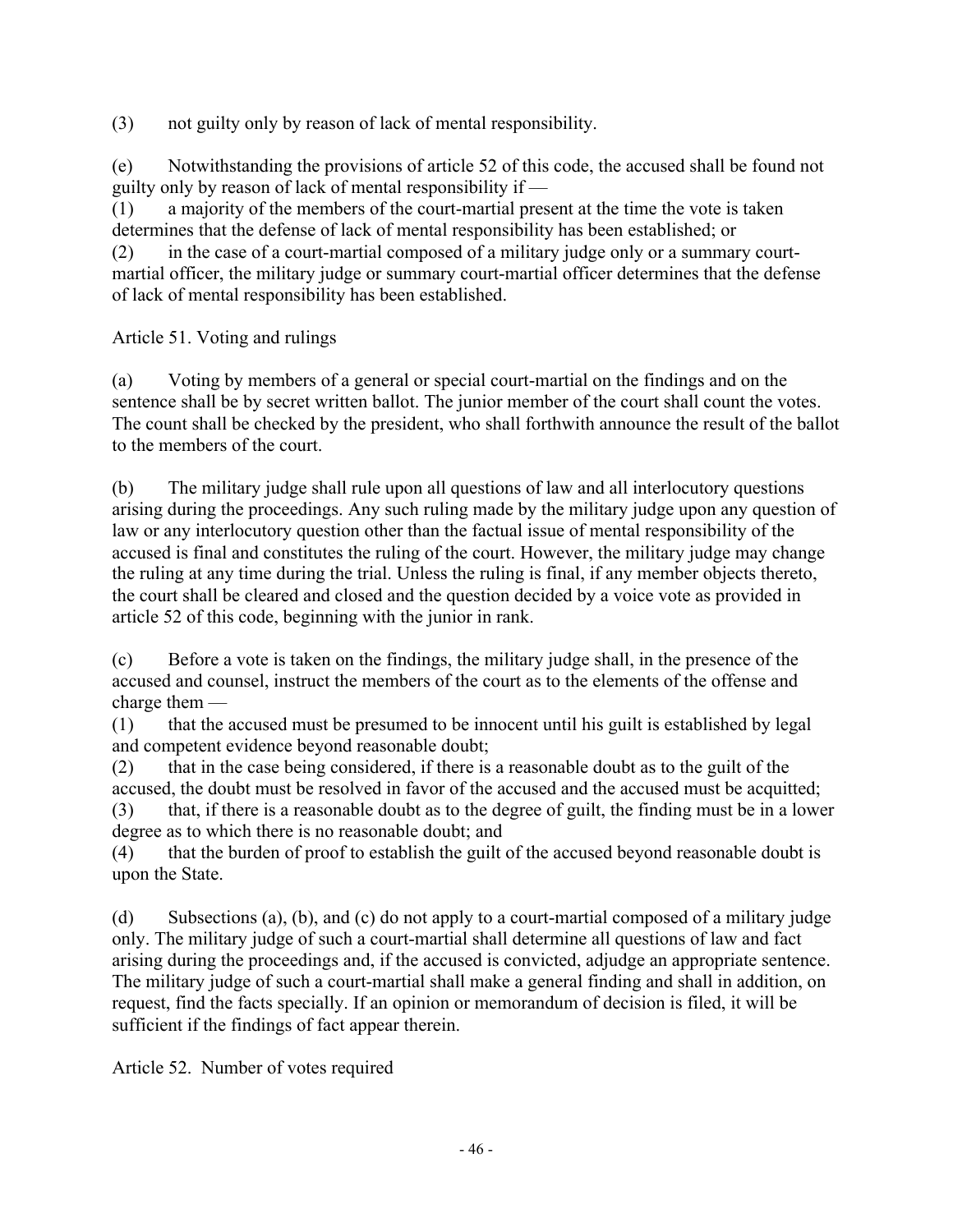(a) No person may be convicted of an offense except as provided in article 45(b) of this code or by the concurrence of all of the members present at the time the vote is taken.

(b) All other questions to be decided by the members of a general or special court-martial shall be determined by a majority vote, but a determination to reconsider a finding of guilty or to reconsider a sentence, with a view toward decreasing it, may be made by any lesser vote which indicates that the reconsideration is not opposed by the number of votes required for that finding or sentence. A tie vote on a challenge disqualifies the member challenged. A tie vote on a motion relating to the question of the accused's sanity is a determination in favor of the accused. A tie vote on any other question is a determination in favor of the accused.

Article 53. Court to announce action

A court-martial shall announce its findings and sentence to the parties as soon as determined.

Article 54. Record of trial

(a) Each general and special court-martial shall keep a separate record of the proceedings in each case brought before it, and the record shall be authenticated by the signature of the military judge. If the record cannot be authenticated by the military judge by reason of his death, disability, or absence, it shall be authenticated by the signature of the trial counsel or by that of a member, if the trial counsel is unable to authenticate it by reason of his death, disability, or absence. In a court-martial consisting of only a military judge, the record shall be authenticated by the court reporter under the same conditions which would impose such a duty on a member under this subsection.

(b)

(1) A complete verbatim record of the proceedings and testimony shall be prepared in each general and special court-martial case resulting in a conviction; and

(2) In all other court-martial cases, the record shall contain such matters as may be prescribed by regulations.

(c) Each summary court-martial shall keep a separate record of the proceedings in each case, and the record shall be authenticated in the manner as may be prescribed by regulations.

(d) A copy of the record of the proceedings of each general and special court-martial shall be given to the accused as soon as it is authenticated.

# PART VIII. SENTENCES

Article 55. Cruel and unusual punishments prohibited

Punishment by flogging, or by branding, marking, or tattooing on the body, or any other cruel or unusual punishment may not be adjudged by a court-martial or inflicted upon any person subject to this code. The use of irons, single or double, except for the purpose of safe custody, is prohibited.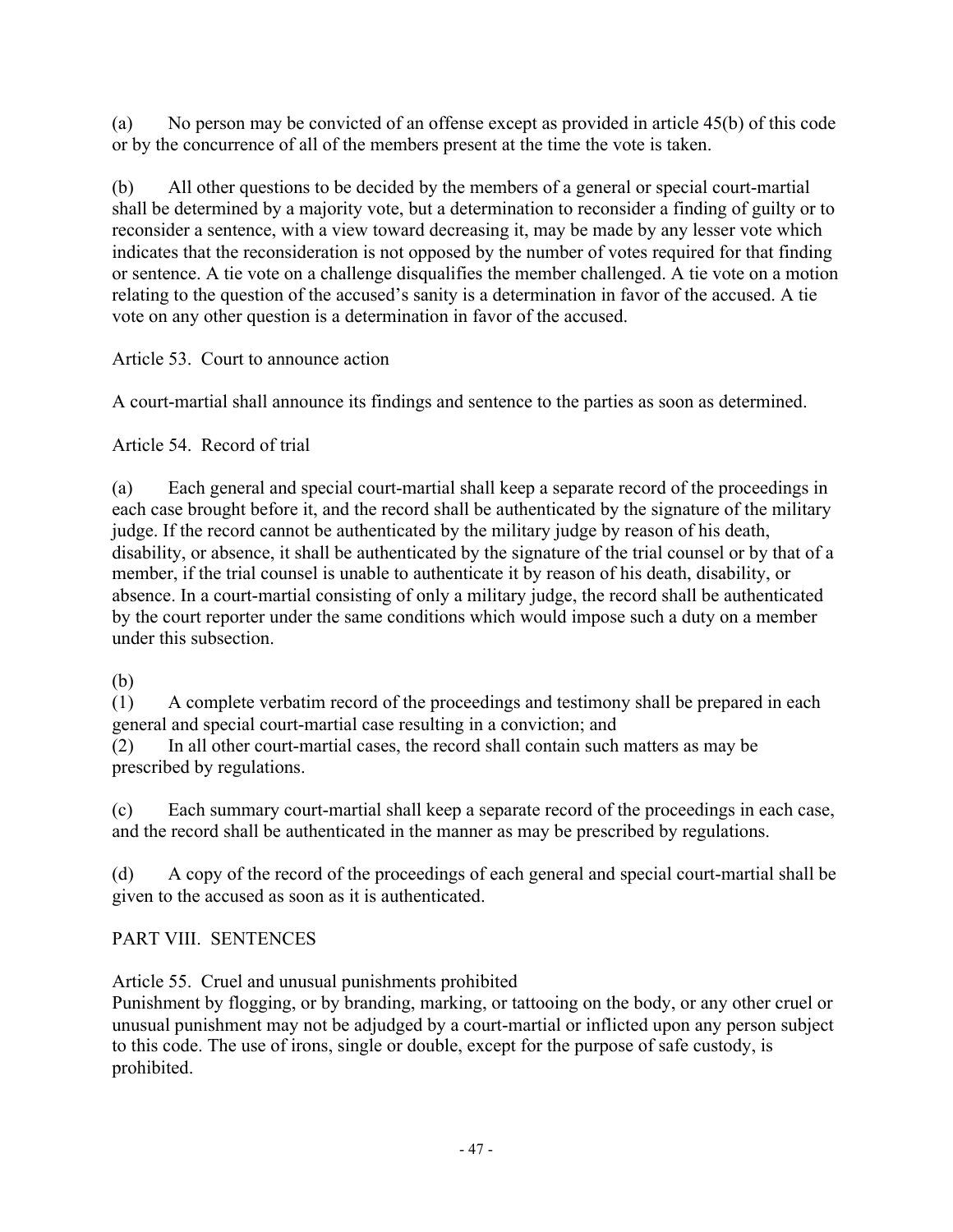### Article 56. Maximum limits

(a) The punishment which a court-martial may direct for an offense may not exceed such limits as prescribed by this code, but in no instance may a sentence exceed more than ten (10) years for a military offense, nor shall a sentence of death be adjudged. A conviction by general court-martial of any military offense for which an accused may receive a sentence of confinement for more than one (1) year is a felony offense. Except for convictions by a summary court-martial, all other military offenses are misdemeanors. Any conviction by a summary courtmartial is not a criminal conviction. The limits of punishment for violations of the punitive articles prescribed herein shall be as prescribed by the manual for courts-martial of the Commonwealth of Massachusetts in effect at the time of the offense, but in no instance shall any punishment exceed ten (10) years confinement.

Article 56a. [Reserved]

Article 57. Effective date of sentences

(a) Whenever a sentence of a court-martial as lawfully adjudged and approved includes a forfeiture of pay or allowances in addition to confinement not suspended, the forfeiture may apply to pay or allowances becoming due on or after the date the sentence is approved by the convening authority. No forfeiture may extend to any pay or allowances accrued before that date.

(b) Any period of confinement included in a sentence of a court-martial begins to run from the date the sentence is adjudged by the court-martial, but periods during which the sentence to confinement is suspended or deferred shall be excluded in computing the service of the term of confinement.

(c) All other sentences of courts-martial are effective on the date ordered executed.

Article 57a. Deferment of sentences

(a) On application by an accused who is under sentence to confinement that has not been ordered executed, the convening authority or, if the accused is no longer under that person's jurisdiction, the person exercising general court-martial jurisdiction over the command to which the accused is currently assigned, may in that person's sole discretion defer service of the sentence to confinement. The deferment shall terminate when the sentence is ordered executed. The deferment may be rescinded at any time by the person who granted it or, if the accused is no longer under that person's jurisdiction, by the person exercising general court-martial jurisdiction over the command to which the accused is currently assigned.

(b)

(1) In any case in which a court-martial sentences an accused referred to in paragraph

(2) to confinement, the convening authority may defer the service of the sentence to

confinement, without the consent of the accused, until after the accused has been permanently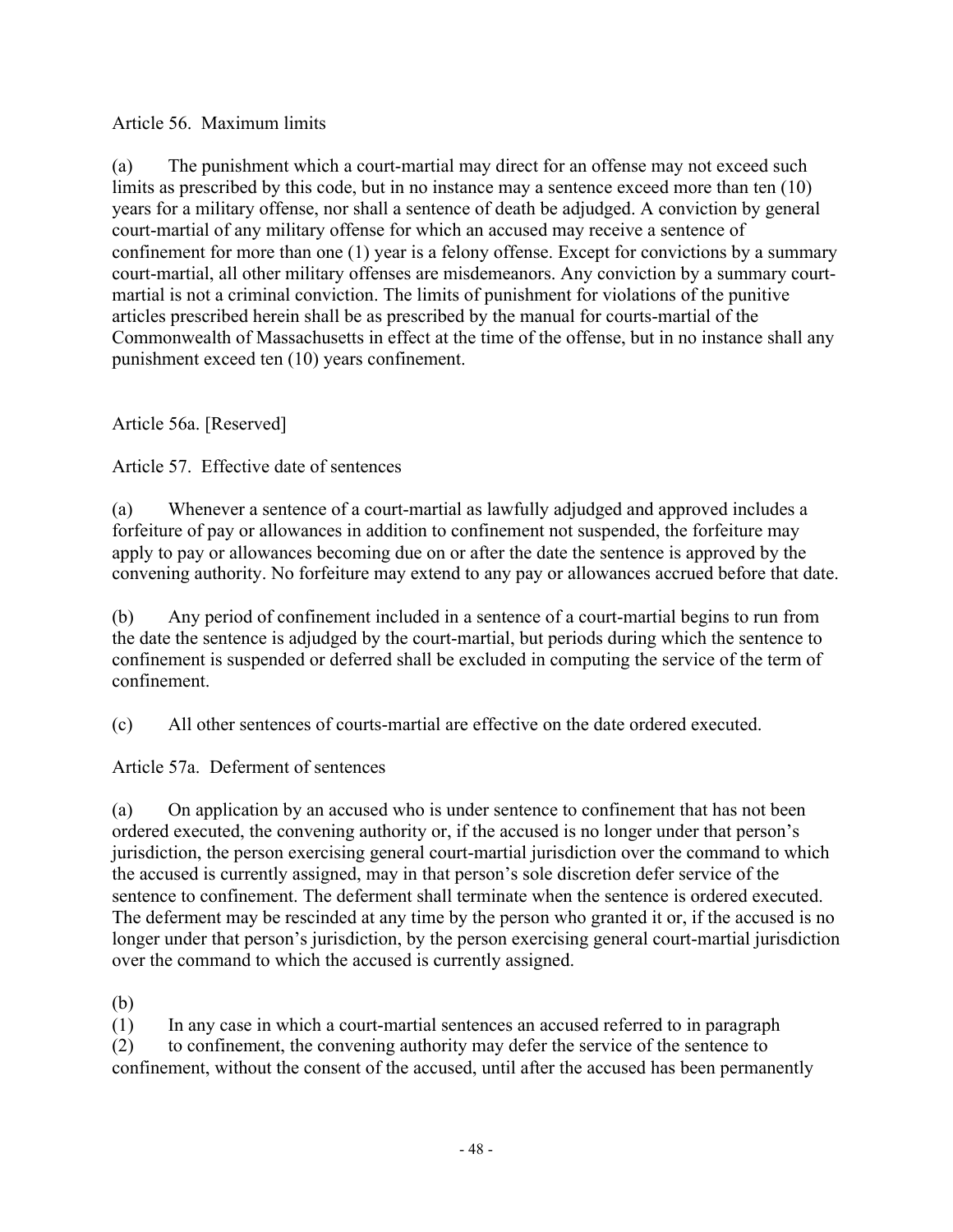released to the state military forces by a State, the United States, or a foreign country referred to in that paragraph.

(2) Paragraph (1) applies to a person subject to this code who —

(A) while in the custody of a State, the United States, or a foreign country is temporarily returned by that State, the United States, or a foreign country to the state military forces for trial by court-martial; and

(B) after the court-martial, is returned to that State, the United States, or a foreign country under the authority of a mutual agreement or treaty, as the case may be.

(3) In this subsection, the term "State" includes the District of Columbia and any Commonwealth, Territory, or possession of the United States.

(c) In any case in which a court-martial sentences an accused to confinement and the sentence to confinement has been ordered executed, but in which review of the case under article 67(a) of this code is pending, The Adjutant General may defer further service of the sentence to confinement while that review is pending.

. Article 58. Execution of confinement

(a) A sentence of confinement adjudged by a court-martial, whether or not the sentence includes discharge or dismissal, and whether or not the discharge or dismissal has been executed, may be carried into execution by confinement in any place authorized by this code. Persons so confined are subject to the same discipline and treatment as persons regularly confined or committed to that place of confinement.

(b) No place of confinement may require payment of any fee or charge for so receiving or confining a person except as otherwise provided by law.

Article 58a. Sentences: reduction in enlisted grade upon approval

(a) A court-martial sentence of an enlisted member in a pay grade above E-1, as approved by the convening authority, that includes —

(1) a dishonorable or bad-conduct discharge; or

(2) confinement;

reduces that member to pay grade E-1, effective on the date of that approval.

(b) If the sentence of a member who is reduced in pay grade under subsection (a) is set aside or disapproved, or, as finally approved, does not include any punishment named in subsection (a) (1) or (2), the rights and privileges of which the person was deprived because of that reduction shall be restored, including pay and allowances.

Article 58b. Sentences: forfeiture of pay and allowances during confinement

(a)

(1) A court-martial sentence described in paragraph (2) shall result in the forfeiture of pay, or of pay and allowances, due that member during any period of confinement or parole. The forfeiture pursuant to this article shall take effect on the date determined under article 57(a) of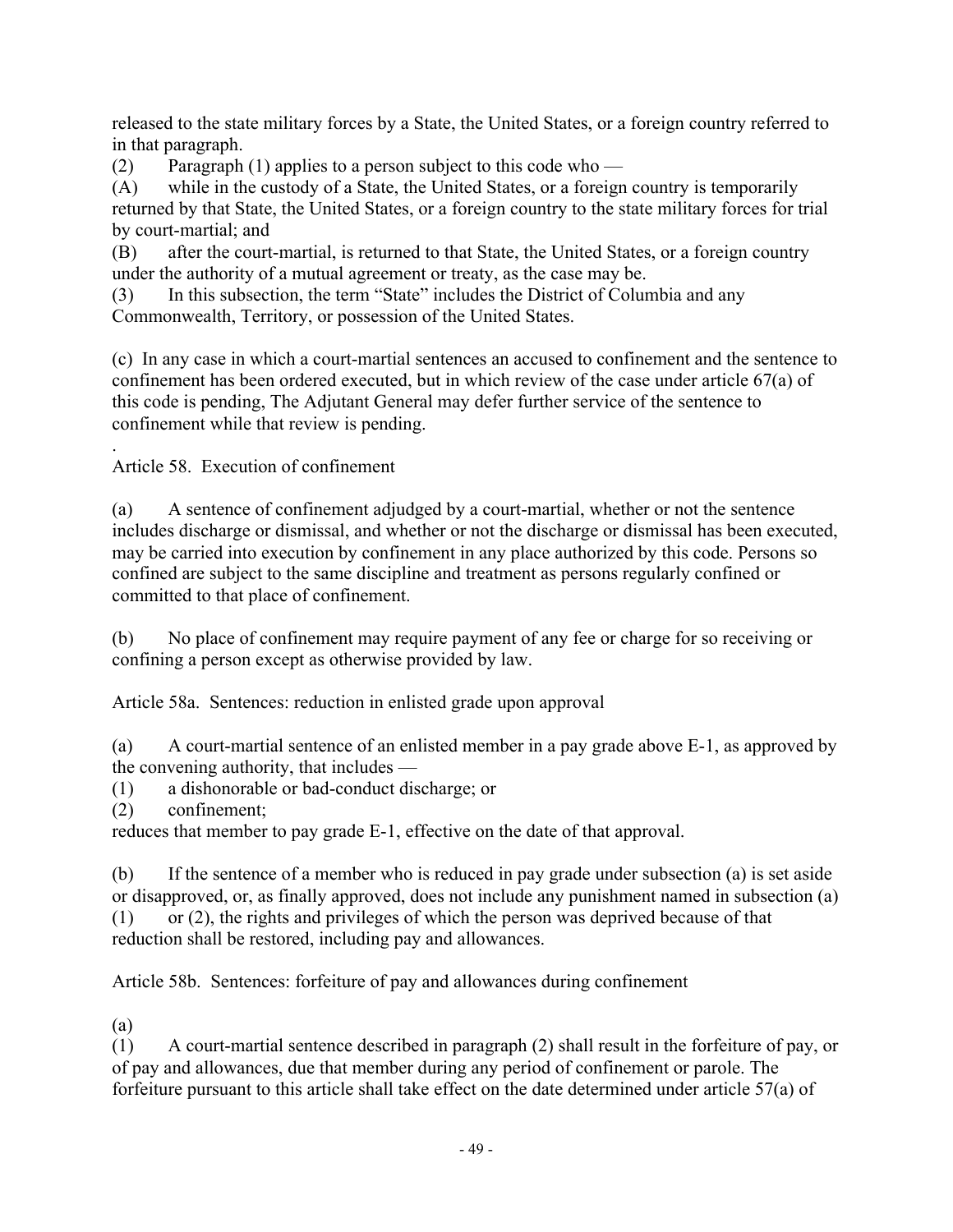this code and may be deferred as provided by that article. The pay and allowances forfeited, in the case of a general court-martial, shall be all pay and allowances due that member during such period and, in the case of a special court-martial, shall be two-thirds (2/3) of all pay due that member during such period.

(2) A sentence covered by this article is any sentence that includes —

(A) confinement for more than six (6) months; or

(B) confinement for six (6) months or less and a dishonorable or bad-conduct discharge or dismissal.

(b) In a case involving an accused who has dependents, the convening authority or other person acting under article 60 of this code may waive any or all of the forfeitures of pay and allowances required by subsection (a) for a period not to exceed six (6) months. Any amount of pay or allowances that, except for a waiver under this subsection, would be forfeited shall be paid, as the convening authority or other person taking action directs, to the dependents of the accused.

(c) If the sentence of a member who forfeits pay and allowances under subsection (a) is set aside or disapproved or, as finally approved, does not provide for a punishment referred to in subsection (a) (2), the member shall be paid the pay and allowances which the member would have been paid, except for the forfeiture, for the period during which the forfeiture was in effect.

PART IX. POST-TRIAL PROCEDURE AND REVIEW OF COURTS-MARTIAL

Article 59. Error of law; lesser included offense

(a) A finding or sentence of a court-martial may not be held incorrect on the ground of an error of law unless the error materially prejudices the substantive rights of the accused.

(b) Any reviewing authority with the power to approve or affirm a finding of guilty may approve or affirm, instead, so much of the finding as includes a lesser included offense.

Article 60. Reserved

Article 61. Withdrawal of appeal

(a) In each case subject to appellate review under this code, the accused may file with the convening authority a statement expressly withdrawing the right of the accused to such appeal. Such a withdrawal shall be signed by both the accused and his defense counsel and must be filed in accordance with appellate procedures as provided by law.

(b) The accused may withdraw an appeal at any time in accordance with appellate procedures as provided by law.

Article 62. Appeal by the State

(a)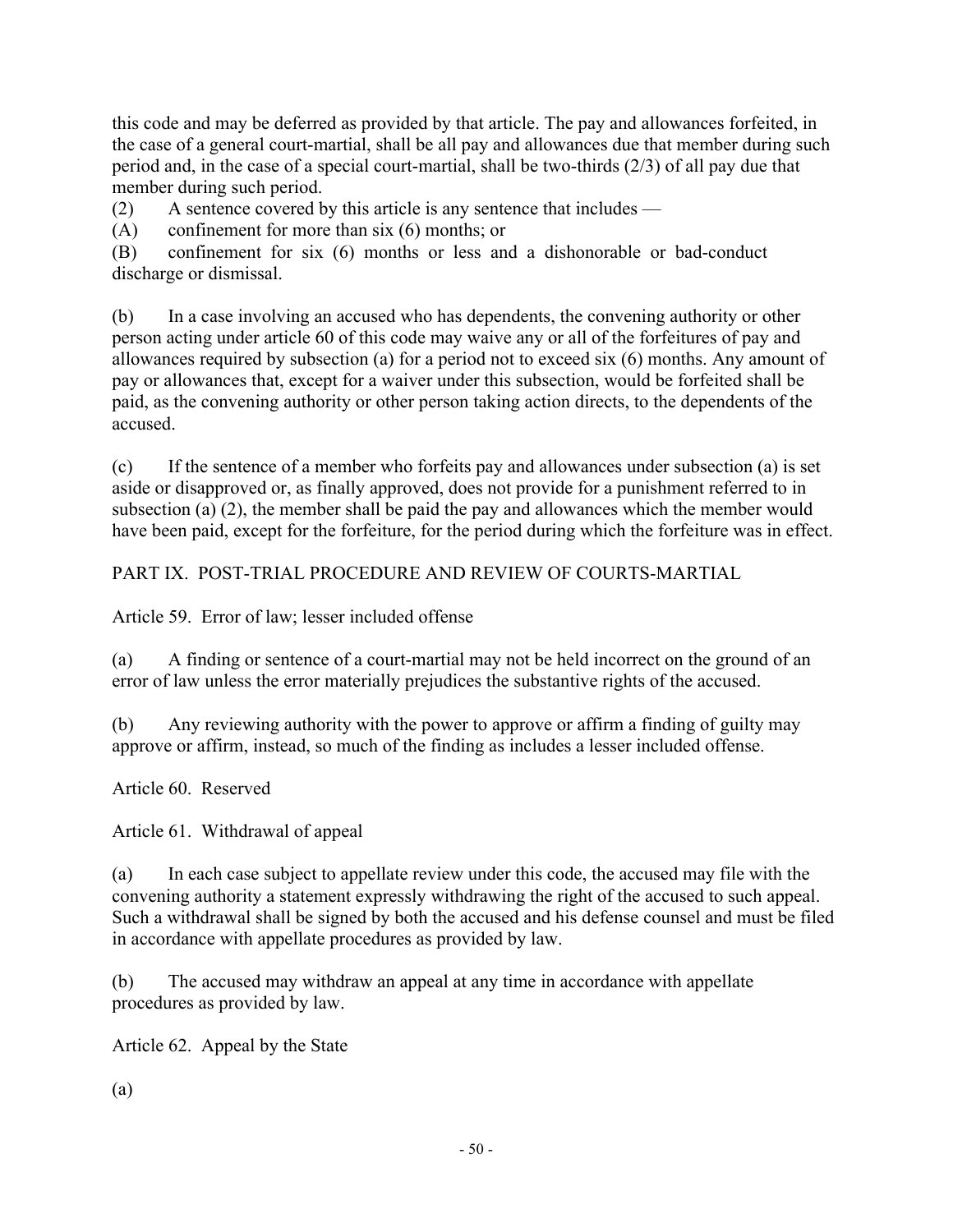(1) In a trial by court-martial in which a punitive discharge may be adjudged, the State may appeal the following, other than a finding of not guilty with respect to the charge or specification by the members of the court-martial, or by a judge in a bench trial so long as it is not made in reconsideration:

(A) An order or ruling of the military judge which terminates the proceedings with respect to a charge or specification.

(B) An order or ruling which excludes evidence that is substantial proof of a fact material in the proceeding.

(C) An order or ruling which directs the disclosure of classified information.

(D) An order or ruling which imposes sanctions for nondisclosure of classified information.

(E) A refusal of the military judge to issue a protective order sought by the State to prevent the disclosure of classified information.

(F) A refusal by the military judge to enforce an order described in subparagraph

(E) that has previously been issued by appropriate authority.

(2) An appeal of an order or ruling may not be taken unless the trial counsel provides the military judge with written notice of appeal from the order or ruling within seventy-two (72) hours of the order or ruling. Such notice shall include a certification by the trial counsel that the appeal is not taken for the purpose of delay and, if the order or ruling appealed is one which excludes evidence, that the evidence excluded is substantial proof of a fact material in the proceeding.

(3) An appeal under this article shall be diligently prosecuted as provided by law.

(b) An appeal under this article shall be forwarded to the court prescribed in article 67a of this code. In ruling on an appeal under this article, that court may act only with respect to matters of law.

(c) Any period of delay resulting from an appeal under this article shall be excluded in deciding any issue regarding denial of a speedy trial unless an appropriate authority determines that the appeal was filed solely for the purpose of delay with the knowledge that it was totally frivolous and without merit.

### Article 63. Rehearings

Each rehearing under this code shall take place before a court-martial composed of members not members of the court-martial which first heard the case. Upon a rehearing the accused may not be tried for any offense of which he or she was found not guilty by the first court-martial, and no sentence in excess of or more severe than the original sentence may be approved, unless the sentence is based upon a finding of guilty of an offense not considered upon the merits in the original proceedings, or unless the sentence prescribed for the offense is mandatory. If the sentence approved after the first court-martial was in accordance with a pretrial agreement and the accused at the rehearing changes a plea with respect to the charges or specifications upon which the pretrial agreement was based, or otherwise does not comply with the pretrial agreement, the approved sentence as to those charges or specifications may include any punishment not in excess of that lawfully adjudged at the first court-martial.

Article 64. Review by the Senior Force Judge Advocate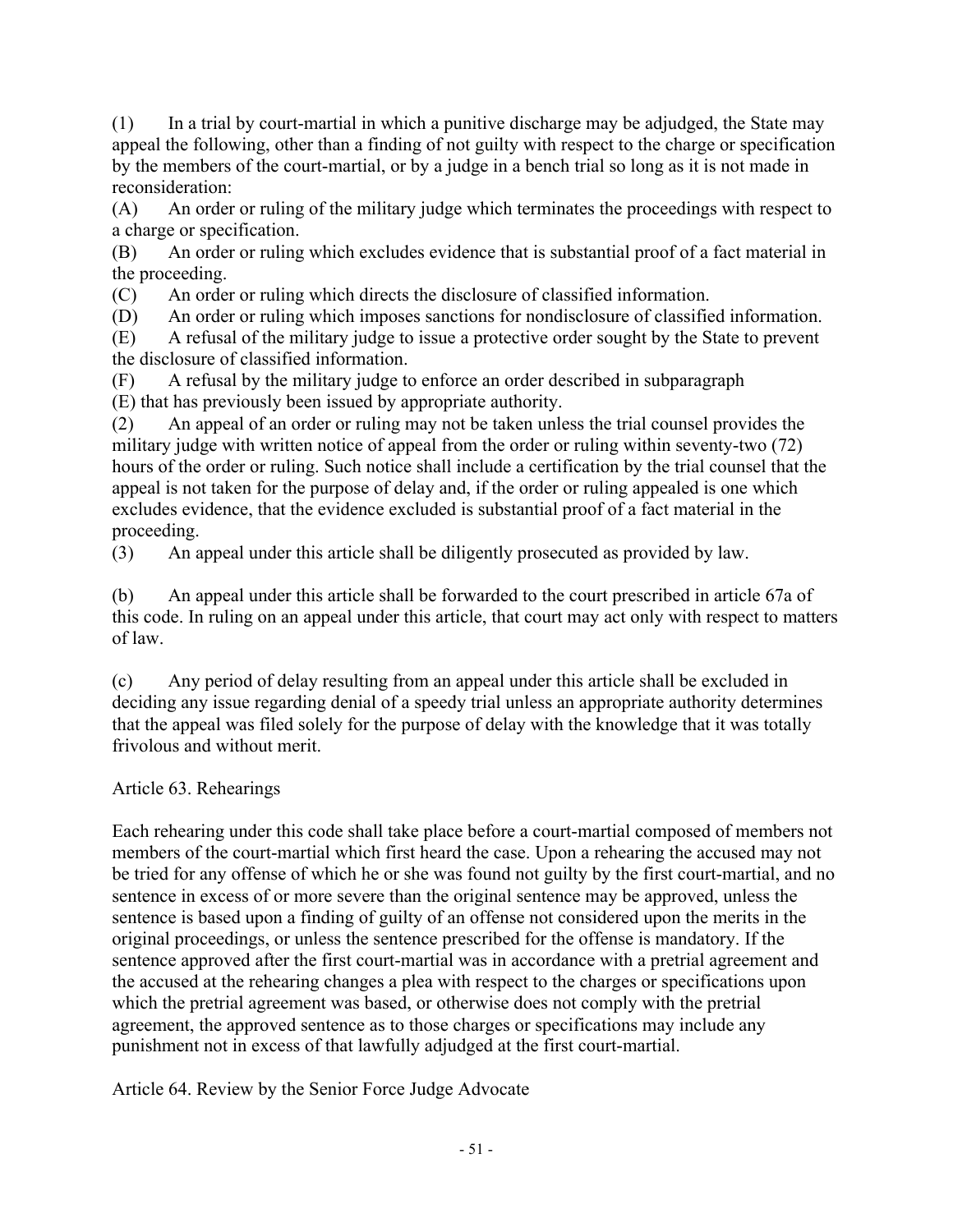(a) Each general and special court-martial case in which there has been a finding of guilty shall be reviewed by the senior force judge advocate, or a designee. The senior force judge advocate, or designee, may not review a case under this subsection if that person has acted in the same case as an accuser, investigating officer, member of the court, military judge, or counsel or has otherwise acted on behalf of the prosecution or defense. The senior force judge advocate's review shall be in writing and shall contain the following:

(1) Conclusions as to whether —

(A) the court had jurisdiction over the accused and the offense;

(B) the charge and specification stated an offense; and

(C) the sentence was within the limits prescribed as a matter of law.

(2) A response to each allegation of error made in writing by the accused.

(3) If the case is sent for action under subsection (b), a recommendation as to the appropriate action to be taken and an opinion as to whether corrective action is required as a matter of law.

(b) The record of trial and related documents in each case reviewed under subsection (a) shall be sent for action to The Adjutant General, if —

(1) the judge advocate who reviewed the case recommends corrective action;

(2) the sentence approved under article  $60(c)$  of this code extends to dismissal, a badconduct or dishonorable discharge, or confinement for more than six (6) months; or

(3) such action is otherwise required by regulations of The Adjutant General.

(c)

(1) The Adjutant General may —

(A) disapprove or approve the findings or sentence, in whole or in part;

(B) remit, commute, or suspend the sentence in whole or in part;

(C) except where the evidence was insufficient at the trial to support the findings, order a rehearing on the findings, on the sentence, or on both; or

(D) dismiss the charges.

(2) If a rehearing is ordered but the convening authority finds a rehearing impracticable, the convening authority shall dismiss the charges.

(3) If the opinion of the senior force judge advocate, or designee, in the senior force judge advocate's review under subsection (a) is that corrective action is required as a matter of law and if The Adjutant General does not take action that is at least as favorable to the accused as that recommended by the judge advocate, the record of trial and action thereon shall be sent to the Commander-in-chief for review and action as deemed appropriate.

(d) The senior force judge advocate, or a designee, may review any case in which there has been a finding of not guilty of all charges and specifications. The senior force judge advocate, or designee, may not review a case under this subsection if that person has acted in the same case as an accuser, investigating officer, member of the court, military judge, or counsel or has otherwise acted on behalf of the prosecution or defense. The senior force judge advocate's review shall be limited to questions of subject matter jurisdiction.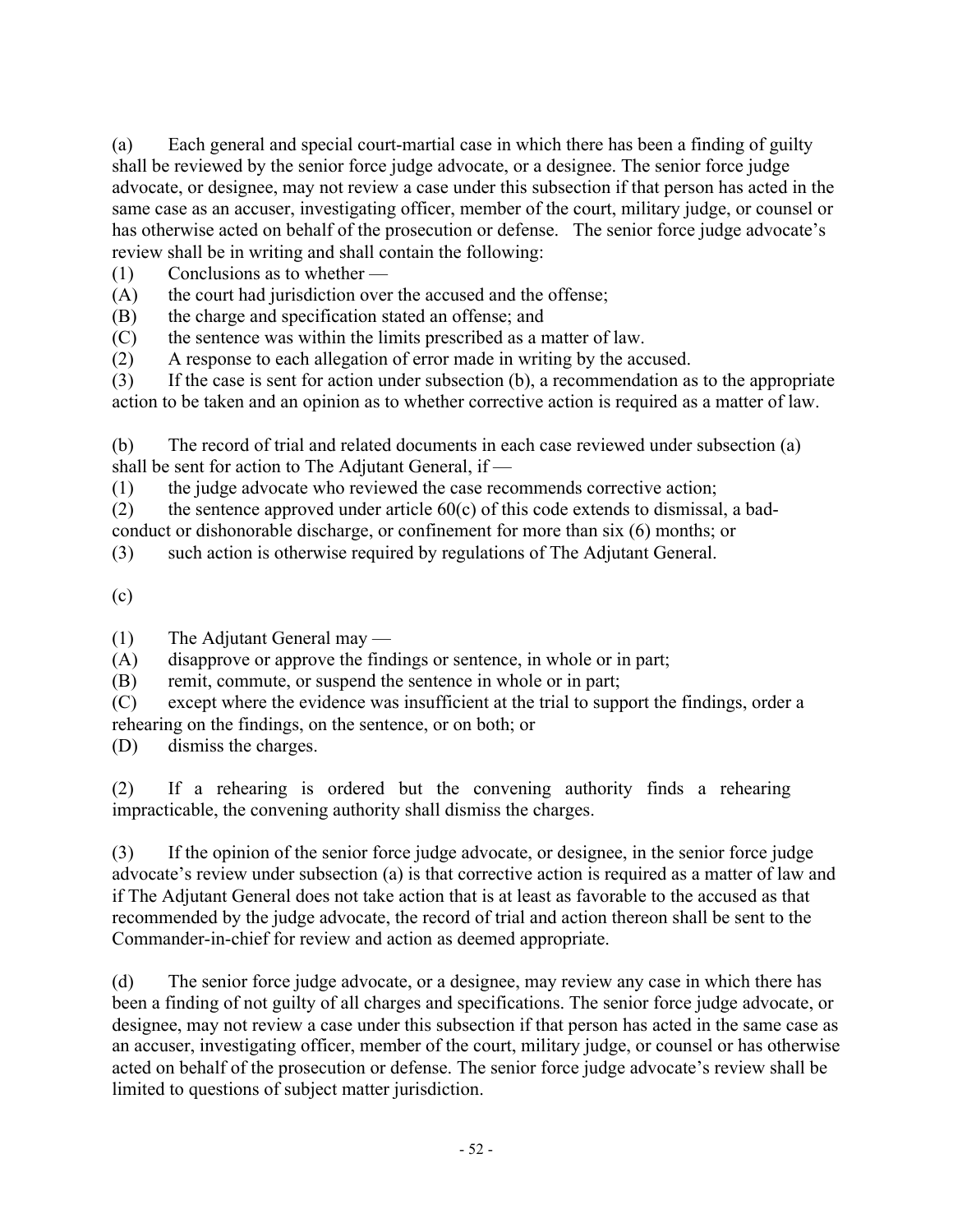(e) The record of trial and related documents in each case reviewed under subsection (d) shall be sent for action to The Adjutant General.

(1) The Adjutant General may —

(A) when subject matter jurisdiction is found to be lacking, void the court-martial ab initio, with or without prejudice to the Government, as The Adjutant General deems appropriate; or (B) return the record of trial and related documents to the senior force judge advocate for appeal by the Government as provided by law.

Article 65. Disposition of records after review by the convening authority

Except as otherwise required by this code, all records of trial and related documents shall be transmitted and disposed of as prescribed by regulation and provided by law.

Article 66. [Reserved]

Article 67. [Reserved]

Article 67a. Review by State Appellate Authority

Decisions of a court-martial are from a court with jurisdiction to issue felony convictions and appeals are to the court provided by the law of the state in which the court-martial was held. The appellate procedures to be followed shall be those provided by law for the appeal of criminal cases thereto.

Article 68. [Reserved]

Article 69. [Reserved]

Article 70. Appellate counsel

(a) The senior force judge advocate shall detail a judge advocate as appellate Government counsel to represent the State in the review or appeal of cases specified in article 67a of this code and before any Federal court when requested to do so by the State Attorney General. Appellate Government counsel must be a member in good standing of the bar of the highest court of the State to which the appeal is taken.

(b) Upon an appeal by the State, an accused has the right to be represented by detailed military counsel before any reviewing authority and before any appellate court.

(c) Upon the appeal by an accused, the accused has the right to be represented by military counsel before any reviewing authority.

(d) Upon the request of an accused entitled to be so represented, the senior force judge advocate shall appoint a judge advocate to represent the accused in the review or appeal of cases specified in subsections (b) and (c) of this article.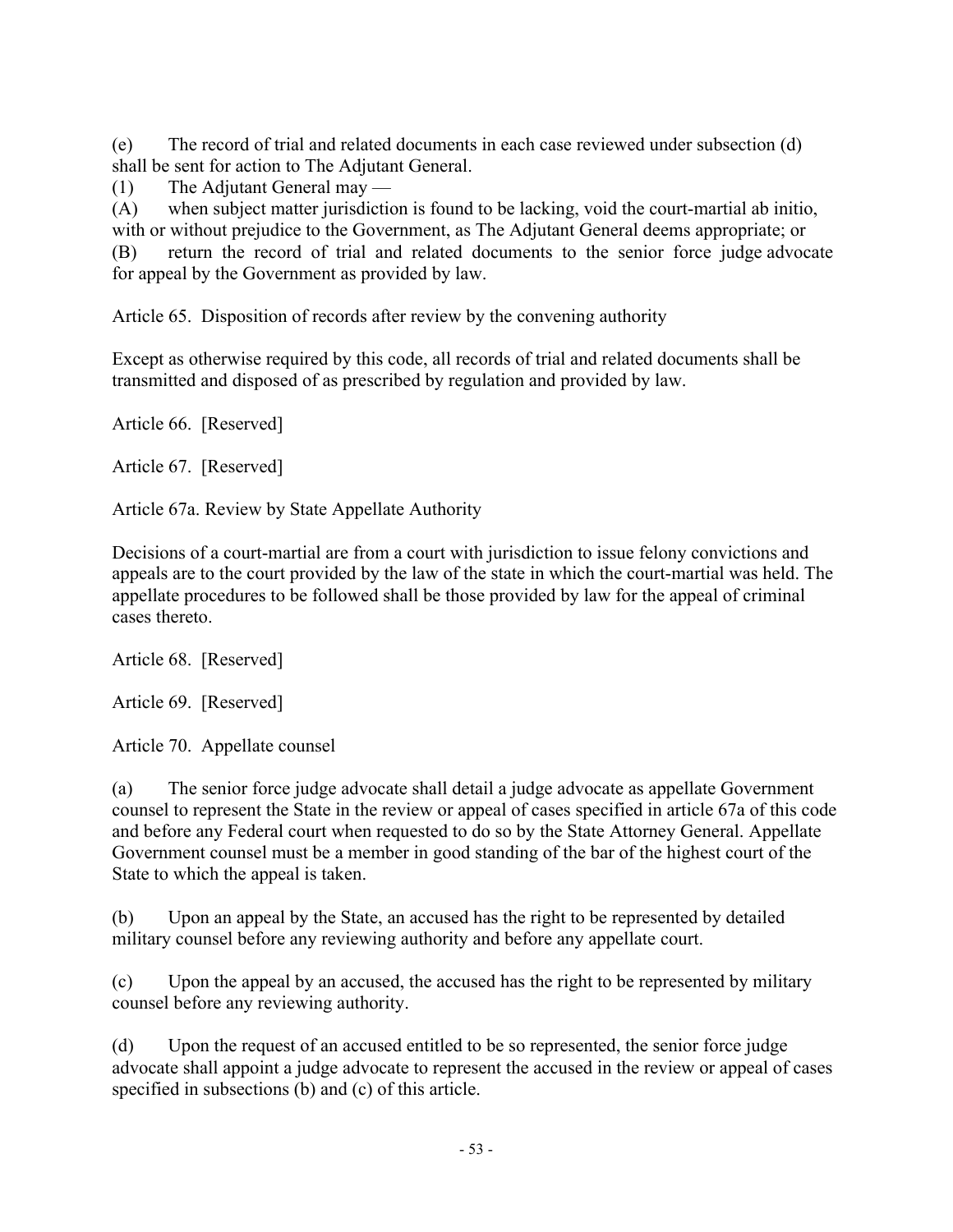(e) An accused may be represented by civilian appellate counsel at no expense to the State.

Article 71. Execution of sentence; suspension of sentence

(a) If the sentence of the court-martial extends to dismissal or a dishonorable or bad-conduct discharge and if the right of the accused to appellate review is not waived, and an appeal is not withdrawn under article 61 of this code, that part of the sentence extending to dismissal or a dishonorable or bad-conduct discharge may not be executed until there is a final judgment as to the legality of the proceedings. A judgment as to the legality of the proceedings is final in such cases when review is completed by an appellate court prescribed in article 67a. of this code, and is deemed final by the law of state where the judgment was had. —

(b) If the sentence of the court-martial extends to dismissal or a dishonorable or bad conduct discharge and if the right of the accused to appellate review is waived, or an appeal is withdrawn under article 61 of this code, that part of the sentence extending to dismissal or a dishonorable or bad-conduct discharge may not be executed until review of the case by the senior force judge advocate and any action on that review under article 64 of this code is completed. Any other part of a court-martial sentence may be ordered executed by the convening authority or other person acting on the case under article 60 of this code when so approved under that article.

Article 72. Vacation of suspension

(a) Before the vacation of the suspension of a special court-martial sentence, which as approved includes a bad-conduct discharge, or of any general court-martial sentence, the officer having special court-martial jurisdiction over the probationer shall hold a hearing on an alleged violation of probation. The probationer shall be represented at the hearing by military counsel if the probationer so desires.

(b) The record of the hearing and the recommendation of the officer having special courtmartial jurisdiction shall be sent for action to the officer exercising general court-martial jurisdiction over the probationer. If the officer vacates the suspension, any unexecuted part of the sentence, except a dismissal, shall be executed, subject to applicable restrictions in this code.

(c) The suspension of any other sentence may be vacated by any authority competent to convene, for the command in which the accused is serving or assigned, a court of the kind that imposed the sentence.

Article 73. Petition for a new trial

At any time within two (2) years after approval by the convening authority of a court-martial sentence the accused may petition The Adjutant General for a new trial on the grounds of newly discovered evidence or fraud on the court-martial.

Article 74. Remission and suspension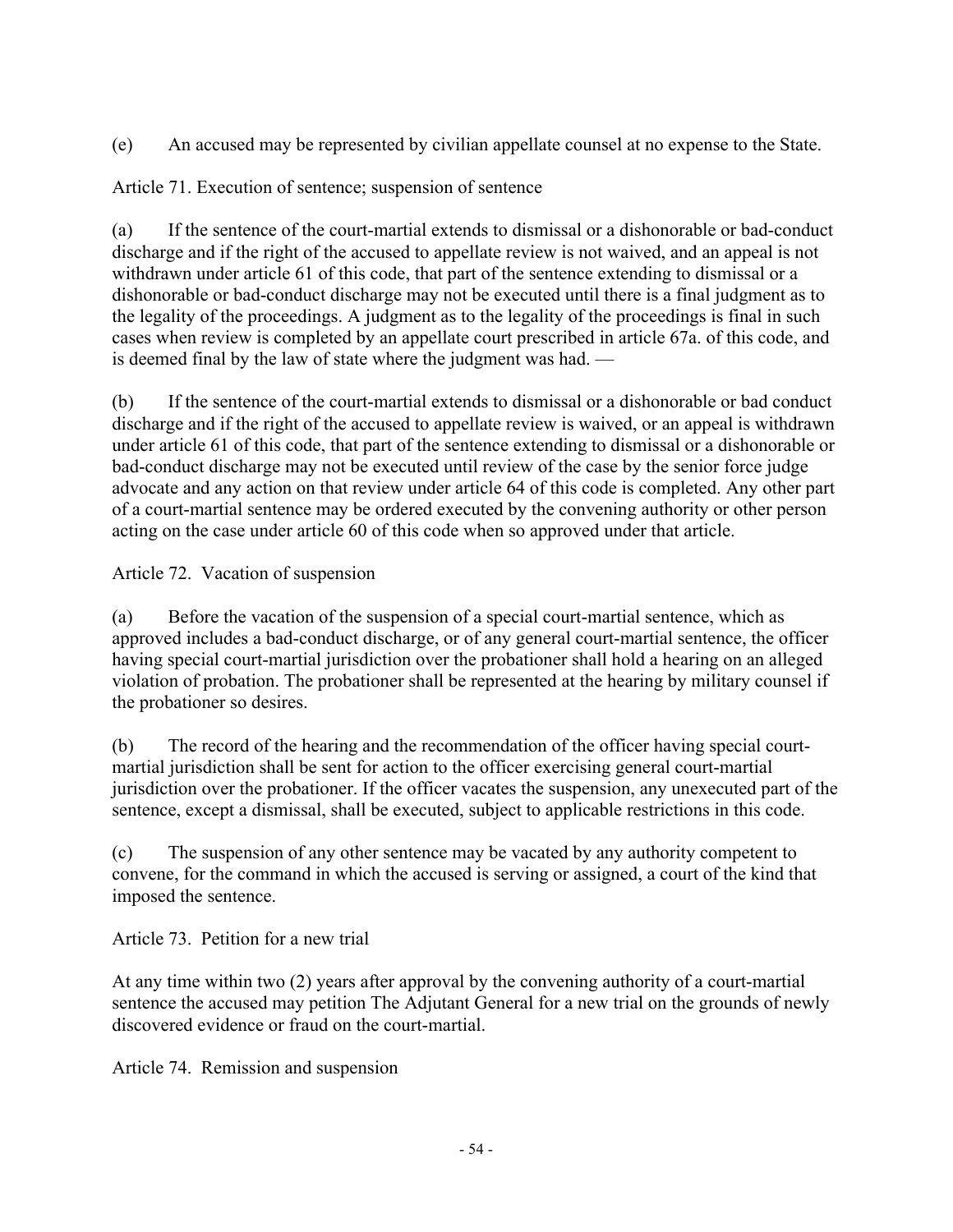(a) Any authority competent to convene, for the command in which the accused is serving or assigned, a court of the kind that imposed the sentence may remit or suspend any part or amount of the unexecuted part of any sentence, including all uncollected forfeitures other than a sentence approved by the Commander-in-chief.

(b) The Commander-in-chief may, for good cause, substitute an administrative form of discharge for a discharge or dismissal executed in accordance with the sentence of a courtmartial.

## Article 75. Restoration

(a) Under such regulations as may be prescribed, all rights, privileges, and property affected by an executed part of a court-martial sentence which has been set aside or disapproved, except an executed dismissal or discharge, shall be restored unless a new trial or rehearing is ordered and such executed part is included in a sentence imposed upon the new trial or rehearing.

(b) If a previously executed sentence of dishonorable or bad-conduct discharge is not imposed on a new trial, the Commander-in-chief, if authorized, may substitute therefore a form of discharge authorized for administrative issuance unless the accused is to serve out the remainder of the accused's enlistment.

(c) If a previously executed sentence of dismissal is not imposed on a new trial, the Commander-in-chief, if authorized, may substitute therefore a form of discharge authorized for administrative issue, and the commissioned officer dismissed by that sentence may be reappointed by the Commander-in-chief alone to such commissioned grade and with such rank as in the opinion of the Commander-in-chief that former officer would have attained had he or she not been dismissed. The reappointment of such a former officer shall be without regard to the existence of a vacancy and shall affect the promotion status of other officers only insofar as the Commander-in-chief may direct. All time between the dismissal and there appointment shall be considered as actual service for all purposes, including the right to pay and allowances.

Article 76. Finality of proceedings, findings, and sentences

The appellate review of records of trial provided by this code, the proceedings, findings, and sentences of courts-martial as approved, reviewed, or affirmed as required by this code, and all dismissals and discharges carried into execution under sentences by courts-martial following approval, review, or affirmation as required by this code, are final and conclusive. Orders publishing the proceedings of courts-martial and all action taken pursuant to those proceedings are binding upon all departments, courts, agencies, and officers of the United States and the several states, subject only to action upon a petition for a new trial as provided in article 73 of this code and to action under article 74 of this code.

Article 76a. Leave required to be taken pending review of certain court-martial convictions

Under regulations prescribed, an accused who has been sentenced by a court-martial may be required to take leave pending completion of action under this article if the sentence, as approved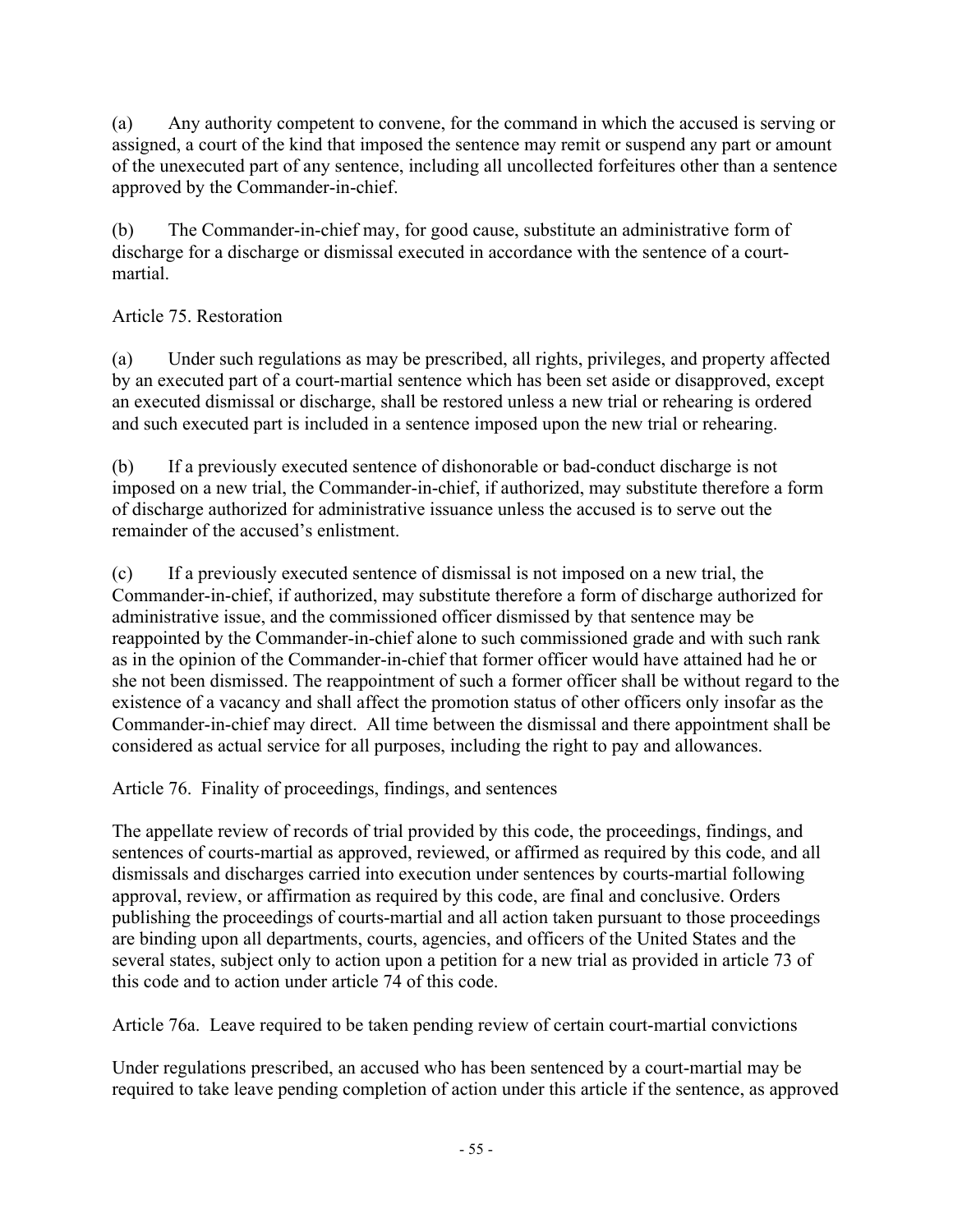under article 60 of this code, includes an unsuspended dismissal or an unsuspended dishonorable or bad-conduct discharge. The accused may be required to begin such leave on the date on which the sentence is approved under article 60 of this code or at any time after such date, and such leave may be continued until the date on which action under this article is completed or may be terminated at any earlier time.

Article 76b. Lack of mental capacity or mental responsibility: commitment of accused for examination and treatment

(a) Persons incompetent to stand trial.

In the case of a person determined under this code to be presently suffering from a mental disease or defect rendering the person mentally incompetent to the extent that the person is unable to understand the nature of the proceedings against that person or to conduct or cooperate intelligently in the defense of the case, the general court-martial convening authority shall proceed in accordance with state law and regulation applicable to the person's lack of capacity.

(b) Persons found not guilty by reason of lack of mental responsibility.

If a person is found by a court-martial not guilty only by reason of lack of mental responsibility, the court-martial convening authority shall proceed in accordance with law and regulation applicable to the finding of not guilty be reason of lack of mental responsibility.

PART X. PUNITIVE ARTICLES Article 77. Principals

Any person subject to this code who —

(1) commits an offense punishable by this code, or aids, abets, counsels, commands, or procures its commission; or

(2) causes an act to be done which if directly performed by him or her would be punishable by this code;

is a principal.

Article 78. Accessory after the fact

Any person subject to this code who, knowing that an offense punishable by this code has been committed, receives, comforts, or assists the offender in order to hinder or prevent his apprehension, trial, or punishment shall be punished as a court-martial may direct.

Article 79. Conviction of lesser included offense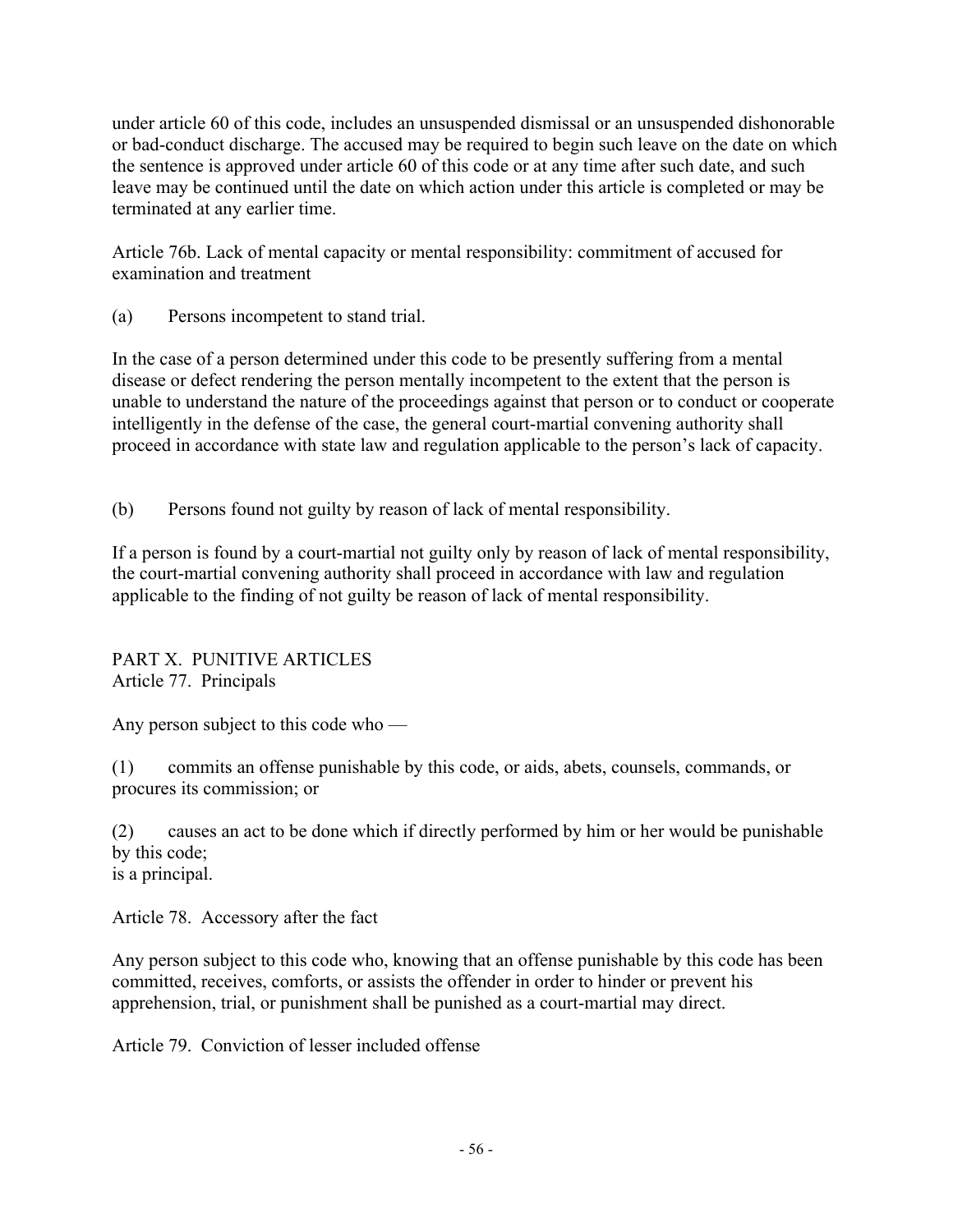An accused may be found guilty of an offense necessarily included in the offense charged or of an attempt to commit either the offense charged or an offense necessarily included therein.

## Article 80. Attempts

(a) An act, done with specific intent to commit an offense under this code, amounting to more than mere preparation and tending, even though failing, to effect its commission, is an attempt to commit that offense.

(b) Any person subject to this code who attempts to commit any offense punishable by this code shall be punished as a court-martial may direct, unless otherwise specifically prescribed.

(c) Any person subject to this code may be convicted of an attempt to commit an offense although it appears on the trial that the offense was consummated.

Article 81. Conspiracy

Any person subject to this code who conspires with any other person to commit an offense under this code shall, if one or more of the conspirators does an act to effect the object of the conspiracy, be punished as a court-martial may direct.

### Article 82. Solicitation

(a) Any person subject to this code who solicits or advises another or others to desert in violation of article 85 of this code or mutiny in violation of article 94 of this code shall, if the offense solicited or advised is attempted or committed, be punished with the punishment provided for the commission of the offense, but, if the offense solicited or advised is not committed or attempted, the person shall be punished as a court-martial may direct.

(b) Any person subject to this code who solicits or advises another or others to commit an act of misbehavior before the enemy in violation of article 99 of this code or sedition in violation of article 94 of this code shall, if the offense solicited or advised is committed, be punished with the punishment provided for the commission of the offense, but, if the offense solicited or advised is not committed, the person shall be punished as a court-martial may direct.

Article 83. Fraudulent enlistment, appointment, or separation

# Any person who —

(1) procures his own enlistment or appointment in the state military forces by knowingly false representation or deliberate concealment as to his qualifications for that enlistment or appointment and receives pay or allowances there under; or

(2) procures his own separation from the state military forces by knowingly false representation or deliberate concealment as to his eligibility for that separation; shall be punished as a court-martial may direct.

Article 84. Unlawful enlistment, appointment, or separation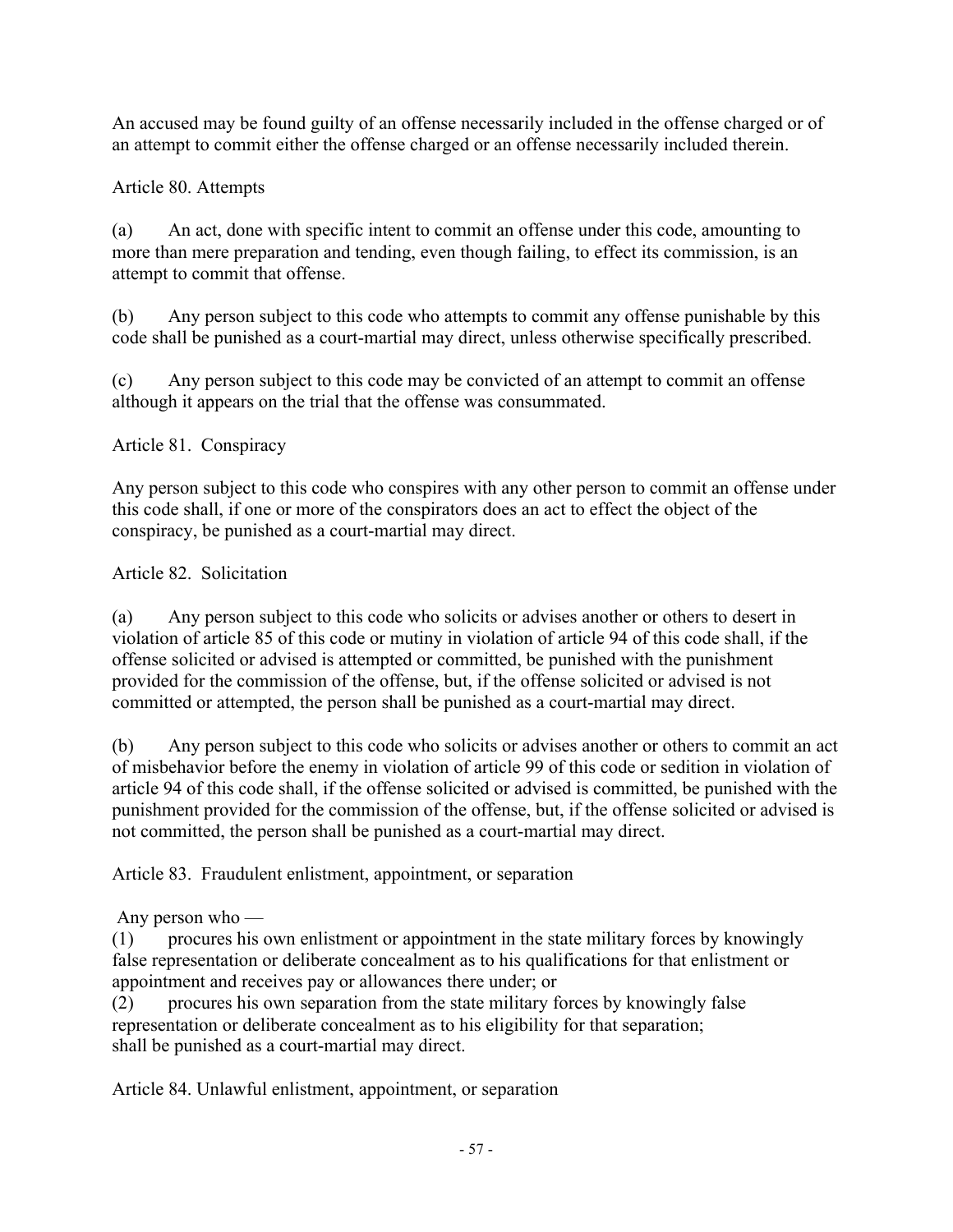Any person subject to this code who effects an enlistment or appointment in or a separation from the state military forces of any person who is known to him or her to be ineligible for that enlistment,

appointment, or separation because it is prohibited by law, regulation, or order shall be punished as a court-martial may direct.

Article 85. Desertion

(a) Any member of the state military forces who —

(1) without authority goes or remains absent from his unit, organization, or place of duty with intent to remain away there from permanently;

(2) quits his unit, organization, or place of duty with intent to avoid hazardous duty or to shirk important service; or

(3) without being regularly separated from one of the state military forces enlists or accepts an appointment in the same or another one of the state military forces, or in one of the armed forces of the United States, without fully disclosing the fact that he or she has not been regularly separated, or enters any foreign armed service except when authorized by the United States; is guilty of desertion.

(b) Any commissioned officer of the state military forces who, after tender of his resignation and before notice of its acceptance, quits his post or proper duties without leave and with intent to remain away there from permanently is guilty of desertion.

(c) Any person found guilty of desertion or attempt to desert shall be punished, if the offense is committed in time of war, by confinement of not more than ten (10) years or such other punishment as a court-martial may direct, but if the desertion or attempt to desert occurs at any other time, by such punishment as a court-martial may direct.

Article 86. Absence without leave

Any person subject to this code who, without authority —

- (1) fails to go to his appointed place of duty at the time prescribed;
- (2) goes from that place; or

(3) absents himself or herself or remains absent from his unit, organization, or place of duty at which he or she is required to be at the time prescribed; shall be punished as a court-martial may direct.

Article 87. Missing movement

Any person subject to this code who through neglect or design misses the movement of a ship, aircraft, or unit with which he or she is required in the course of duty to move shall be punished as a court-martial may direct.

Article 88. Contempt toward officials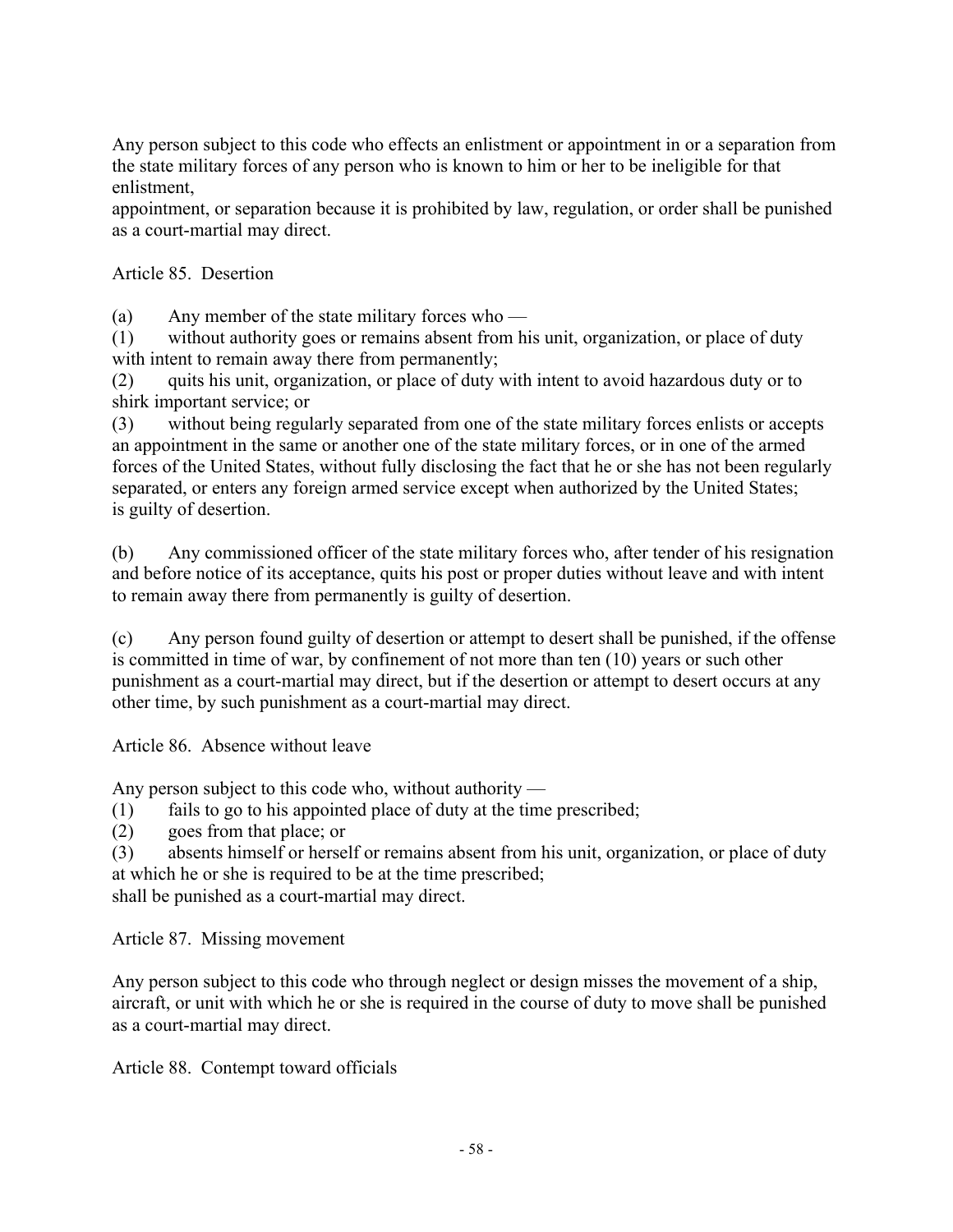Any commissioned officer who uses contemptuous words against the President, the Vice President, Congress, the Secretary of Defense, the Secretary of a military department, the Secretary of Homeland Security, or the Commander-in-chief or legislature of the State shall be punished as a court-martial may direct.

Article 89. Disrespect toward superior commissioned officer

Any person subject to this code who behaves with disrespect toward his superior commissioned officer shall be punished as a court-martial may direct.

Article 90. Assaulting or willfully disobeying superior commissioned officer

Any person subject to this code who —

(1) strikes his superior commissioned officer or draws or lifts up any weapon or offers any violence against him or her while he or she is in the execution of his office; or

(2) willfully disobeys a lawful command of his superior commissioned officer; shall be punished, if the offense is committed in time of war, by confinement of not more than ten (10) years or such other punishment as a court-martial may direct, and if the offense is committed at any other time, by such punishment as a court-martial may direct.

Article 91. Insubordinate conduct toward warrant officer, noncommissioned officer, or petty officer

Any warrant officer or enlisted member who —

(1) strikes or assaults a warrant officer, noncommissioned officer, or petty officer, while that officer is in the execution of his office;

(2) willfully disobeys the lawful order of a warrant officer, noncommissioned officer, or petty officer; or

(3) treats with contempt or is disrespectful in language or deportment toward a warrant officer, noncommissioned officer, or petty officer, while that officer is in the execution of his office;

shall be punished as a court-martial may direct.

Article 92. Failure to obey order or regulation

Any person subject to this code who —

(1) violates or fails to obey any lawful general order or regulation;

(2) having knowledge of any other lawful order issued by a member of the state military forces, which it is his duty to obey, fails to obey the order; or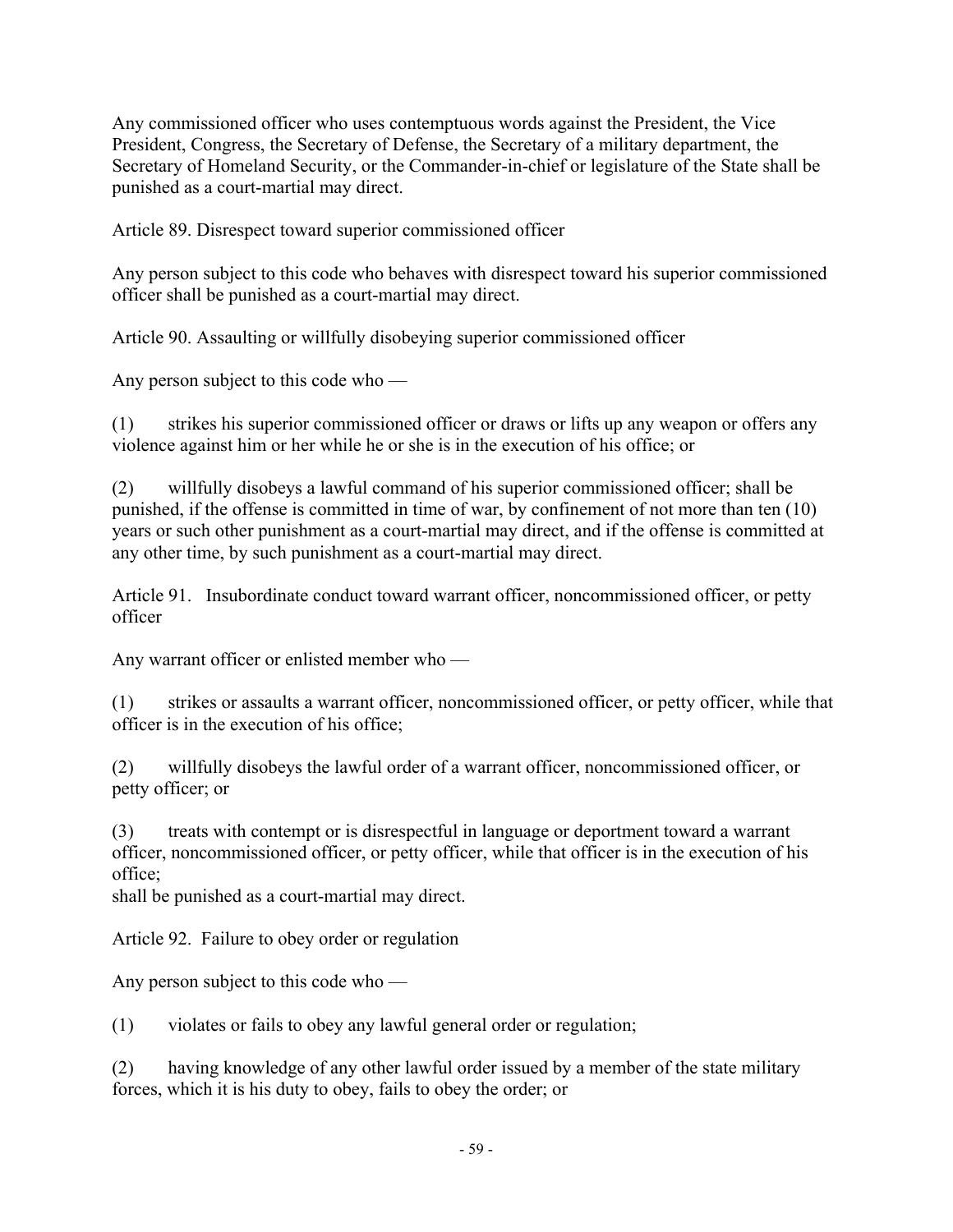(3) is derelict in the performance of his duties; shall be punished as a court-martial may direct.

Article 93. Cruelty and maltreatment

Any person subject to this code who is guilty of cruelty toward, or oppression or maltreatment of, any person subject to his orders shall be punished as a court-martial may direct.

Article 94. Mutiny or sedition

(a) Any person subject to this code who —

(1) with intent to usurp or override lawful military authority, refuses, in concert with any other person, to obey orders or otherwise do his duty or creates any violence or disturbance is guilty of mutiny;

(2) with intent to cause the overthrow or destruction of lawful civil authority, creates, in concert with any other person, revolt, violence, or other disturbance against that authority is guilty of sedition;

(3) fails to do his utmost to prevent and suppress a mutiny or sedition being committed in his presence, or fails to take all reasonable means to inform his superior commissioned officer or commanding officer of a mutiny or sedition which he or she knows or has reason to believe is taking place, is guilty of a failure to suppress or report a mutiny or sedition.

(b) A person who is found guilty of attempted mutiny, mutiny, sedition, or failure to suppress or report a mutiny or sedition shall be punished as a court-martial may direct.

Article 95. Resistance, flight, breach of arrest, and escape

Any person subject to this code who —

- (1) resists apprehension;
- (2) flees from apprehension;
- (3) breaks arrest; or
- (4) escapes from custody or confinement;

shall be punished as a court-martial may direct.

Article 96. Releasing prisoner without proper authority

Any person subject to this code who, without proper authority, releases any prisoner committed to his charge, or who through neglect or design suffers any such prisoner to escape, shall be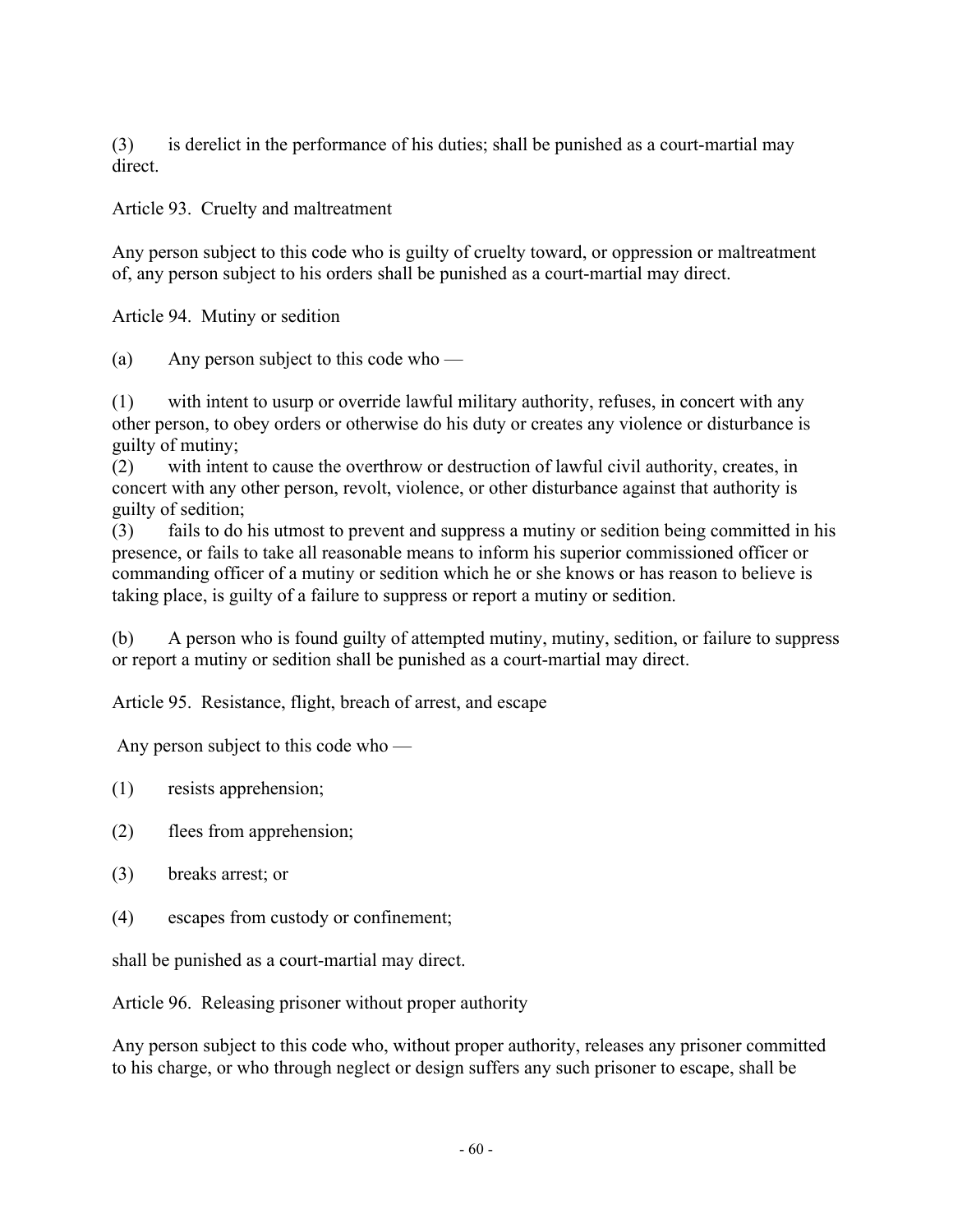punished as a court-martial may direct, whether or not the prisoner was committed in strict compliance with law.

Article 97. Unlawful detention

Any person subject to this code who, except as provided by law or regulation, apprehends, arrests, or confines any person shall be punished as a court-martial may direct.

Article 98. Noncompliance with procedural rules

Any person subject to this code who —

(1) is responsible for unnecessary delay in the disposition of any case of a person accused of an offense under this code; or

(2) knowingly and intentionally fails to enforce or comply with any provision of this code regulating the proceedings before, during, or after trial of an accused;

shall be punished as a court-martial may direct.

Article 99. Misbehavior before the enemy

Any person subject to this code who before or in the presence of the enemy —

(1) runs away;

(2) shamefully abandons, surrenders, or delivers up any command, unit, place, or military property which it is his duty to defend;

(3) through disobedience, neglect, or intentional misconduct endangers the safety of any such command, unit, place, or military property;

(4) casts away his arms or ammunition;

(5) is guilty of cowardly conduct;

(6) quits his place of duty to plunder or pillage;

(7) causes false alarms in any command, unit, or place under control of the armed forces of the United States or the state military forces;

(8) willfully fails to do his utmost to encounter, engage, capture, or destroy any enemy troops, combatants, vessels, aircraft, or any other thing, which it is his duty so to encounter, engage, capture, or destroy; or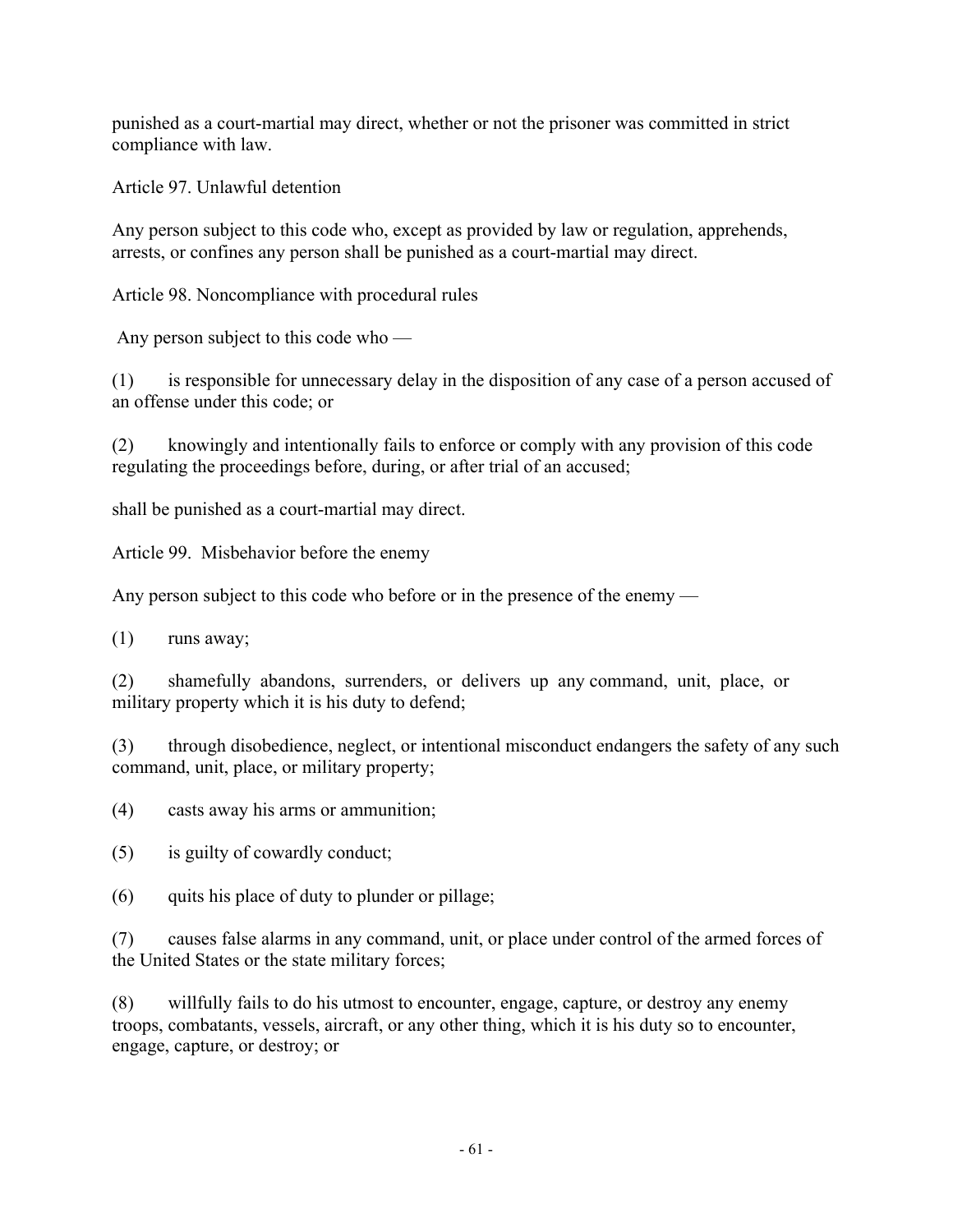(9) does not afford all practicable relief and assistance to any troops, combatants, vessels, or aircraft of the armed forces belonging to the United States or their allies, to the State, or to any other state, when engaged in battle;

shall be punished as a court-martial may direct.

Article 100. Subordinate compelling surrender

Any person subject to this code who compels or attempts to compel the commander of any of the state military forces of the State, or of any other state, place, vessel, aircraft, or other military property, or of any body of members of the armed forces, to give it up to an enemy or to abandon it, or who strikes the colors or flag to an enemy without proper authority, shall be punished as a court-martial may direct.

Article 101. Improper use of countersign

Any person subject to this code who in time of war discloses the parole or countersign to any person not entitled to receive it or who gives to another, who is entitled to receive and use the parole or countersign, a different parole or countersign from that which, to his knowledge, he or she was authorized and required to give, shall be punished as a court-martial may direct.

Article 102. Forcing a safeguard

Any person subject to this code who forces a safeguard shall be punished as a court-martial may direct.

Article 103. Captured or abandoned property

(a) All persons subject to this code shall secure all public property taken for the service of the United States or the State, and shall give notice and turn over to the proper authority without delay all captured or abandoned property in their possession, custody, or control.

(b) Any person subject to this code who —

 $(1)$  fails to carry out the duties prescribed in subsection (a);

(2) buys, sells, trades, or in any way deals in or disposes of taken, captured, or abandoned property, whereby he or she receives or expects any profit, benefit, or advantage to himself or herself or another directly or indirectly connected with himself or herself; or

(3) engages in looting or pillaging; shall be punished as a court-martial may direct.

Article 104. Aiding the enemy

Any person subject to this code who —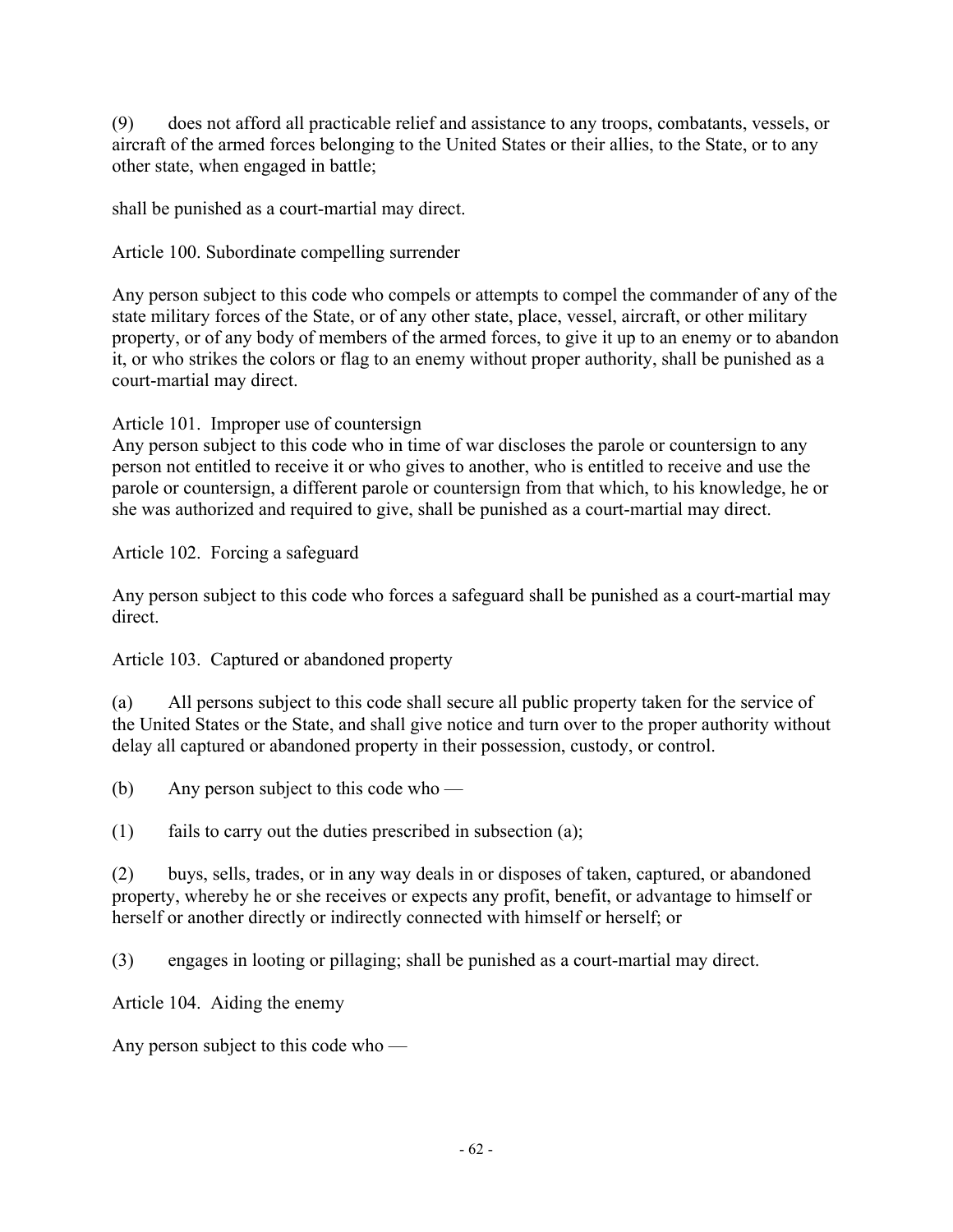(1) aids, or attempts to aid, the enemy with arms, ammunition, supplies, money, or other things; or

(2) without proper authority, knowingly harbors or protects or gives intelligence to, or communicates or corresponds with or holds any intercourse with the enemy, either directly or indirectly;

(3)

shall be punished as a court-martial may direct.

Article 105. Misconduct as prisoner

Any person subject to this code who, while in the hands of the enemy in time of war —

(1) for the purpose of securing favorable treatment by his captors acts without proper authority in a manner contrary to law, custom, or regulation, to the detriment of others of whatever nationality held by the enemy as civilian or military prisoners; or

(2) while in a position of authority over such persons maltreats them without justifiable cause;

shall be punished as a court-martial may direct.

Article 106. [Reserved]

Article 106a. [Reserved]

Article 107. False official statements

Any person subject to this code who, with intent to deceive, signs any false record, return, regulation, order, or other official document made in the line of duty, knowing it to be false, or makes any other false official statement made in the line of duty, knowing it to be false, shall be punished as a court-martial may direct.

Article 108. Military property — Loss, damage, destruction, or wrongful disposition

Any person subject to this code who, without proper authority —

sells or otherwise disposes of;

(1) willfully or through neglect damages, destroys, or loses; or

(2) willfully or through neglect suffers to be lost, damaged, destroyed, sold, or wrongfully disposed of;

any military property of the United States or of any State, shall be punished as a court-martial may direct.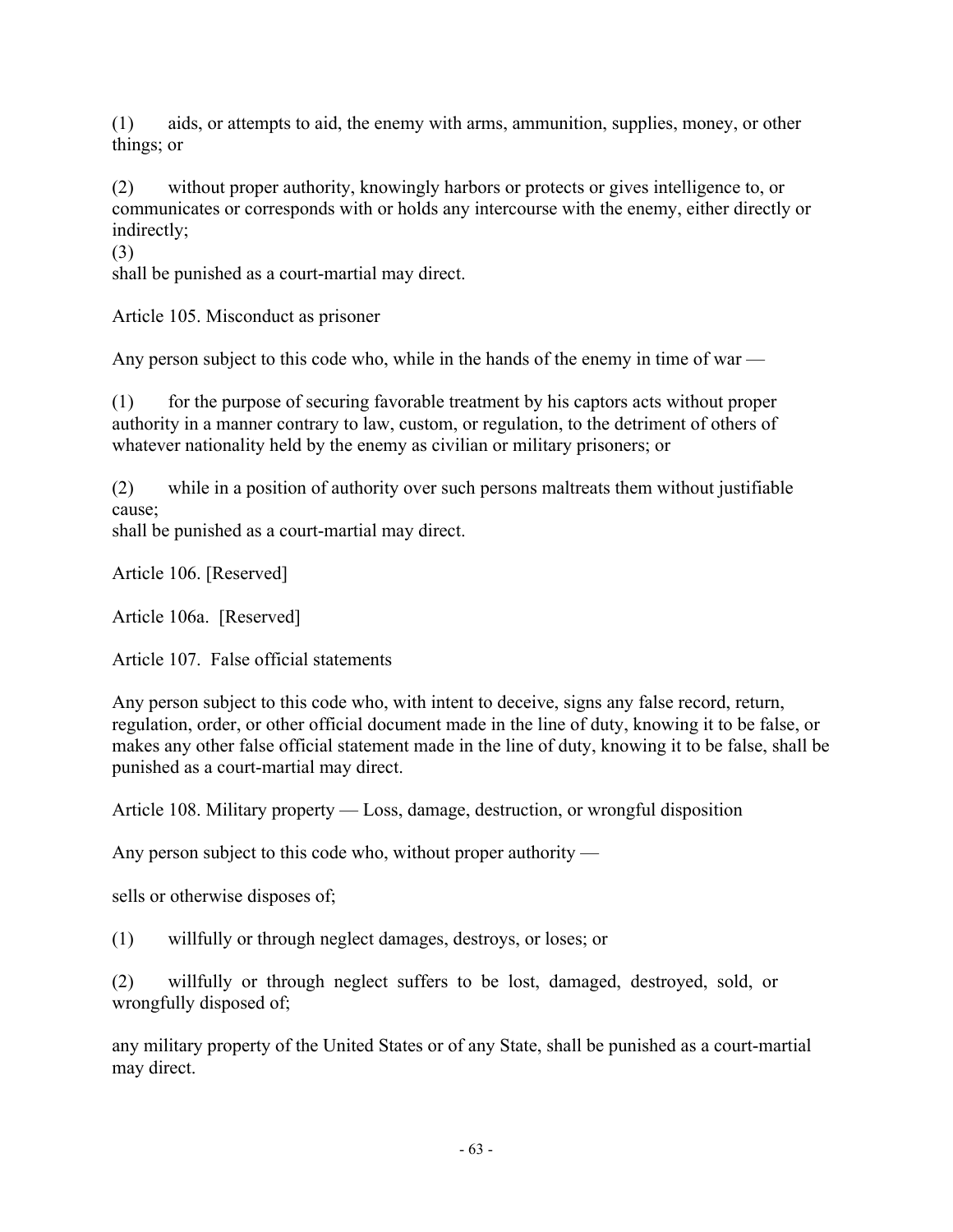Article 109. Property other than military property — Waste, spoilage, or destruction

Any person subject to this code who willfully or recklessly wastes, spoils, or otherwise willfully and wrongfully destroys or damages any property other than military property of the United States or of any State shall be punished as a court-martial may direct.

Article 110. Improper hazarding of vessel

(a) Any person subject to this code who willfully and wrongfully hazards or suffers to be hazarded any vessel of the armed forces of the United States or any state military forces shall suffer such punishment as a court-martial may direct.

(b) Any person subject to this code who negligently hazards or suffers to be hazarded any vessel of the armed forces of the United States or any state military forces shall be punished as a court-martial may direct.

Article 111. [Reserved]

Article 112. Drunk on duty

Any person subject to this code other than a sentinel or lookout, who is found drunk on duty, shall be punished as a court-martial may direct.

Article 112a. Wrongful use, possession, etc., of controlled substances

(a) Any person subject to this code who wrongfully uses, possesses, manufactures, distributes, imports into the customs territory of the United States, exports from the United States, or introduces into an installation, vessel, vehicle, or aircraft used by or under the control of the armed forces of the United States or of any state military forces a substance described in subsection (b) shall be punished as a court-martial may direct.

(b) The substances referred to in subsection (a) are the following:

(1) Opium, heroin, cocaine, amphetamine, lysergic acid diethylamide, methamphetamine, phencyclidine, barbituric acid, and marijuana and any compound or derivative of any such substance.

(2) Any substance not specified in clause (1) that is listed on a schedule of controlled substances prescribed by the President for the purposes of the Uniform Code of Military Justice of the armed forces of the United States [10 U.S.C. § 801 et seq.].

(3) Any other substance not specified in clause (1) or contained on a list prescribed by the President under clause (2) that is listed in schedules I through V of article 202 of the Controlled Substances Act (21 U.S.C. § 812).

Article 113. Misbehavior of sentinel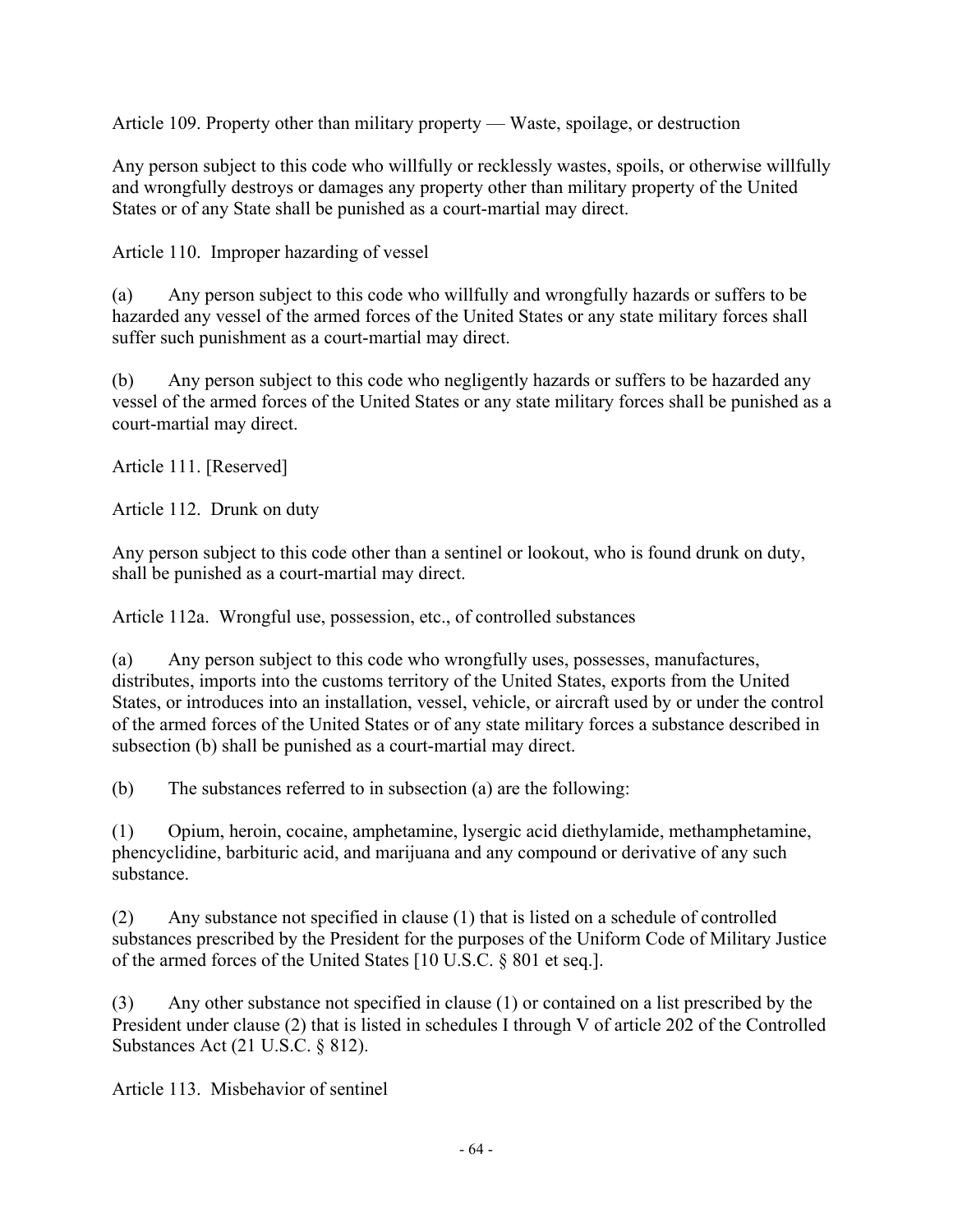Any sentinel or look-out who is found drunk or sleeping upon his post or leaves it before being regularly relieved, shall be punished, if the offense is committed in time of war, by confinement of not more than ten (10) years or other punishment as a court-martial may direct, but if the offense is committed at any other time, by such punishment as a court-martial may direct.

Article 114. Dueling

Any person subject to this code who fights or promotes, or is concerned in or connives at fighting a duel, or who, having knowledge of a challenge sent or about to be sent, fails to report the fact promptly to the proper authority, shall be punished as a court-martial may direct.

Article 115. Malingering

Any person subject to this code who for the purpose of avoiding work, duty, or service —

(1) feigns illness, physical disablement, mental lapse, or derangement; or

(2) intentionally inflicts self-injury;

shall be punished as a court-martial may direct.

Article 116. Riot or breach of peace

Any person subject to this code who causes or participates in any riot or breach of the peace shall be punished as a court-martial may direct.

Article 117. Provoking speeches or gestures

Any person subject to this code who uses provoking or reproachful words or gestures towards any other person subject to this code shall be punished as a court-martial may direct.

- Article 118. [Reserved]
- Article 119. [Reserved]
- Article 120. [Reserved]
- Article 121. [Reserved]
- Article 122. [Reserved]

Article 123. [Reserved]

Article 123a. [Reserved]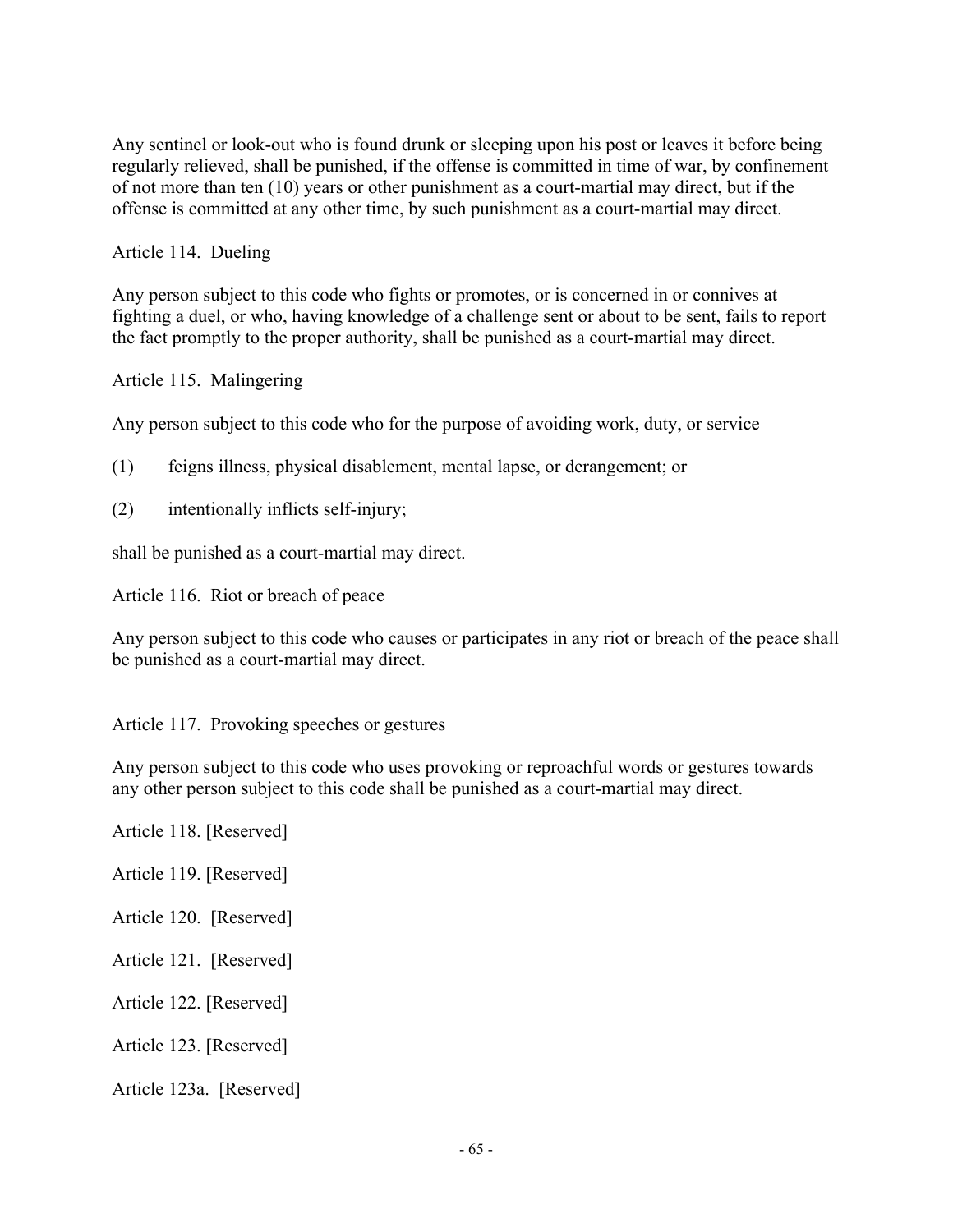Article 124. [Reserved]

Article 125. [Reserved]

Article 126. [Reserved]

Article 127. [Reserved]

Article 128. [Reserved]

Article 129. [Reserved]

Article 130. [Reserved]

Article 131. [Reserved]

Article 132. Frauds against the government Any person subject to this code —

(1) who, knowing it to be false or fraudulent —

(A) makes any claim against the United States, the State, or any officer thereof; or

(B) presents to any person in the civil or military service thereof, for approval or payment, any claim against the United States, the State, or any officer thereof;

(2) who, for the purpose of obtaining the approval, allowance, or payment of any claim against the United States, the State, or any officer thereof —

(A) makes or uses any writing or other paper knowing it to contain any false or fraudulent statements;

(B) makes any oath, affirmation or certification to any fact or to any writing or other paper knowing the oath, affirmation or certification to be false; or

(C) forges or counterfeits any signature upon any writing or other paper, or uses any such signature knowing it to be forged or counterfeited;

(3) who, having charge, possession, custody, or control of any money, or other property of the United States or the State, furnished or intended for the armed forces of the United States or the state military forces, knowingly delivers to any person having authority to receive it, any amount thereof less than that for which he or she receives a certificate or receipt; or

(4) who, being authorized to make or deliver any paper certifying the receipt of any property of the United States or the State, furnished or intended for the armed forces of the United States or the state military forces, makes or delivers to any person such writing without having full knowledge of the truth of the statements therein contained and with intent to defraud the United States or the State;

shall, upon conviction, be punished as a court-martial may direct.

Article 133. Conduct unbecoming an officer

Any commissioned officer, cadet, candidate, or midshipman who is convicted of conduct unbecoming an officer shall be punished as a court-martial may direct.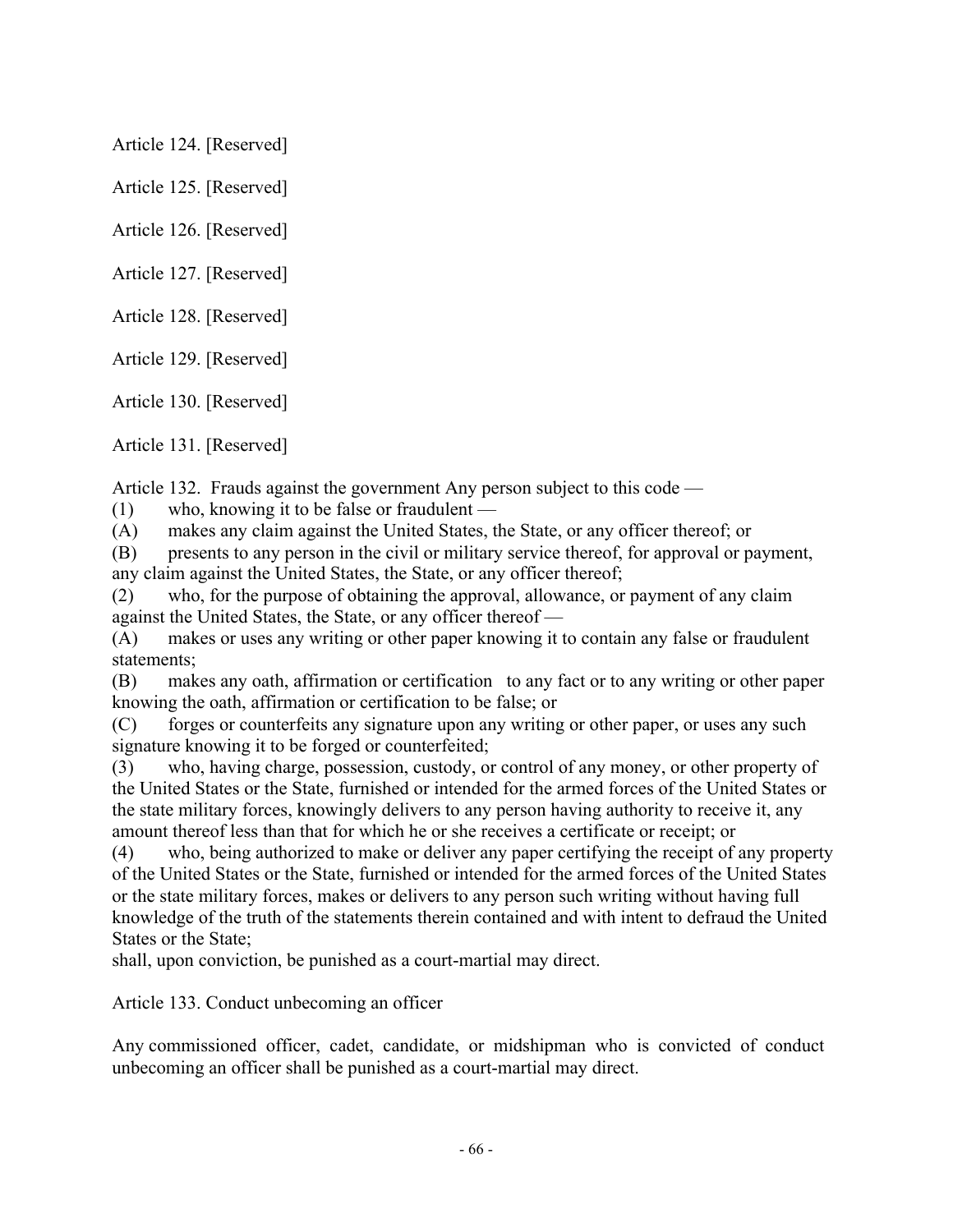Article 134. General article

Though not specifically mentioned in this code, all disorders and neglects to the prejudice of good order and discipline in the state military forces and all conduct of a nature to bring discredit upon the state military forces shall be taken cognizance of by a court-martial and punished at the discretion of a military court. However, where a crime constitutes an offense that violates both this code and the criminal laws of the state where the offense occurs or criminal laws of the United States, jurisdiction of the military court must be determined in accordance with article 2(b) of this code.

PART XI. MISCELLANEOUS PROVISIONS

Article 135. Courts of inquiry

(a) Courts of inquiry to investigate any matter of concern to the state military forces may be convened by any person authorized to convene a general court-martial, whether or not the persons involved have requested such an inquiry.

(b) A court of inquiry consists of three (3) or more commissioned officers. For each court of inquiry, the convening authority shall also appoint counsel for the court.

(c) Any person subject to this code whose conduct is subject to inquiry shall be designated as a party. Any person subject to this code who has a direct interest in the subject of inquiry has the right to be designated as a party upon request to the court. Any person designated as a party shall be given due notice and has the right to be present, to be represented by counsel, to crossexamine witnesses, and to introduce evidence.

(d) Members of a court of inquiry may be challenged by a party, but only for cause stated to the court.

(e) The members, counsel, the reporter, and interpreters of courts of inquiry shall take an oath to faithfully perform their duties.

(f) Witnesses may be summoned to appear and testify and be examined before courts of inquiry, as provided for courts-martial.

(g) Courts of inquiry shall make findings of fact but may not express opinions or make recommendations unless required to do so by the convening authority.

(h) Each court of inquiry shall keep a record of its proceedings, which shall be authenticated by the signatures of the president and counsel for the court and forwarded to the convening authority. If the record cannot be authenticated by the president, it shall be signed by a member in lieu of the president. If the record cannot be authenticated by the counsel for the court, it shall be signed by a member in lieu of the counsel.

Article 136. Authority to administer oaths and to act as notary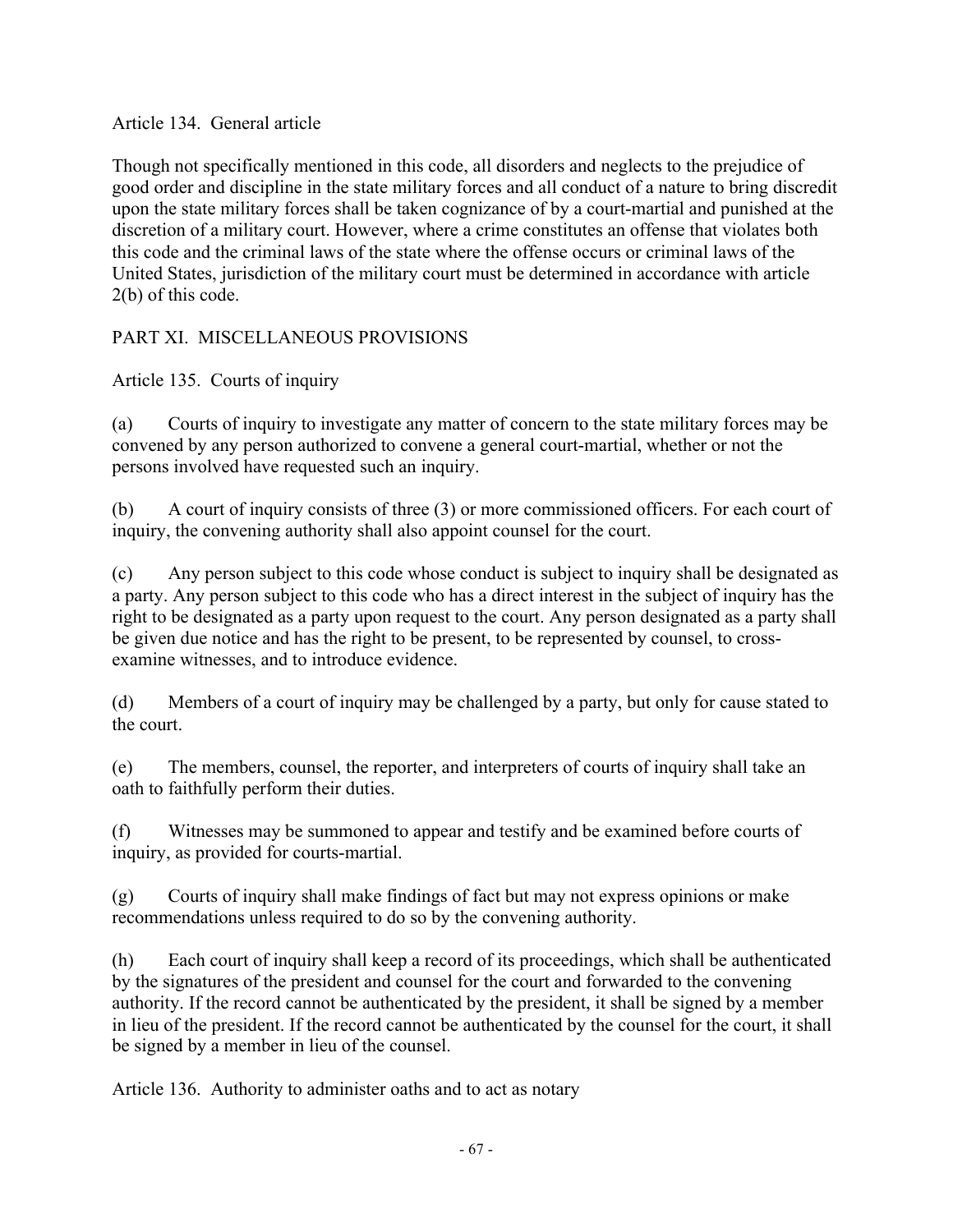(a) The following persons may administer oaths for the purposes of military administration, including military justice:

- (1) All judge advocates.
- (2) All summary courts-martial.
- (3) All adjutants, assistant adjutants, acting adjutants, and personnel adjutants.
- (4) All commanding officers of the naval militia.

(5) All other persons designated by regulations of the armed forces of the United States or by statute.

- (b) The following persons may administer oaths necessary in the performance of their duties:
- (1) The president, military judge, and trial counsel for all general and special courts- martial.
- (2) The president and the counsel for the court of any court of inquiry.
- (3) All officers designated to take a deposition.
- (4) All persons detailed to conduct an investigation.
- (5) All recruiting officers.

(6) All other persons designated by regulations of the armed forces of the United States or by statute.

(c) The signature without seal of any such person, together with the title of his office, is prima facie evidence of the person's authority.

Article 137. Articles to be made available

The text of the code and of the regulations prescribed under such code shall be made available to a member of the state military forces, upon request by the member, for the member's personal examination.

#### Article 138. Complaints of wrongs

Any member of the state military forces who believes himself or herself wronged by a commanding officer, and who, upon due application to that commanding officer, is refused redress, may complain to any superior commissioned officer, who shall forward the complaint to the officer exercising general court-martial jurisdiction over the officer against whom it is made. The officer exercising general court-martial jurisdiction shall examine into the complaint and take proper measures for redressing the wrong complained of; and shall, as soon as possible, send to The Adjutant General a true statement of that complaint, with the proceedings had thereon.

Article 139. Redress of injuries to property

(a) Whenever complaint is made to any commanding officer that willful damage has been done to the property of any person or that the person's property has been wrongfully taken by members of the state military forces, that person may, under such regulations prescribed, convene a board to investigate the complaint. The board shall consist of from one (1) to three (3) commissioned officers and, for the purpose of that investigation, it has power to summon witnesses and examine them upon oath, to receive depositions or other documentary evidence, and to assess the damages sustained against the responsible parties. The assessment of damages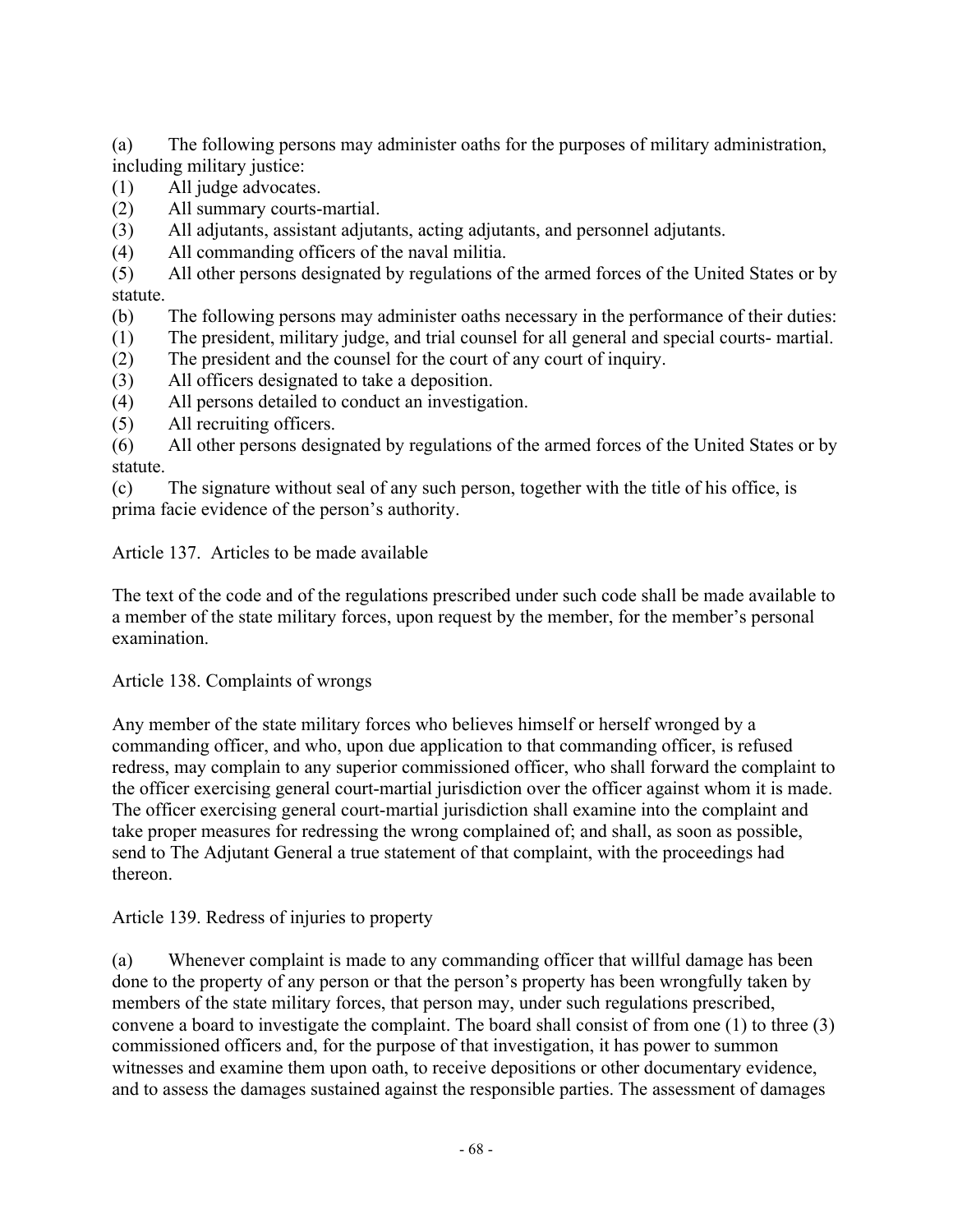made by the board is subject to the approval of the commanding officer, and in the amount approved by that officer shall be charged against the pay of the offenders. The order of the commanding officer directing charges herein authorized is conclusive on any disbursing officer for payment to the injured parties of the damages so assessed and approved.

(b) If the offenders cannot be ascertained, but the organization or detachment to which they belong is known, charges totaling the amount of damages assessed and approved may be made in such proportion as may be considered just upon the individual members thereof who are shown to have been present at the scene at the time the damages complained of were inflicted, as determined by the approved findings of the board.

Article 140. Delegation by the Commander-in-chief

The Commander-in-chief may delegate any authority vested in the Commander-in-chief under this code, and provide for the sub delegation of any such authority, except the power given the Commander-in-chief by article 22 of this code.

Article 141. Payment of fees, costs, and expenses

(a) The fees and authorized travel expenses of all witnesses, experts, victims, court reporters, and interpreters, fees for the service of process, the costs of collection, apprehension, detention and confinement, and all other necessary expenses of prosecution and the administration of military justice, not otherwise payable by any other source, shall be paid out of the military justice fund.

(b) For the foregoing purposes, there is created in the state treasury a fund to be designated the military justice fund that shall be administered by The Adjutant General, from which expenses of military justice shall be paid in the amounts and manner as prescribed by law. The legislature may appropriate and have deposited in the military justice fund such funds as it deems necessary to carry out the purposes of this code.

Article 142. Payment of fines and disposition thereof

(a) Fines imposed by a military court or through imposition of non-judicial punishment may be paid to the State and delivered to the court or imposing officer, or to a person executing their process. Fines may be collected in the following manner:

(1) By cash or money order;

(2) By retention of any pay or allowances due or to become due the person fined from any state or the United States;

(3) By garnishment or levy, together with costs, on the wages, goods, and chattels of a person delinquent in paying a fine, as provided by law.

(b) Any sum so received or retained shall be deposited to whomever the court so directs.

Article 143. Uniformity of interpretation and Military Rules of Evidence.